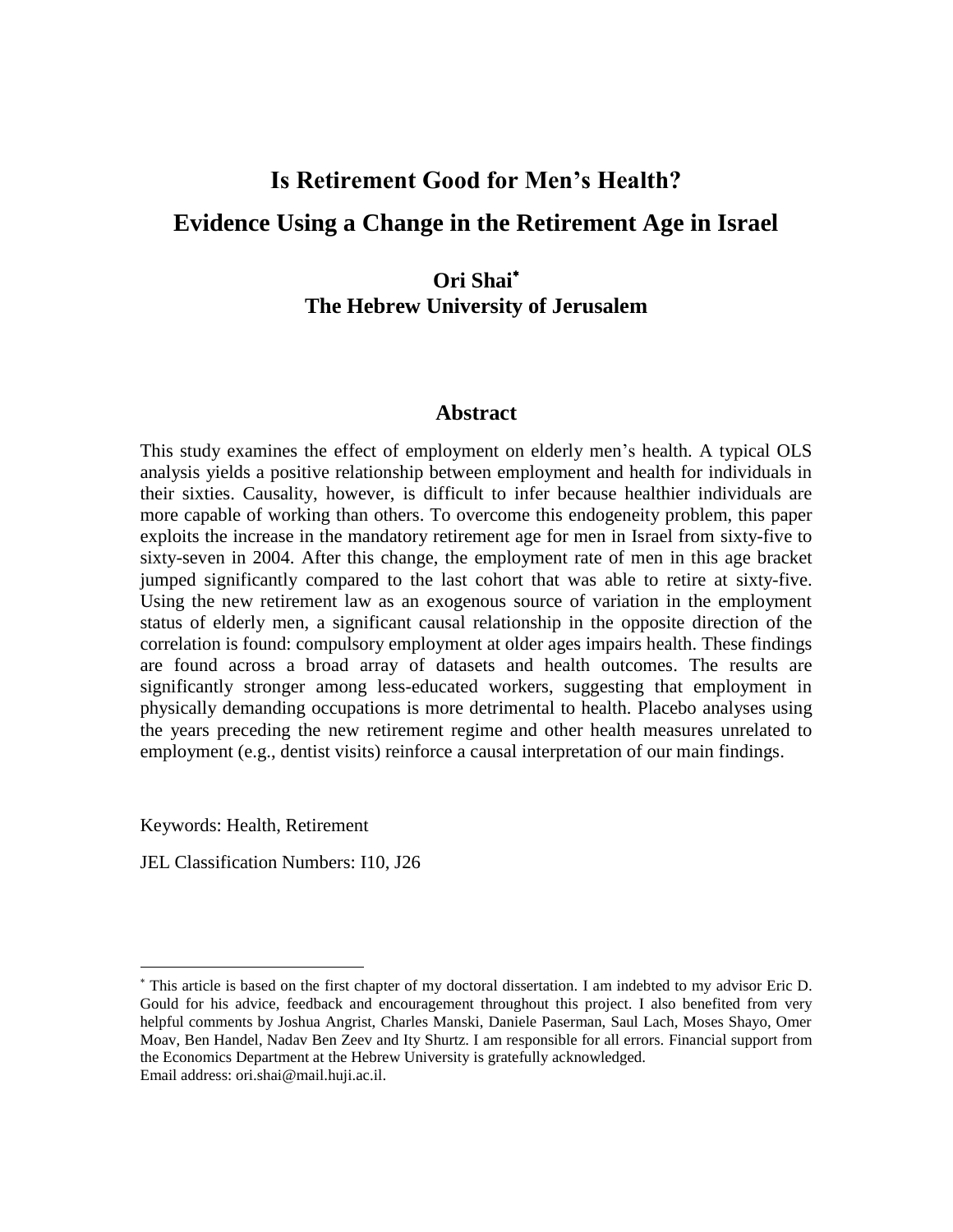## **Introduction**

 $\overline{\phantom{a}}$ 

Many countries are debating whether to raise the retirement age in response to aging populations that are straining the resources of national pension programs. The UK, for example, is considering an increase in the state pension age from sixty-five to sixtysix for both men and women and Germany plans to set its pension age at sixty-seven.<sup>1</sup> These measures may indeed prevent the collapse of a country's pension fund and mitigate the dependency of the retired population on those currently employed.

The postponement of retirement, however, may have unintended adverse consequences. This paper investigates whether delaying retirement affects the health of individuals who would be forced or encouraged to work later in life. Establishing a causal relationship between working and health is complicated by the endogeneity of one's decision to work. The health of people in their sixties is strongly and positively correlated with working. This correlation, however, reveals little about the causal relationship, since healthier individuals are more likely to continue working.

To overcome this simultaneity problem, this paper exploits a unique policy reform in 2004, whereby Israel raised its mandatory retirement age for workers in all sectors from sixty-five to sixty-seven. The reform triggered a dramatic increase in the labor-force participation of men in the relevant age bracket. Employment rates rose from 37 percent in the pre-reform years to 47 percent afterwards.<sup>2</sup> This policy-driven change in the laborforce status of men created exogenous variation in a person's working/retirement status. In particular, the analysis exploits the variation between the last cohorts that retired at age sixty-five and the first cohorts that had to wait until sixty-seven. The results show that the

<sup>&</sup>lt;sup>1</sup> [http://en.wikipedia.org/wiki/UK\\_State\\_Pension](http://en.wikipedia.org/wiki/UK_State_Pension) and http://en.wikipedia.org/wiki/Pensions\_in\_Germany. <sup>2</sup>This analysis was based on the Labor Force Surveys of the Israel Central Bureau of Statistics (hereinafter: ICBS) for the years 2000–2011.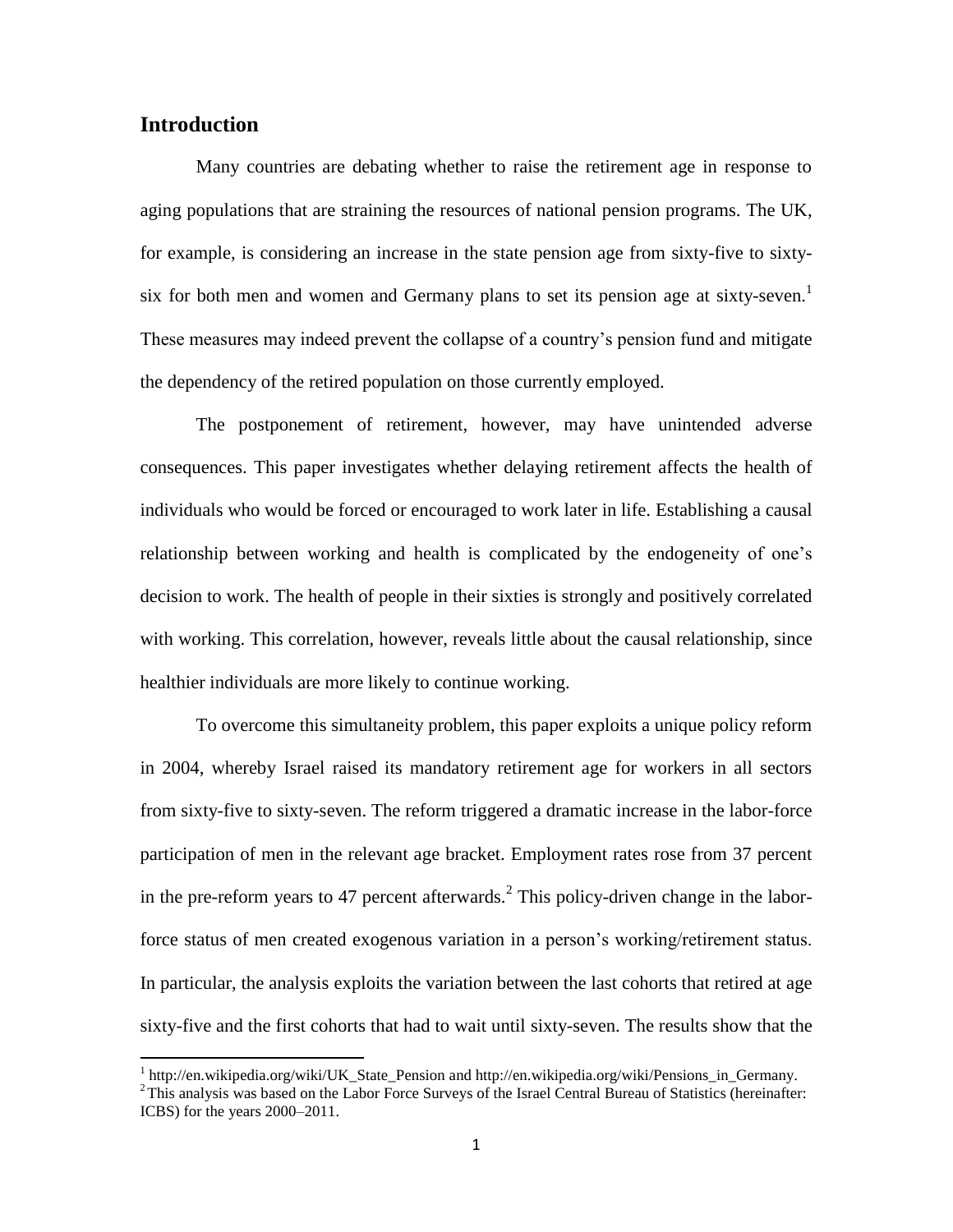health of older men deteriorates when a legislative change forces them to work further into their 60's. Working at older ages is found to increase an index for poor health and the number of physician visits by one standard deviation, while overall healthcare expenditures increase by half of a standard deviation.

These findings are more pronounced for less-educated men relative to highly educated men, suggesting that working in physical demanding jobs is more detrimental to health. Importantly, the unaffected cohorts just before the change showed no deterioration in health. This placebo analysis reinforces the causal interpretation of my findings by demonstrating that the deterioration in health found among older men was not part of a pre-existing trend.

The existing empirical literature on the effect of retirement on health yields conflicting results. Dave et al. (2008), using panel data from the U.S. Health and Retirement Study (HRS), conclude that retirement leads to an increase in difficulties in mobility, daily activity, morbidity, and mental illness even among individuals who had been healthy before their retirement. Rohwedder and Willis (2010), exploiting variation in retirement policies across Europe and the U.S., find that early retirement is associated with a deterioration in cognitive ability among people in their early sixties. Kuhn et al. (2010) analyze a reform implemented after a steel crisis in the 1980s that affected certain regions in Austria. The reform allowed workers aged fifty and older who had a certain work history and resided in eligible regions to retire up to 3.5 years earlier than noneligible workers. The authors find that early retirement increases the chances of premature death. Finally, Behncke (2012), using the rich English Longitudinal Study of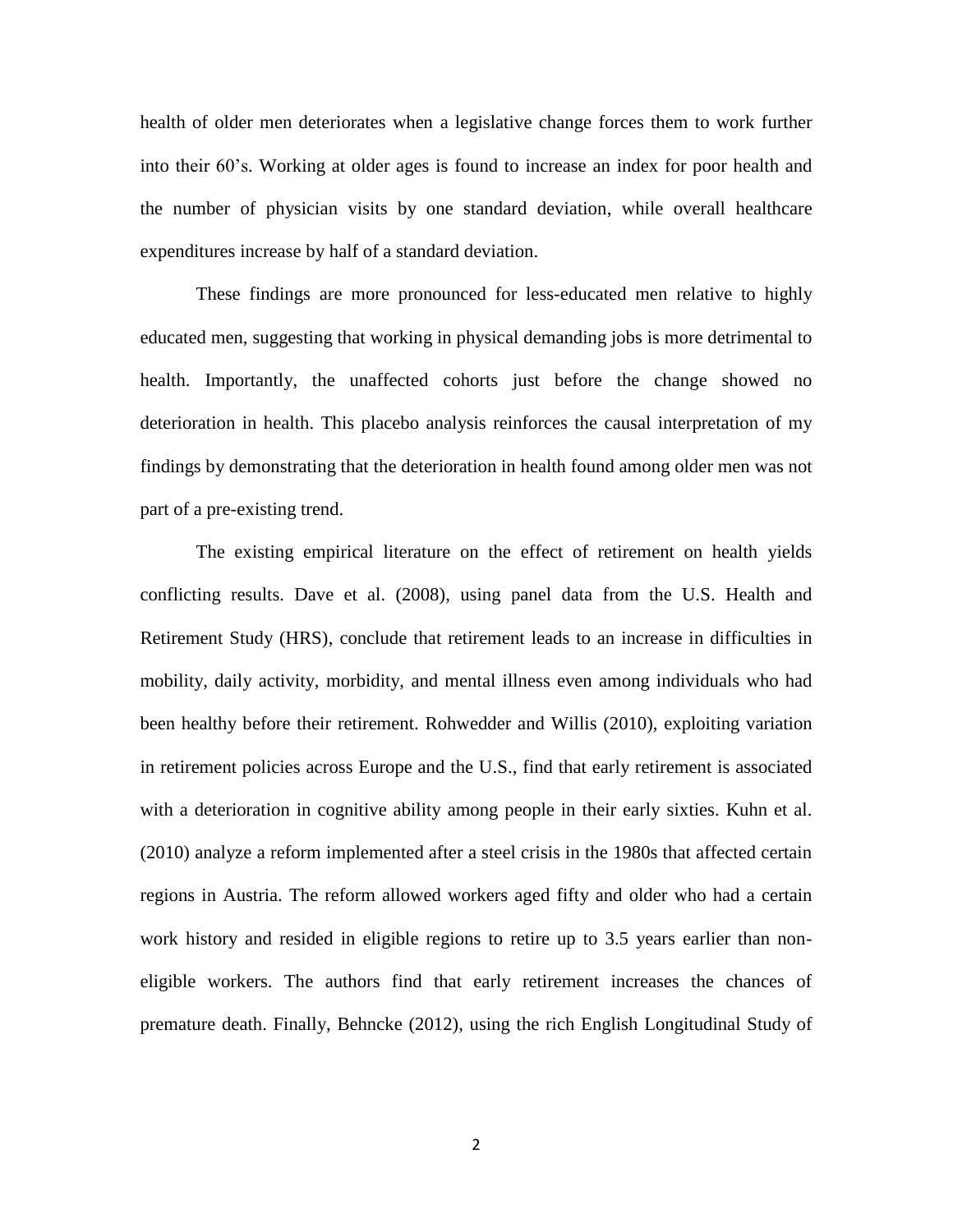Ageing (ELSA) dataset and performing matching and instrumental variable methods, finds that retirement exacerbates the risk of incurring chronic health conditions.

Conversely, Ekerdt et al. (1983), comparing pre- to post-retirement changes in the health status of male retirees and males in the same age cohort who continue working, find that retirement does not impair health. Mein et al. (2003), comparing civil servants who retired at the mandatory age of sixty with peers who continued working, find that retirement improves mental health and does not affect physical functioning. Coe and Lindeboom (2008) use the Health and Retirement Study, and create an instrument for retirement based on employer incentives for workers to accept early retirement. They conclude that retirement is not harmful to health. Coe and Zamarro (2011), using the first wave of the SHARE data to exploit variation in the retirement age across several European countries, find that retirement lowers the probability of reporting a deterioration in health. Blake and Garrouste (2012), examining a pension reform in France that targeted private-sector employees, find that retirement improves health. Finally, Bloemen, Hochguertel, and Zweerink (2013), using an early retirement opportunity offered by central government employers in the Netherlands to encourage civil servants aged 55+ to retire, conclude that early retirement reduces the probability of death.

The aforementioned studies typically fall into one of several categories. The first strategy is to compare the health outcomes of retirees with those of non-retirees. The possible drawback of such an approach is that healthier individuals are more likely than others to choose to continue working. The second strategy exploits variation across countries in retirement ages. However, differences across countries in the retirement age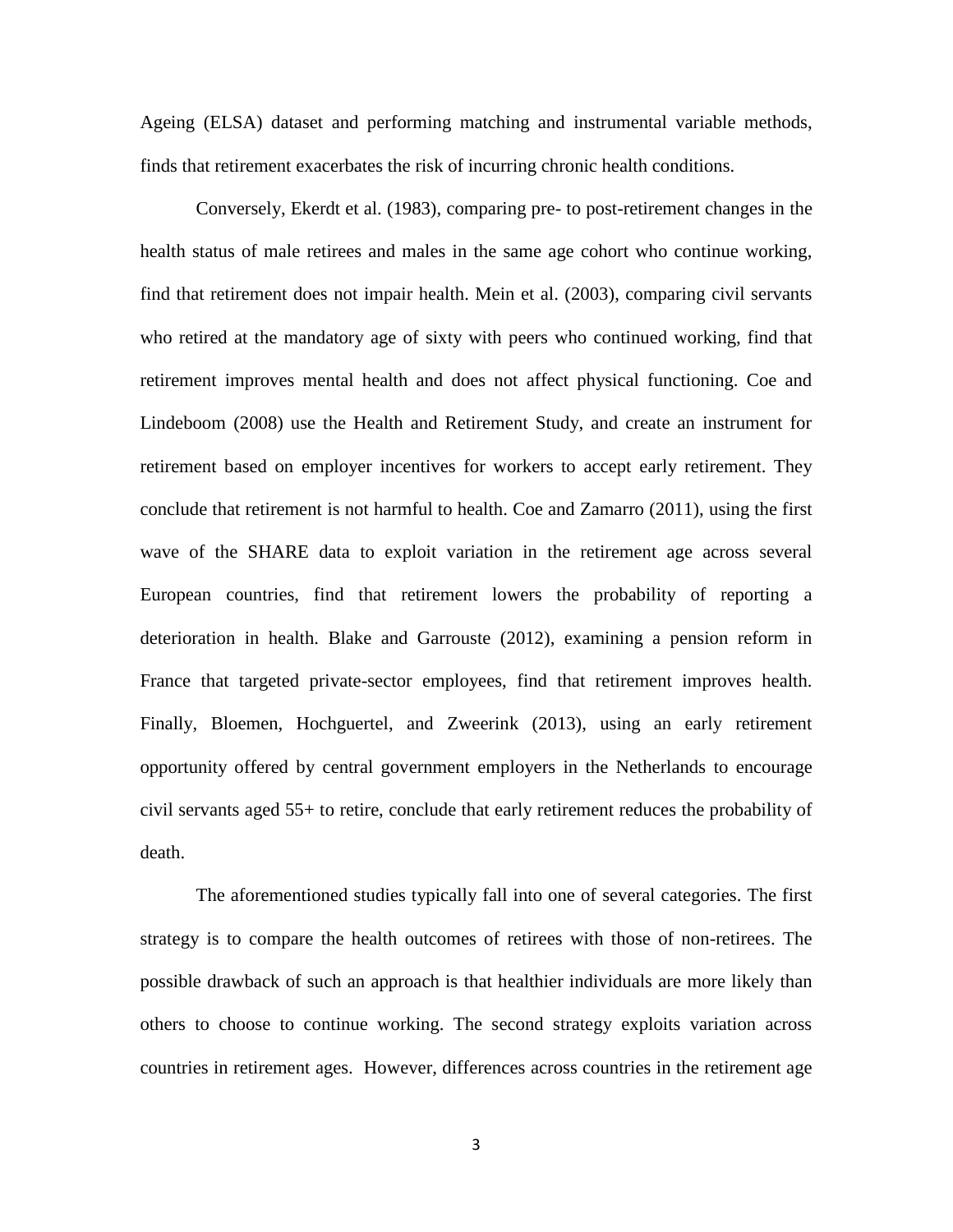may be correlated with differences in the health of individuals across countries. The third strategy exploits reforms that allow certain employees or workers in specific sectors to retire earlier than other workers. This type of strategy could be problematic if the employees or workers in the selected sectors are different from the general population in terms of their health and work behaviors.

Therefore, the main contribution of this paper is the use of a plausibly exogenous source of variation in retirement status – one that targets all working sectors – to estimate the causal effect of working on health. Although I use data from only one country, this itself is advantageous in that variation in retirement status cannot be traced to crosscountry differences in health outcomes, practices, and systems. In addition, since Israel has similar labor force characteristics as other OECD countries, the consequences of changing the retirement age may be relevant to other countries that consider rising their retirement age as well.

The paper is organized as follows: Section 2 describes Israel's mandatory retirement age reform. Section 3 presents the data and discusses the main variables of interest. Section 4 presents the econometric model, with the main results in Section 5. Section 6 conducts a placebo analysis and Section 7 concludes.

4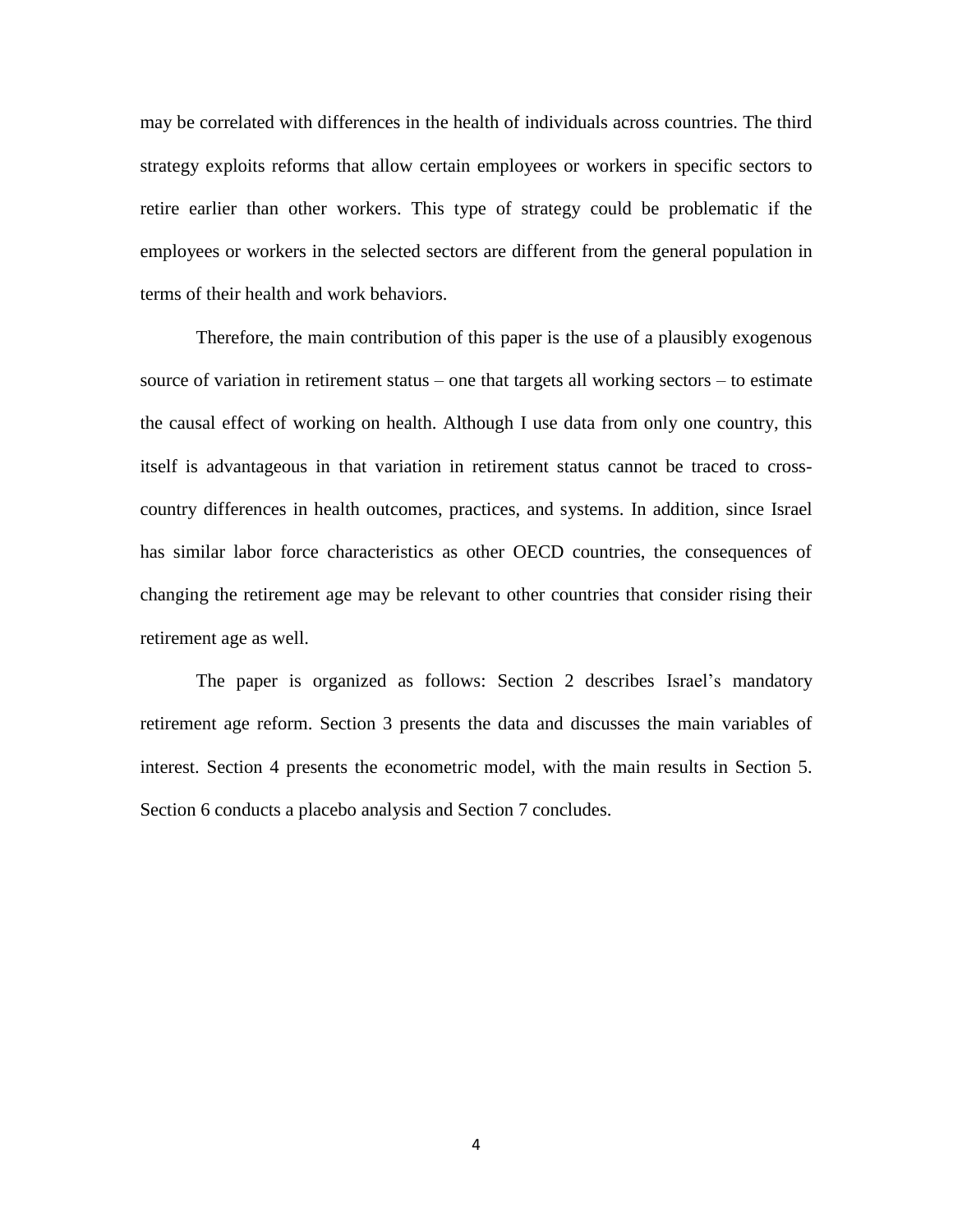## **2. Reform in Israel's Mandatory Retirement Age**

On April 1, 2004, Israel legislated a gradual increase in the male full retirement age from sixty-five to sixty-seven (Table 1) and the female retirement age from sixty to sixty-two.<sup>3</sup> According to the new law, men cannot receive their full pension until they turn sixty-seven. Consequently, for example, a man who retires early at age sixty-five loses 13.6 percent of his monthly pension.

The employment rates among men of different ages from 2000 through 2011 are displayed in Figure 1, which uses data from the Israel Labor Force Survey. 4 For men in the ages affected by the reform, the figure shows an upward trend in their employment rate since the reform was enacted in 2004. In contrast, the age groups above those affected by the reform (72+) and below (22-64) had similar employment rates before and after the reform in 2004.

Figure 2 contrasts the standardized employment rate of men in the affected cohorts with ages below and above the reform ages.<sup>5</sup> Again, this figure highlights the dramatic change in the employment rates of males between the ages of 65 and 66 (an increase of 40%), which were the exact ages that were incentivized to keep working after the reform in 2004.

 $3$  The early retirement age for men was not changed; that for women was raised from fifty-five to sixty. The study focuses on men due to the trend among women to reenter the labor market at all ages. Source: <http://www.moit.gov.il/NR/exeres/DAE44655-250A-4229-ABA0-BE33D154046D.htm>

<sup>&</sup>lt;sup>4</sup> Figure 1 was created on the basis of Labor Force Surveys conducted between 2000 through 2011. Only Panel A, "New Individuals" is presented (in these surveys, individuals were interviewed several times, therefore only those who were interviewed for their first time (new individuals) are presented). Employment rates were calculated using the variable annual labor force characteristics, with individuals who worked sometime in the past year defined as employed.

<sup>&</sup>lt;sup>5</sup> In the Health Surveys, ages are given in ranges, e.g., 65–69. The increase in employment in this age range occasioned by the reform is perceptible. See discussion in Section 3 ("Data").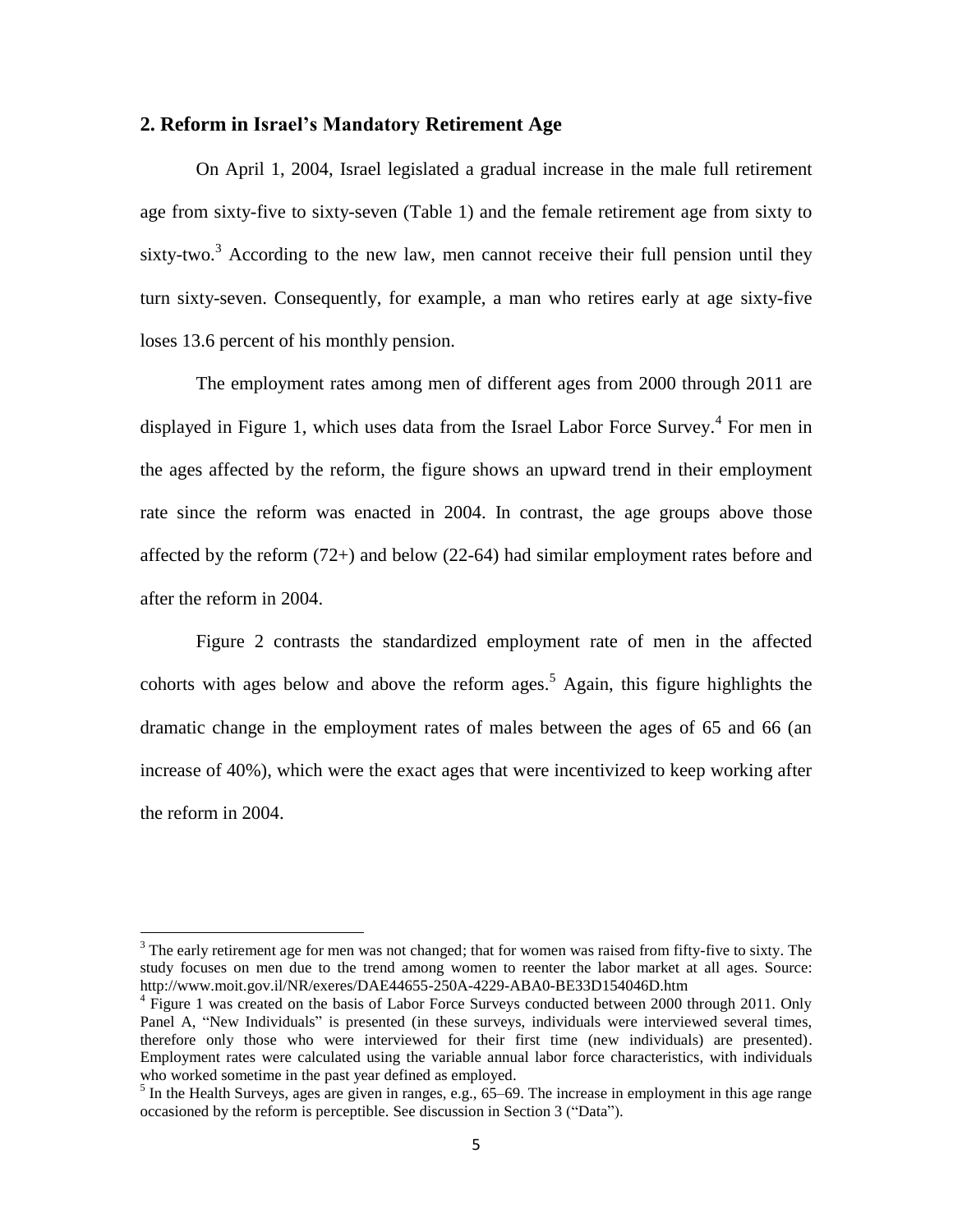## **3. Data**

 $\overline{\phantom{a}}$ 

To analyze how the retirement reform affected working and subsequent health, I use three different datasets: the Israeli Health Surveys, the Israeli Household Expenditure Surveys, and the Survey of Health, Ageing, and Retirement in Europe (SHARE).<sup>6</sup>

My analysis of the Israeli Health Surveys includes the pre-reform years of 1996 and 1999–2000, joined with the post-reform survey from 2009. The Israeli Health Survey is a national sample of repeated cross-sections (around 14,000 men per survey), and contains individual-level information on health, employment, and other demographic and socio-economic conditions. The specific health measures used in my analysis include hypertension, diabetes, heart attacks, other heart problems, asthma, cancer, lung disease, ulcers, and strokes. In addition, individuals are asked whether they have seen a family doctor or any other medical specialist in the past two weeks.

The health–labor literature commonly creates and examines an indicator for the overall health of the individual, rather than looking at specific illnesses. Following Dwyer and Mitchell (1999), I construct a general health index that counts the number of the aforementioned health conditions that each individual reports. This index can take values between 0 and 9. In addition, I constructed a physician index scaled between 0 and 2 that counts whether an individual visited a family physician or a medical specialist in the past two weeks.

My second set of health measures comes from the Israeli Household Expenditure Surveys for 1997 through 2011, which are also repeated cross-sections.<sup>7</sup> Each survey contains expenditures on healthcare and other goods by approximately 5,000 households,

<sup>&</sup>lt;sup>6</sup> For more detailed information on the data and the constructed variables, see the Data Appendix.

<sup>&</sup>lt;sup>7</sup> The ICBS Health Surveys, Household Expenditure Surveys, and Labor Force Surveys were provided to me by the Israel Social Science Data Center (ISDC), The Hebrew University of Jerusalem.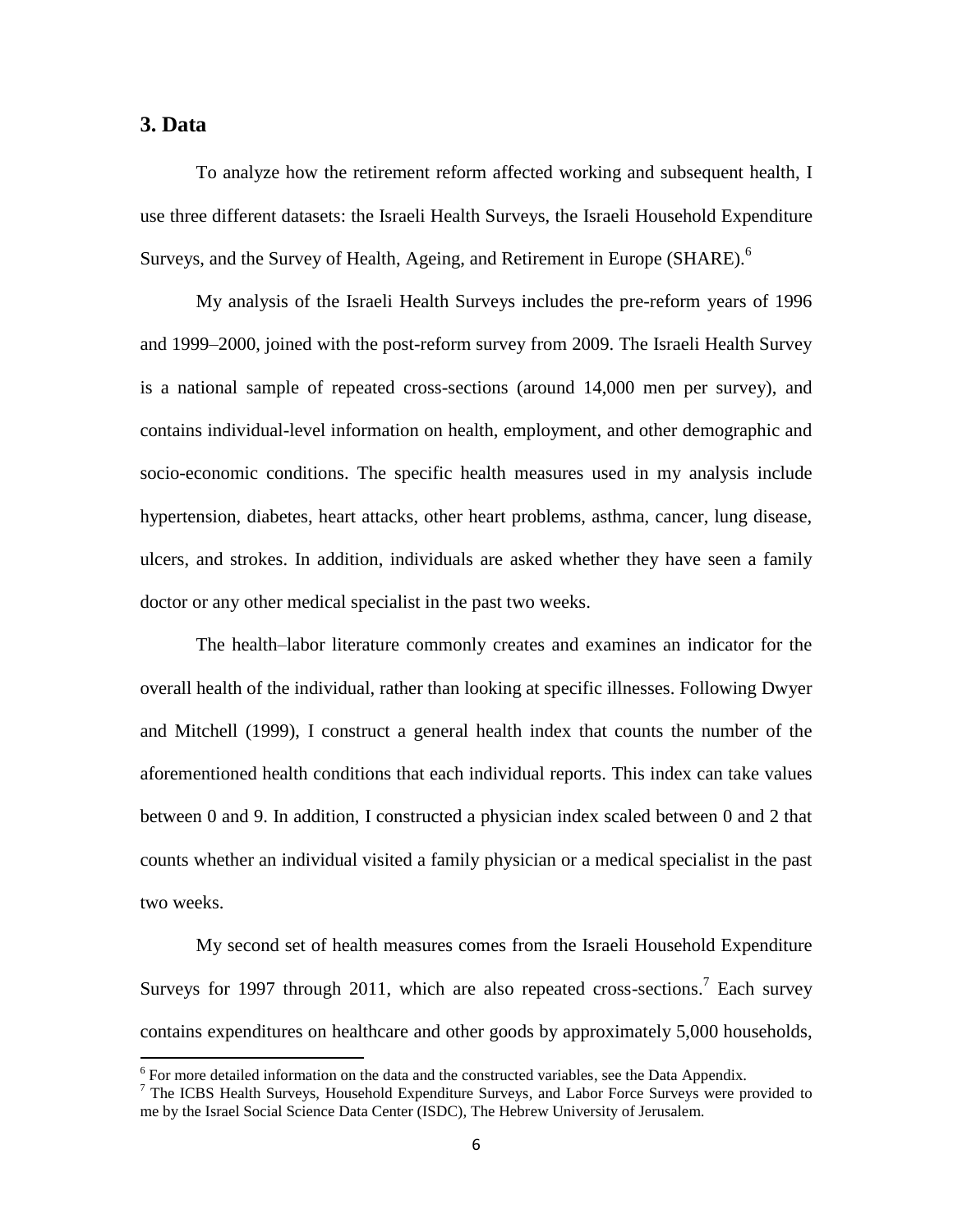as well as individual data on the employment and income of around 10,000 men per year. I constructed a "Healthcare Expenditure Index" by summing health insurance premiums, expenditures on healthcare services, and other health-related goods and services that each individual consumes (excluding dental care), and then dividing total household expenditures by the number of household members.<sup>8</sup>

Finally, I used the longitudinal dimension of the Survey of Health, Ageing, and Retirement in Europe – SHARE – conducted in two waves in Israel (Wave 1: 2005–2006, Wave 2: 2009–2010).<sup>9</sup> Wave 1 contains 2,598 individuals and Wave 2 includes 2,464. SHARE presents a wide range of detailed information on the health, socioeconomic status, and life habits of each respondent. To exploit the panel dimension of the SHARE data, my sample includes individuals who appeared in both waves. Individuals who reported different years and months of birth in the two waves were excluded from the analysis.<sup>10</sup> My final sample contains 582 men in each survey. Following Coe and

 $\overline{a}$ 

<sup>&</sup>lt;sup>8</sup> For more information on the Expenditure Surveys and construction of the variables, see the Data Appendix.

<sup>&</sup>lt;sup>9</sup><sup>2</sup>This paper uses data from SHARE wave 1 and 2 release 2.6.0, as of November 29 2013 (DOI: 10.6103/SHARE.w1.260 and 10.6103/SHARE.w2.260). The SHARE data collection has been primarily funded by the European Commission through the 5th Framework Programme (project QLK6-CT-2001- 00360 in the thematic programme Quality of Life), through the 6th Framework Programme (projects SHARE-I3, RII-CT-2006-062193, COMPARE, CIT5- CT-2005-028857, and SHARELIFE, CIT4-CT-2006-028812) and through the 7th Framework Programme (SHARE-PREP,  $N^{\circ}$  211909, SHARE-LEAP,  $N^{\circ}$ 227822 and SHARE M4,  $N^{\circ}$  261982). Additional funding from the U.S. National Institute on Aging (U01 AG09740-13S2, P01 AG005842, P01 AG08291, P30 AG12815, R21 AG025169, Y1-AG-4553-01, IAG BSR06-11 and OGHA 04-064) and the German Ministry of Education and Research as well as from various national sources is gratefully acknowledged (see www.share-project.org for a full list of funding institutions)." For further information on the SHARE project, visit [www.share-project.org/.](http://www.share-project.org/) For further information on the basic literature on SHARE research and methodology see: Börsch-Supan et al. (2005), Börsch-Supan and Jürges (2005), Börsch-Supan et al. (2008) and Börsch-Supan et al. (2013).

<sup>&</sup>lt;sup>10</sup> Furthermore, according to those who conducted the Israel-SHARE project, immigrants from the former Soviet Union did not answer the subjective health questions properly, and therefore, were dropped from the sample.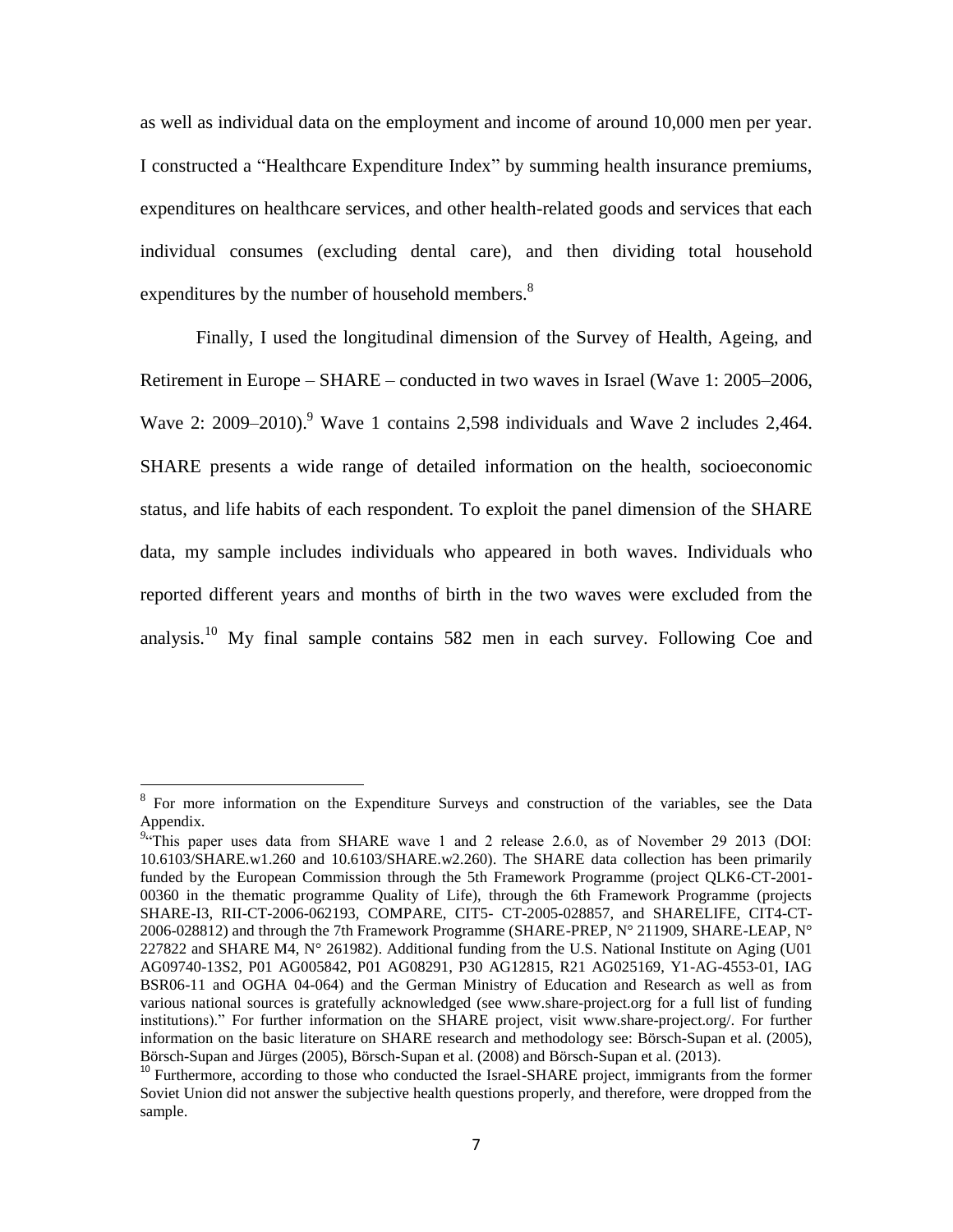Zamarro  $(2011)$ ,<sup>11</sup> I estimated the following equation to create a general measure of a person's overall health from the SHARE data:

(1) Self Perceived Health<sub>i</sub> =  $\alpha_0 + \alpha_1$  Objective Health Measures<sub>i</sub> +  $\zeta_i$ This estimation yields a general health index composed of all individual health conditions, each weighted by its importance in determining overall health.<sup>12</sup> For the subjective measure on the left-hand side, I used the question "Would you say your health is excellent, very good, good, fair, or poor?"<sup>13</sup> As objective measures on the right-hand side, I used the following variables: the number of chronic problems, limitations with activities, number of symptoms reported by each individual, number of limitations in activities of daily living, number of limitations in instrumental activities of daily living (preparing a hot meal; shopping for groceries; making telephone calls; taking medications, etc.), whether the individual was hospitalized in the past year, physical inactivity, number of limitations with mobility, arm function and fine motor function, grip strength, and a depression index.

The goal of the paper is to determine how these health measures are affected by employment status. Employment status is captured with a dummy variable for being employed, constructed from the labor-market information in the Health and Household Expenditure Surveys.

The health indices and employment rates of different age groups from the 2000 and 2009 Health Surveys and the Expenditure Surveys are presented in Table 2. The first

 $11$  I changed Coe and Zamarro (2011) objective health variables slightly and did not use obesity measures (BMI and BMI2) due to missing values.

 $^{12}$  I calculated the predicted values of self-reported health on objective health variables using OLS.

 $13$  This question was available in both waves.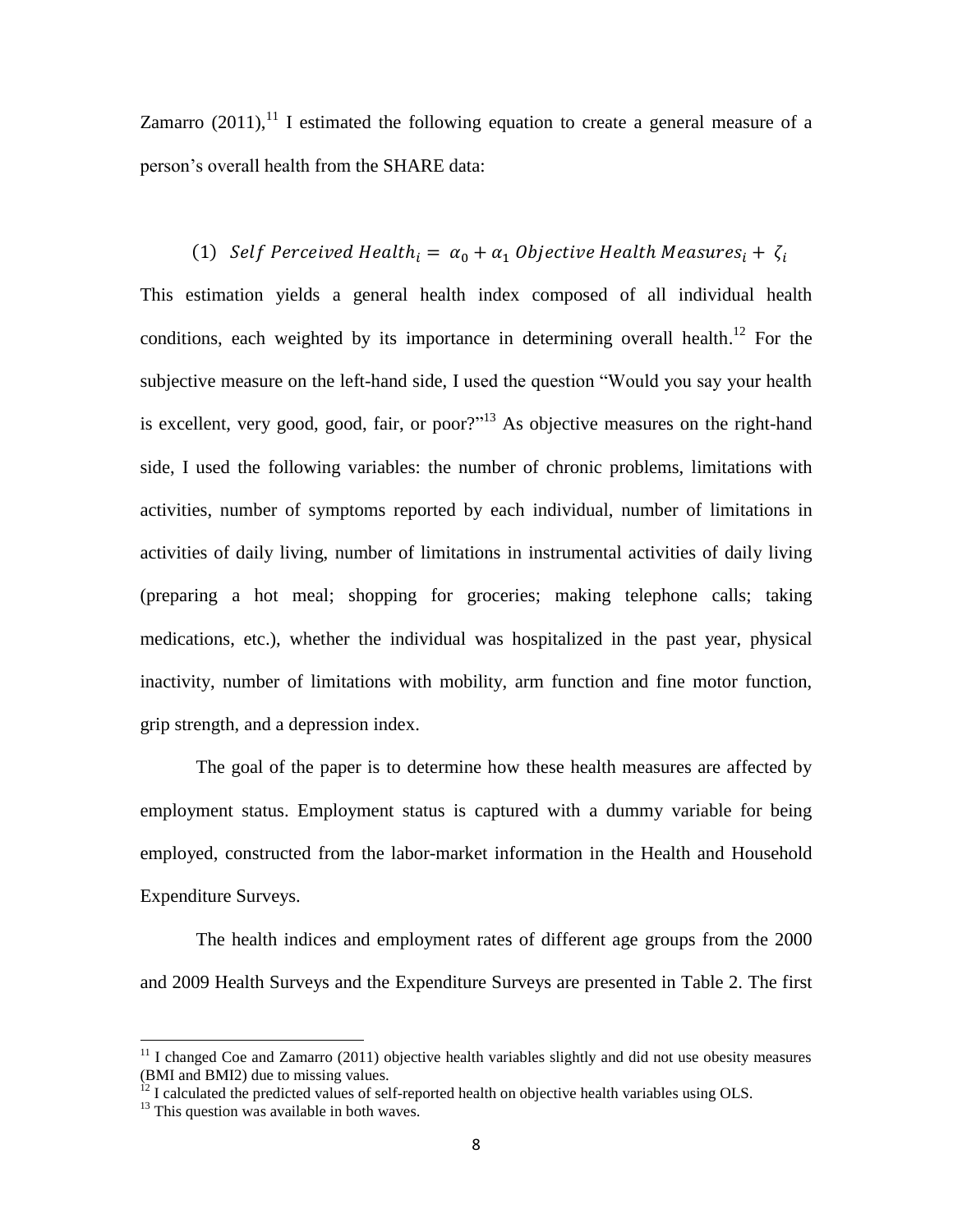row in Panel A refers to the treated-group ages (65–69), while the remaining rows represent different control groups consisting of men in unaffected age ranges. Table 2 shows that the treated group experienced a sharp and statistically significant increase in their employment rate. A significant increase in morbidity, indicated by the Poor Health Index, is observed across all ages but is significantly greater in the treated group. In addition, the Physician Visits Index increased by 0.07 points in the treated group while small and statistically insignificant changes were observed in the control groups.<sup>14</sup>

Panel B in Table 2 presents similar patterns using health measures derived from the Expenditure Surveys.<sup>15 16 17</sup> Panel B shows that healthcare expenditures increase much more dramatically for the treated group relative to the control groups. Specifically, the control groups (ages 25–64 and 72–75) experienced increases of only NIS 62 and NIS 90, respectively, while the treated group sustained a larger increase of NIS 102. The findings in Table 2, using health expenditures, indicate that the reform produced a significant rise in the employment of the targeted population of men, while at the same time resulting in a deterioration of their health.

In contrast, these patterns are not found for dental care expenditures. As shown in Table 2, dental expenditures declined in the treated group by a statistically insignificant

 $\overline{a}$ 

<sup>&</sup>lt;sup>14</sup> Ages below the reform ages, however, are affected indirectly by the reform. For example, a man aged sixty-three in 2000 who knew that he had to work until age sixty-five might have retired when he turned sixty-three. In 2009, a man who was sixty-three years old would have to work until he turned sixty-seven. Therefore, unless he remained in the labor market, his retirement funds would be seriously harmed, as discussed in Section 2.

 $15$  I chose ages 72–75 as a control group because men in this bracket were not affected by the reform in any way.

<sup>&</sup>lt;sup>16</sup> The Expenditure Surveys have some issues that should be noted: In my analysis, I used ages 25–75. These ages were divided into two subgroups: treated (65–66) and control. Furthermore, since the reform was enacted in 2004 and implemented gradually (see Section 2), I examined the years 1997–2003 (before the reform) and 2007–2011 (after the reform) separately. I deleted 2004–2006 from my sample due to the way the reform was implemented. I dropped the year 2000 from this part of the analysis because I could not merge it with each individual due to technical issues.

 $17$  Since ages 67–71 in years 2010–2011 were also affected by the reform, they are omitted from Table 2.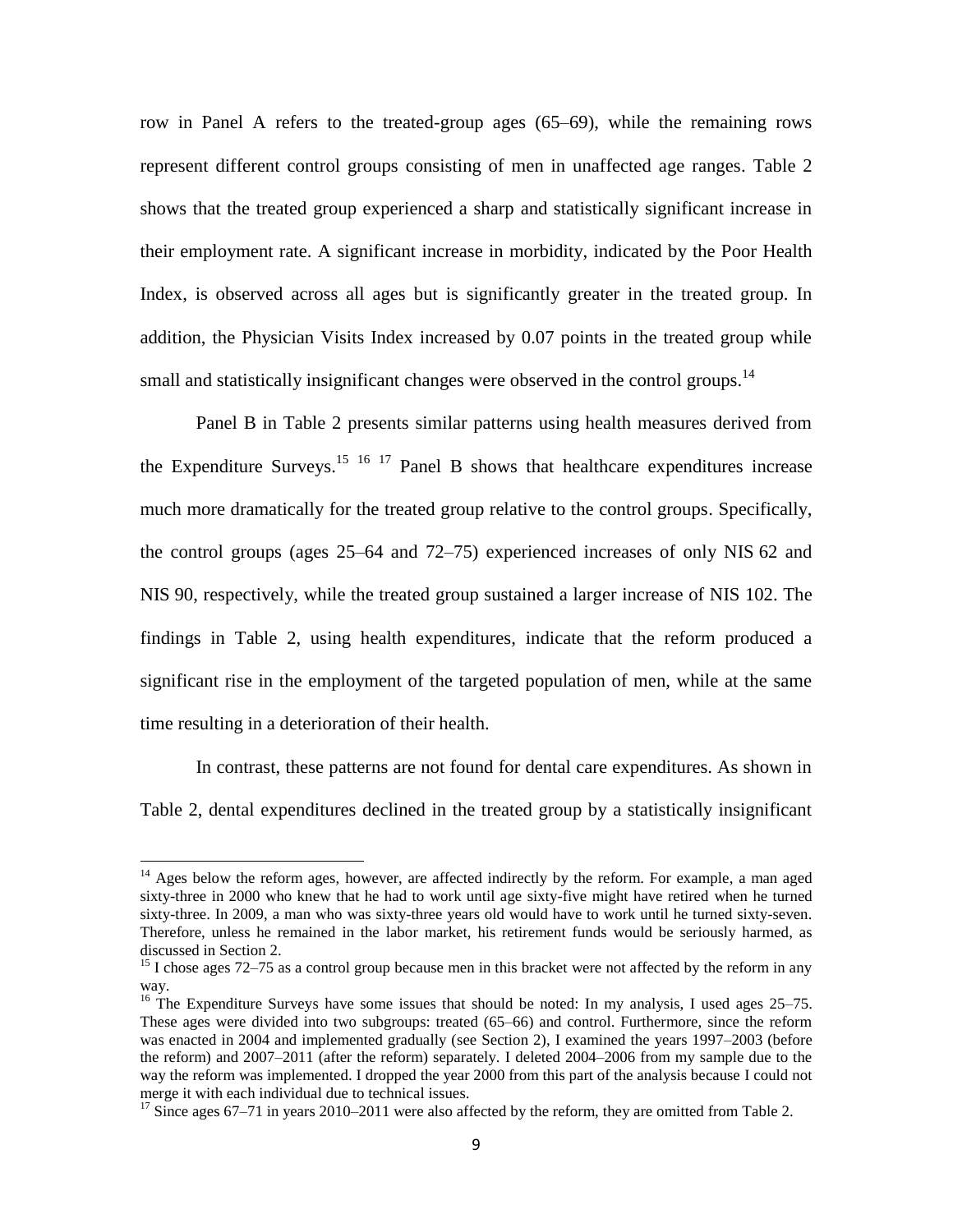NIS 31, while decreasing by NIS 6.7 for the control group of men between ages 25-64 and increasing by 5.76 for the control group in ages 72-75. Dental care is unlikely to be related to work-related health issues, and therefore, these findings reinforce the idea that the deterioration in health of the treated group resulted from their increased employment, rather than a spurious trend in overall health care habits and expenditures.

Overall, Table 2 presents evidence that the reform led to a deterioration in the health of those encouraged to work during their sixties. However, this is just a first pass through the data, and does not test for whether these patterns are significantly different from other groups and does not control for other confounding factors. This will be explored in the remainder of the paper.

## **4. Econometric Model**

 $\overline{a}$ 

To identify a causal relationship between employment status and state of health, I estimate the following basic model:

(2) 
$$
H_i = \beta_0 + \beta_1 L F P_i + \beta_2 X_i + u_i
$$

where  $H_i$  is the health outcome of person *i*, the LFP<sub>i</sub> is the labor force status of person *i*,  $X_i$  is a vector of covariates including: marital status, whether the individual is insured through a health fund,<sup>18</sup> district of residence, number of persons dwelling in the household, education, and religion (presented in Table 3).<sup>19</sup> The  $u_i$  term represents unobservable characteristics of the individual. If employment status  $(LFP_i)$  is

<sup>&</sup>lt;sup>18</sup> Israel has a National Health Insurance Law in which every citizen is eligible to receive health care services. However, around 1.5% of respondents in the Health Surveys answered in the "not insured"/"do not know" categories. Therefore I control for health insurance throughout the analysis, although it has little effect on the parameter estimates of interest. For more information on the Israeli National Health Insurance Law visit:

http://www.health.gov.il/English/Topics/RightsInsured/Pages/default.aspx

 $19$  In the Health Expenditures surveys I control for slightly different variables.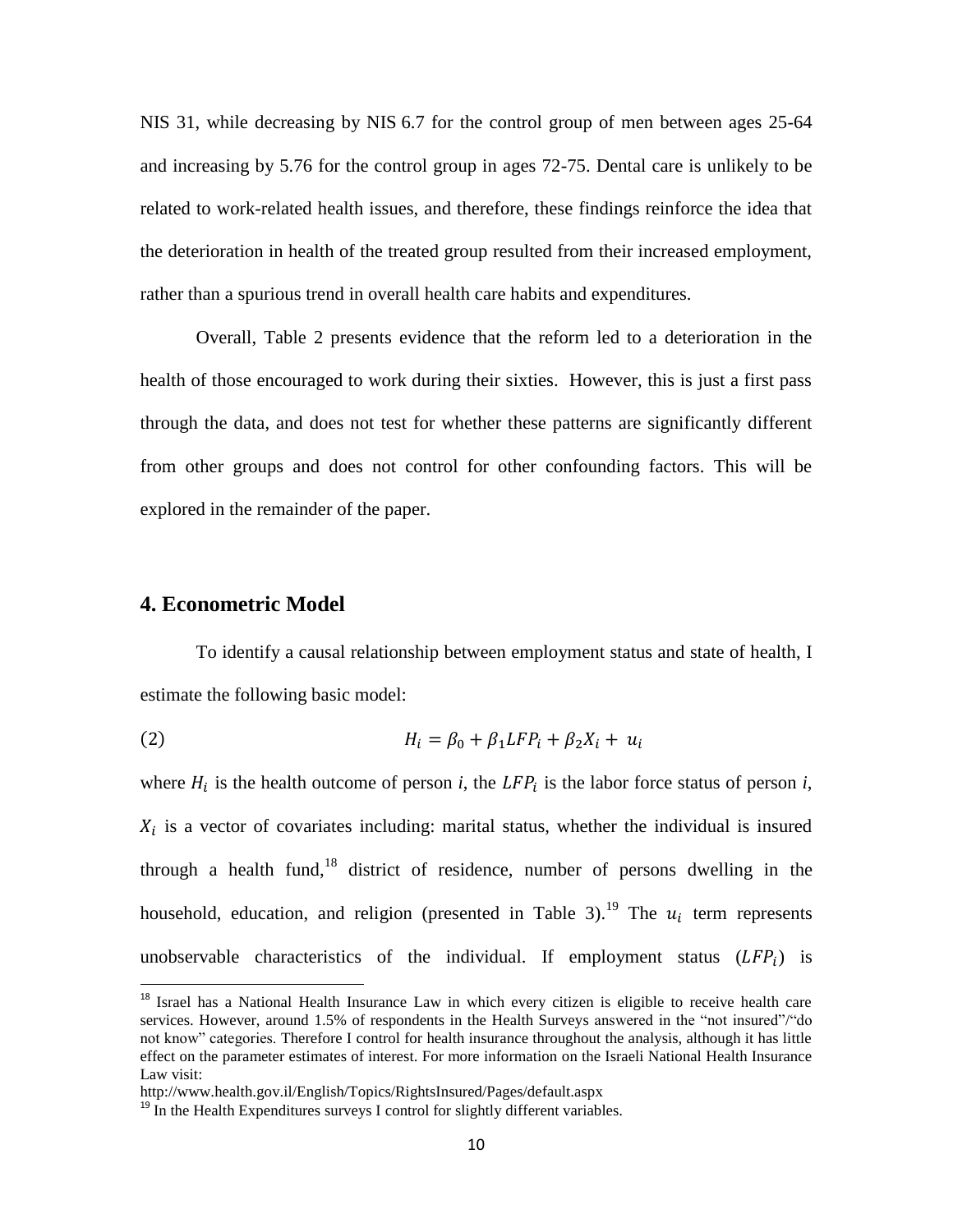uncorrelated with unobservable characteristics  $u_i$ , OLS estimation of equation (2) will yield an unbiased and consistent estimator of  $\beta_1$ .

The econometric concern, however, is that health status almost certainly affects the decision to work or not. However, the direction of the effect is theoretically not clear. Poor health may induce individual *i* to leave the labor market. But, poor health may force individual *i* to keep his job in order to afford the medical care that he needs. Therefore, estimating (2) via OLS is likely to yield a biased and inconsistent estimator of  $\beta_1$ .

Using the increase in retirement age as an instrument variable can solve this potential endogeneity problem. Suppose individual  $i$  aged  $65$  is forced by law in year 2004 to continue working. The use of the interaction term of age 65, and the relevant new law enforcement year of 2004 can lead to a valid instrument  $(Z_i)$ , as follows:

(3) 
$$
Z_i = \begin{cases} 1 & \text{if age} = (65 \text{ or } 66) & \text{and year} \ge 2004 \\ 0 & \text{otherwise} \end{cases}
$$

In other words, the instrument is an indicator defined as 1 for being in a group affected by the reform (ages 65-66 in the years after the reform) and 0 otherwise. Panel B of Table 4 summarizes my identification strategy.

I expect the ages affected by the reform to experience higher employment rates after the reform than all other ages, since this was the goal of the policy. Therefore, in order to be a valid instrument, the instrument described above must be correlated with employment status. Table 5 demonstrates that this is indeed the case, with F-statistics in the First Stage regressions above 10 (Staiger and Stock, 1997).

The identifying assumption is that there is no other factor or policy that affected this particular age group in this particular time other than the increased incentives to stay in the workforce. If this holds, a change in the health and employment status of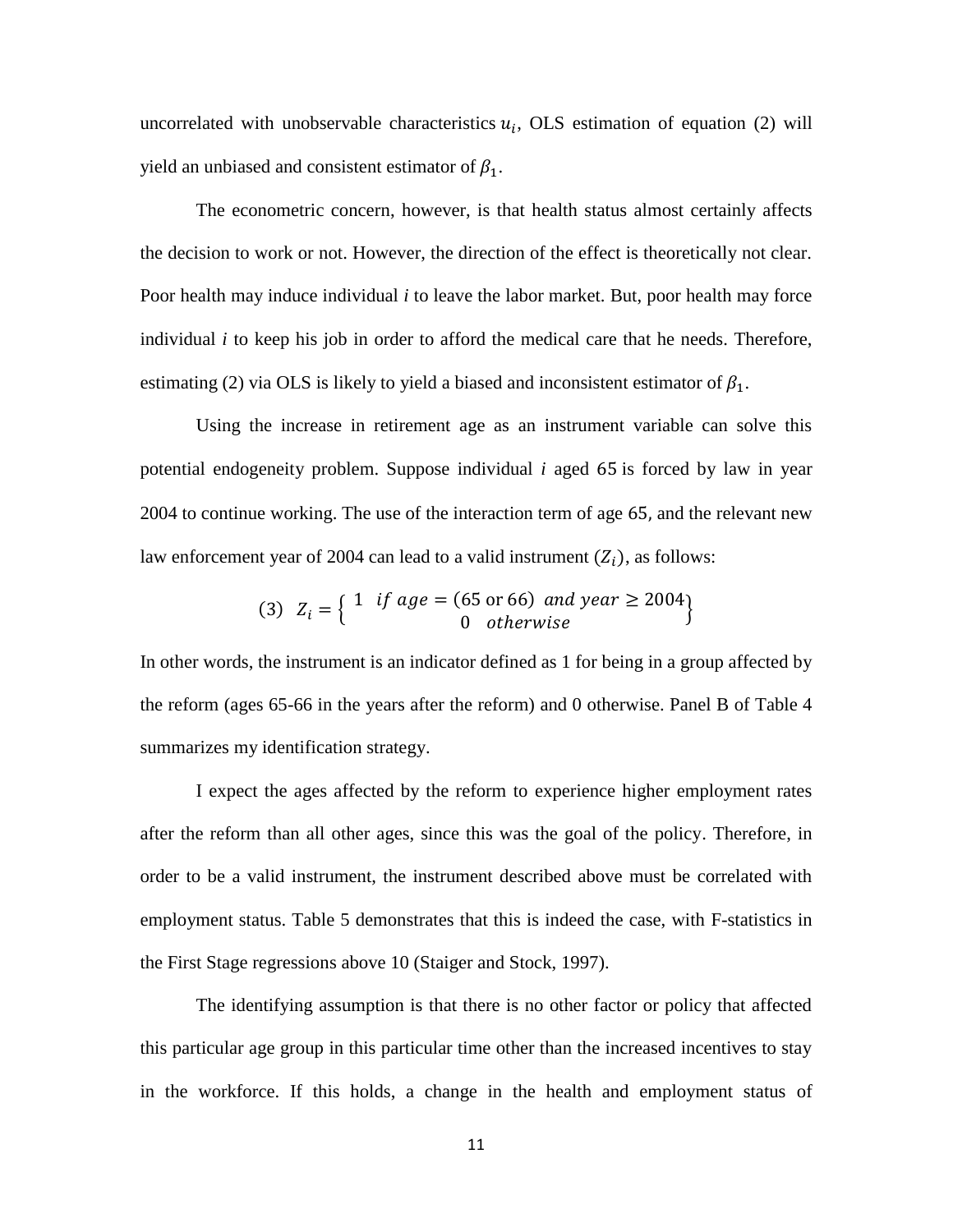individuals in this particular age group during the affected years would be evidence in favor of a causal effect of working on an individual's health. I would support this claim by controlling for existing trends, using health measures unrelated to employment (e.g. dentist visits) as placebo tests, and other measures that should not be affected from the new policy (e.g. cloth expenditures) as additional robustness checks.

In the last part of my analysis, I use the instrumental variable strategy mentioned above including individual fixed effects by exploiting the SHARE dataset's longitudinal nature (as summarized in panel A of Table 4).

## **5. Results**

 $\overline{\phantom{a}}$ 

## **A. Health Surveys**

Table 6 displays the estimates for equation (2) from OLS, IV, and the reducedform. The analysis uses three different samples, each one has the same treatment group but uses different age ranges for the control group. The first three columns use all age groups in the sample (including those below 65 and those above 69), and the OLS estimates reveal that working is positively correlated with health – a familiar pattern which most likely stems from healthier individuals being more able to work.<sup>20</sup> The  $2SLS$ coefficients, however, reveal causal effects in the opposite direction. According to the two different health measures (the "Poor Health Index" and number of "Physician visits" in the past two weeks), working impairs health.

The second sample compares ages 65–69 with the rest of the labor market (ages 20–64). As previously found, for the two health measures: "Poor Health Index" and number of "Physician visits" in the past two weeks, OLS yields a positive correlation

 $20$  Since the outcome is the number of health conditions, a negative coefficient means fewer health conditions.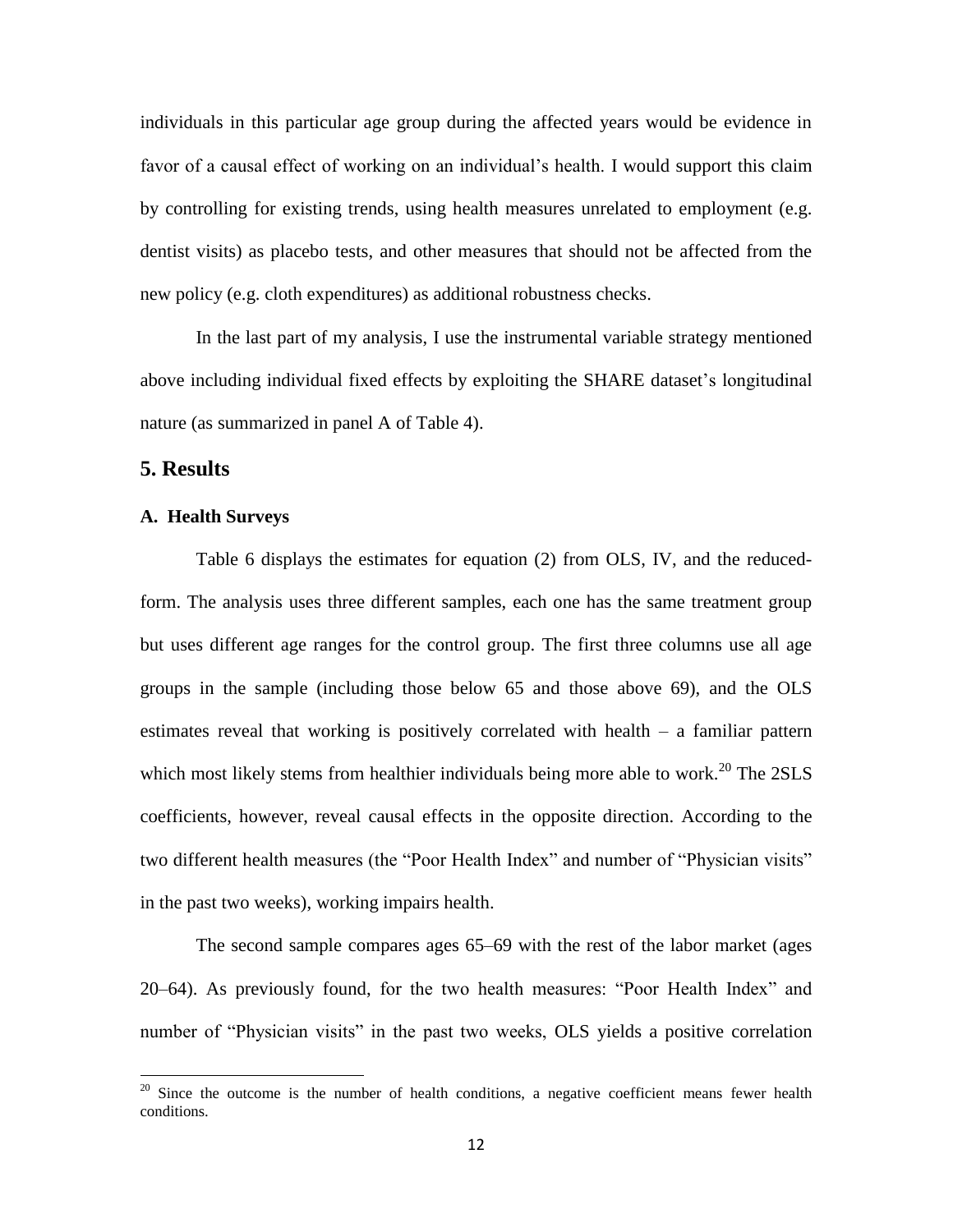between working and health while 2SLS reveals an opposite causal relationship. The last sample in Table 6 compares those aged 65–69 with those aged 70–74. For the "Poor Health Index" and number of "Physician visits" in the past two weeks, although the coefficient is statistically insignificant, the sign and magnitude are the same as those using a broader age range as the control group. The imprecision is most likely due to a smaller sample size. Although not reported, using an additional control group (ages 40– 74) yields similar results. Namely, the OLS coefficient is negative while the 2SLS and the reduced form coefficients are positive with similar magnitudes as the analysis using 20-64 year olds, but with p-values approximately 15 percent.

As a robustness check, panels A and B in Appendix Table 1 present the same 2SLS analysis as Table 6 but without control variables. As displayed in the table, the results are similar. The robustness of the results to the inclusion or exclusion of several control variables shows that my main findings are not due to the treatment variable being correlated with observable factors which affect health. This pattern is consistent with my identifying assumption that the treatment is not correlated with unobserved factors which may have affected the treatment group at the same time.

A possible concern about the results in Table 6 may be that individuals who are forced to work at ages sixty-five and sixty-six will try to shirk this obligation by reporting poor health. To address this issue, I constructed a "Severe Morbidity Indicator" that receives the value one for being diagnosed with one or more of the severe ailments – heart attack, stroke, diabetes, cancer, and whether an individual has visited a family physician or specialist physician in the last two weeks. These ailments require a precise physician's diagnosis, and therefore, are unlikely to be exaggerated or faked in an attempt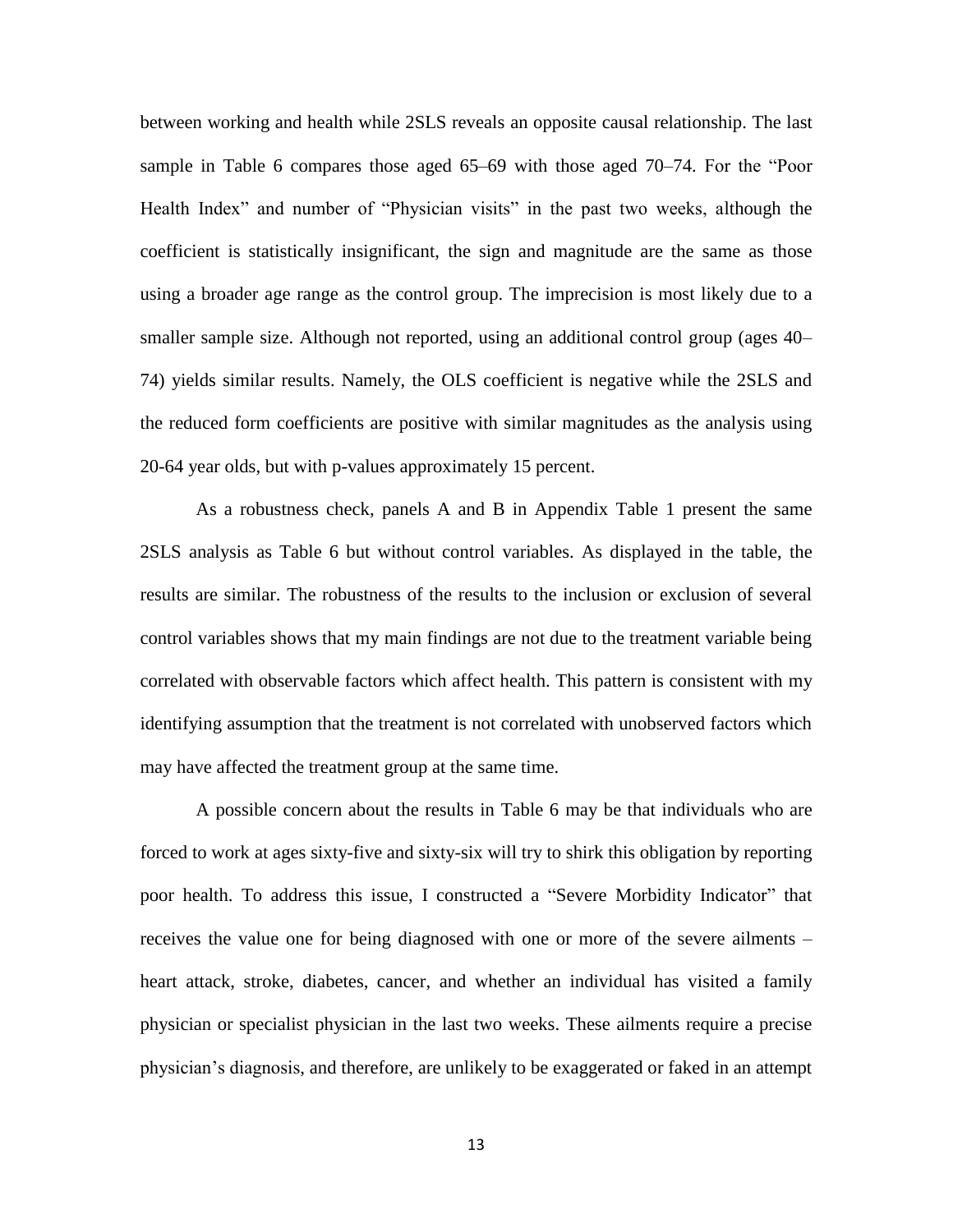to get out of working. As Table 7 shows, the ages affected by the reform are more likely to suffer from acute problems, which indicates that the deterioration in reported health in Table 6 was serious as well as statistically significant. As displayed in the table, the results are robust to the inclusion or exclusion of several control variables, suggesting that my main findings are not due to the treatment variable being correlated with observable factors which affect health.

In addition, the Severe Morbidity Indicator among men of different ages before and after the reform is displayed in Figure 3. For men in the ages affected by the reform (ages 65-69), the figure shows a sharp increase in their Severe Morbidity Indicator. In contrast, the age groups above those affected by the reform (70-74), below (20-64), and all other age groups had similar severe morbidity rates before and after the reform in 2004.

As a placebo test, I examine whether the treated group paid more visits to the dentist between 2000 and 2009. The assumption is that work-related changes in health should not show up in dental problems, but personal and aggregate factors which affect health over time are likely to be reflected in dental care as well. Table 6 shows that working more years does not lead to more dentist visits, which supports the causal interpretation of my estimates showing a deterioration in health due to delayed retirement.

It is possible that the effect of employment on health may depend on the person's occupation and subsequent work conditions. Lacking data on retirees' occupations during their working life, I use education as a proxy for physical versus non-physical occupations. Table 8 shows that those who have more than twelve years of schooling do

14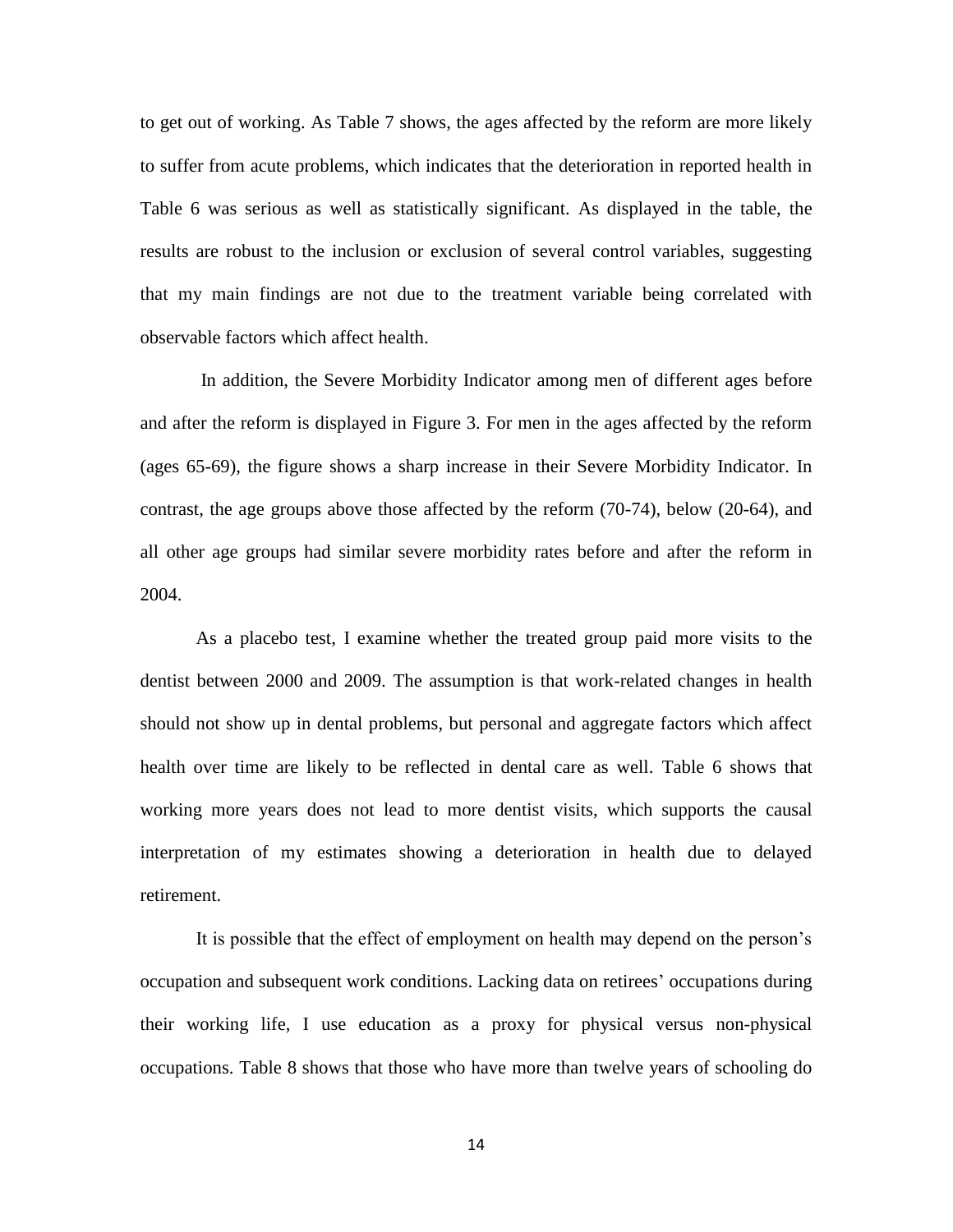not suffer from increased health problems in response to working more years, as reflected by the insignificant level of the Poor Health Index. In contrast, the less-educated group is more likely to suffer from health problems, indicated by the larger and significant coefficient for the Poor Health Index. A similar pattern is found with the second health outcome: "Physician Visits". Employment causes the less-educated group to visit physicians more often, but there is no effect for the more educated group.<sup>21</sup>

### **B. Expenditure Surveys**

 $\overline{a}$ 

Table 9 presents a similar analysis but uses health measures based on healthcare expenditures from the Expenditure Surveys. (Since ages 67–71 may have been affected by the reform, I exclude them from the analysis).<sup>22</sup> Appendix Table 2 presents the firststage results.

The 2SLS results indicate that working an additional two years due to the increase in retirement age increases healthcare expenditures while insignificantly lowering dental expenditures. These contrasting results strengthen my previous conclusions regarding the causal effect of employment on health. As a robustness check, I present a placebo analysis using expenditures on clothing instead of health-related issues. The affected population (ages 65–66 in 2007–2011) spent more money on clothes but the effect is statistically insignificant.

<sup>&</sup>lt;sup>21</sup> The F-test in the first stage was 10.37 for those who have more than twelve years of schooling and 8.84 for the less-educated group.

<sup>&</sup>lt;sup>22</sup> In the earlier analysis using the Health Surveys, ages are given in ranges, e.g., 65–69, therefore I could not separate working individuals from retirees (however the age range of 65-69 was affected by the reform).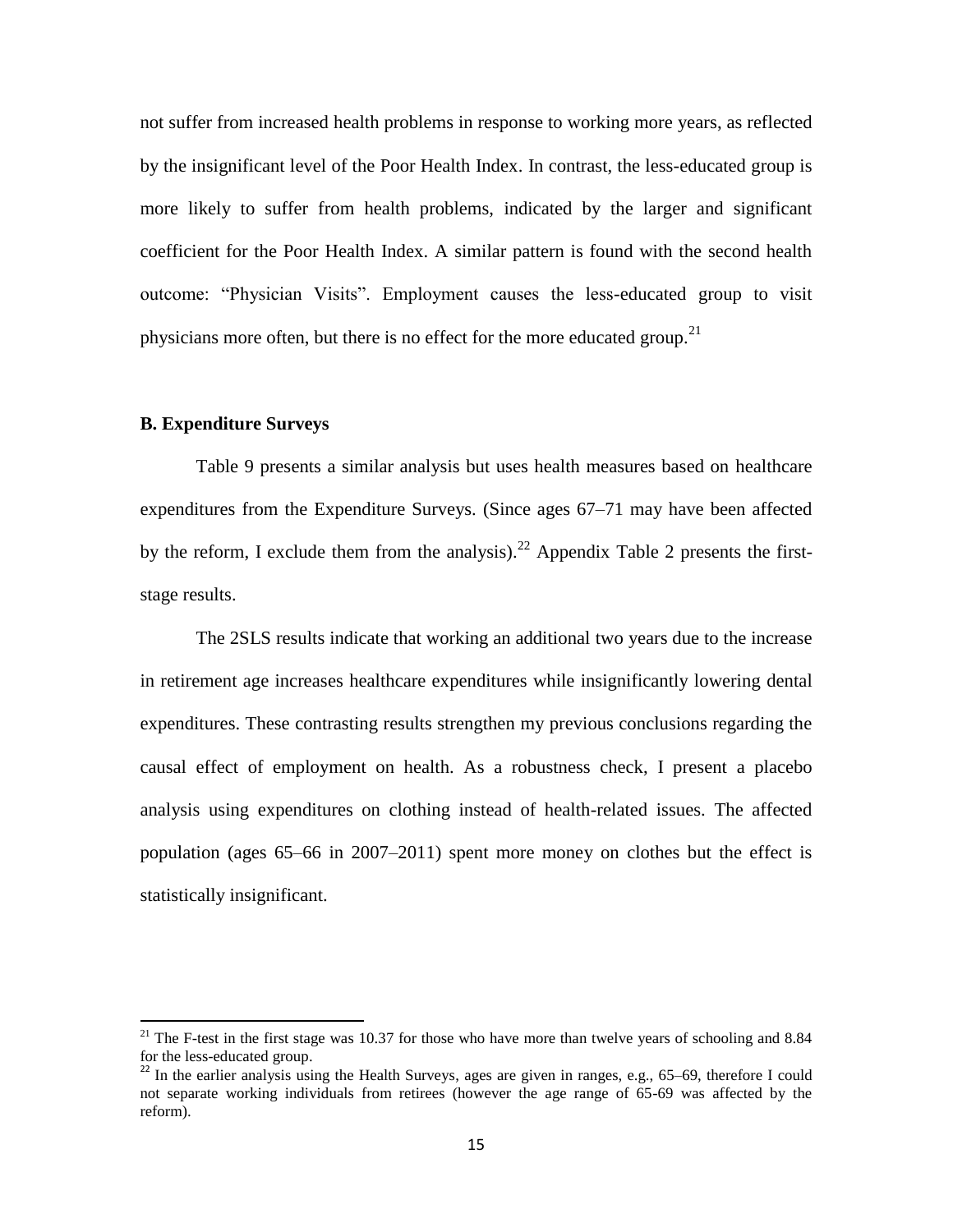Table 9 presents the results when controlling for immigration status, marital status and education. Again, the findings are robust to the inclusion or exclusion of the other explanatory variables. $^{23}$ 

If employment at ages 65-66 impairs health, I would expect that those who were affected by the reform would continue to suffer from health problems even a few years after retirement. Since men aged 67-68 in years 2007-2011 were affected by the reform, while same age cohort men in years 1997-2003 were not, I define men ages 67-68 in years 2007-2011 as the treated group. Since men age 72-75 were required to work until the age of 65 before (years 1997-2003) and after (years 2007-2011) the reform, I define them as the control group. Panel C of Appendix Table 1 presents the health and dental expenditures for the treated group, compared to the control group. As displayed, healthcare expenditures increase much more dramatically for the treated group relative to the control group. These results suggest that employment lead to health deterioration even a few years after retirement.

Once again, these patterns are not found for dental care expenditures. Dental care is unlikely to be related to work-related health issues, and therefore, these findings reinforce the idea that the deterioration in health of the treated group resulted from their increased employment, rather than a spurious trend in overall health care habits and expenditures.

 $^{23}$  In particular, following Coe and Zamarro (2011), one may argue that individuals aged 65–66 in 2007– 2011 were affected by the Holocaust, since many of them arrived from Europe in the aftermath of World War II. Therefore, including an indicator for immigration status is designed to control for this phenomena.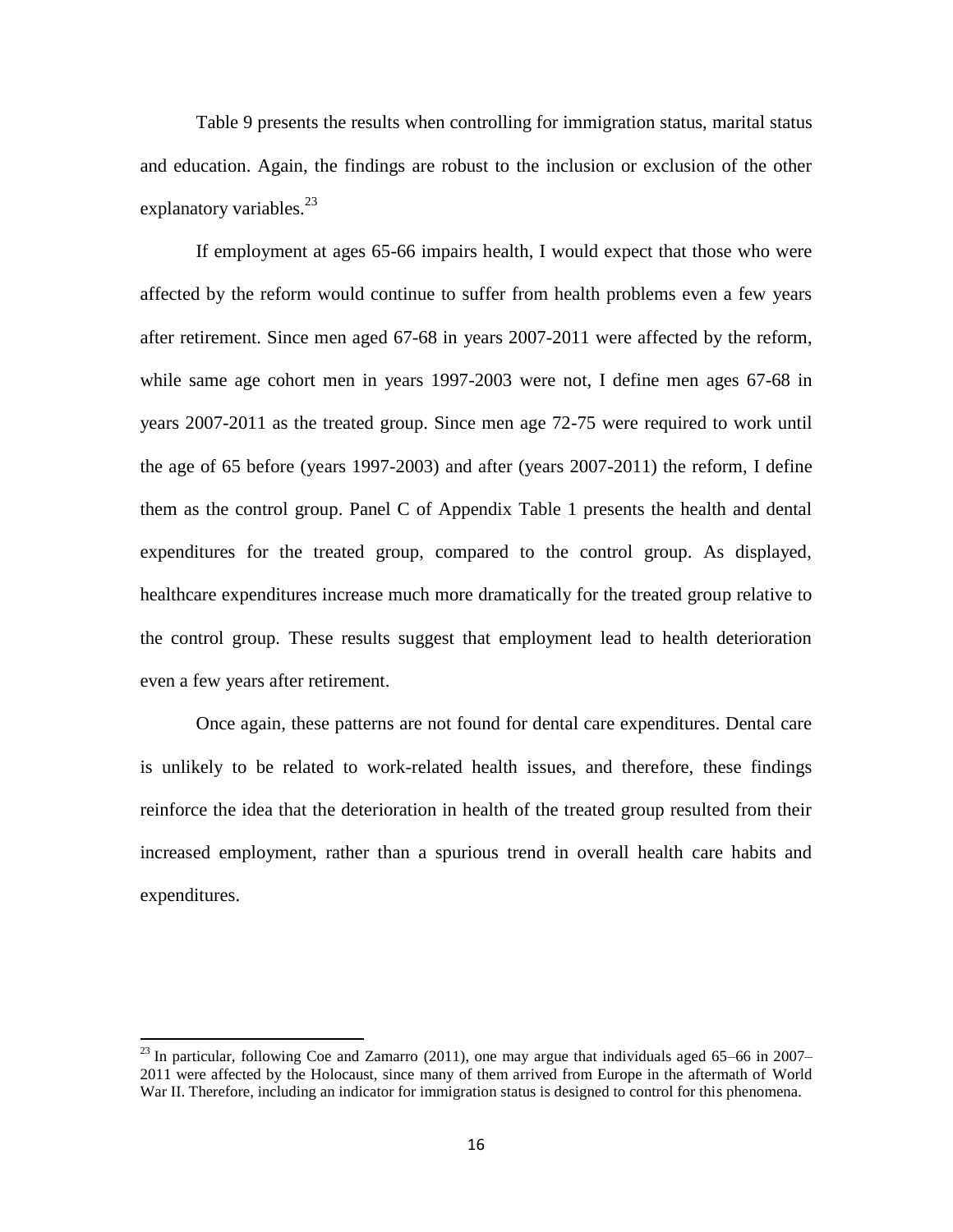## **C. SHARE Results**

The last part of my analysis uses the SHARE data and exploits its panel structure. As I did in the last part of the Health Expenditures Surveys, I assume that if employment at ages 65-66 impairs health, individuals who were affected by the reform would continue to suffer from health problems even several years after retirement. Since the first wave of SHARE-Israel took place after the reform went into effect (Wave 1 in 2005–2006, Wave 2 in 2009–2010), I do not have data preceding the reform in 2004. However, since men aged 66–71 in Wave 2 (2009–2010) were forced to work longer than men in the same age group in Wave 1 (2005–2006), I can compare the health of the two groups. Thus, I define men age 66–71 in Wave 2 as the treated group and all other ages as a control group. These ages – below and above  $66-71$  – were required to work the same years in both waves. For example, men age 72–75 had to work until age sixty-five in Wave 1 and in Wave 2; men age 60–64 had to work until age sixty-seven in both waves. Panel A of Table 4 presents the SHARE treated versus control groups in detail.

I used the panel dimension of the SHARE data and included individuals who appeared in both waves. Therefore, my final dataset contained 582 men in each wave.

For the SHARE analysis, I estimate the following equation:

(4)

*Overall Poor Health Index*<sub>i</sub> = 
$$
\mu_1 + \mu_2 age_i + \mu_3 year_i +
$$

 $\mu_4 (ages 66 - 71) \cdot (years 2009 - 2010)_i + \gamma_i$ 

The dependent variable – the Overall Poor Health Index – was constructed by equation (1). The impact of the reform would be captured by the interaction term  $(\mu_4)$  in equation (4) because those aged 66–71 in 2009–2010 had to work more years than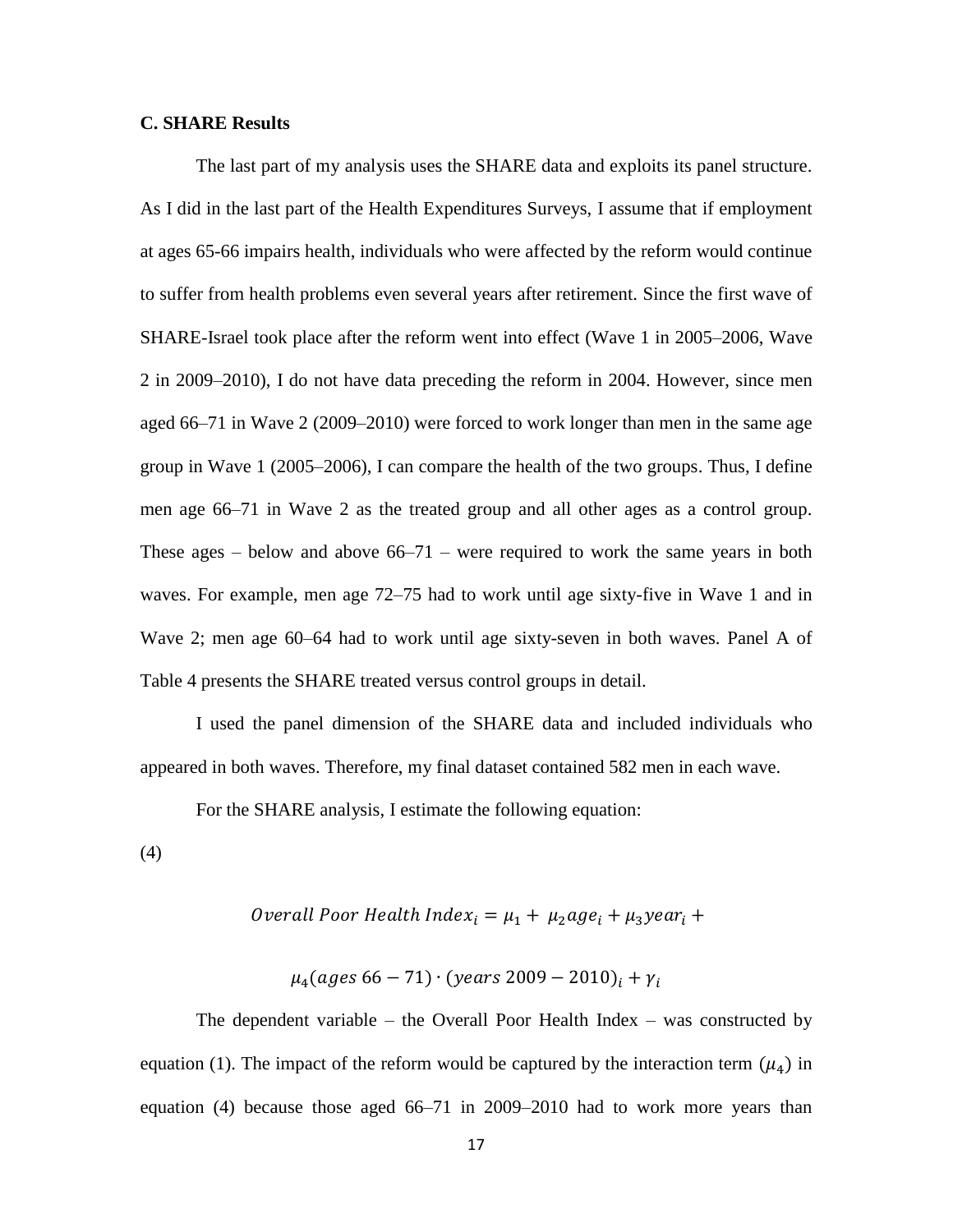individuals in the same age cohort in 2005–2006 (Wave 1). I also take advantage of the panel nature of the survey by including individual fixed effects  $(\gamma_i)$ . Fixed individual characteristics (e.g., education) are already subsumed in the individual fixed effects. Therefore I did not include other covariates in the estimation such as: education, marital status, and household size.

As mentioned above, the SHARE dataset contains rich health measures and allows one to determine whether those affected by the reform continue to suffer from health problems even several years after retirement. As indicated above, I construct an overall health index by regressing the individual's self-reported health status on objective symptoms and health-related behaviors. The results of equation (1) are presented in Panel A of Table 10. Of the ten objective health variables that compose the "Overall Poor Health Index", seven were found significantly related to the subjective health variable and carried the expected sign. Namely, more objective health problems lead to severe subjective levels of health. $^{24}$ 

Panel B of Table 10 presents the estimated effect of retiring later on the Overall Poor Health Index using the SHARE data and controlling for individual fixed-effects. The estimated causal effect of working between the ages of 65 and 67 on being in poor health is positive and statistically significant, indicating that working an additional two years from 65 to 67 impairs one's health. These findings reinforce my previous conclusions that employment at older ages leads to a deterioration in health.<sup>25, 26</sup>

 $^{24}$  That is, the subjective health measure is higher for people in poor health.

 $^{25}$  I did not find higher mortality rates in the treated group.

<sup>&</sup>lt;sup>26</sup> Data for the "years working in last job" variable are missing for around half of my observations. Therefore, the impact of the reform on employment is not presented for the SHARE dataset.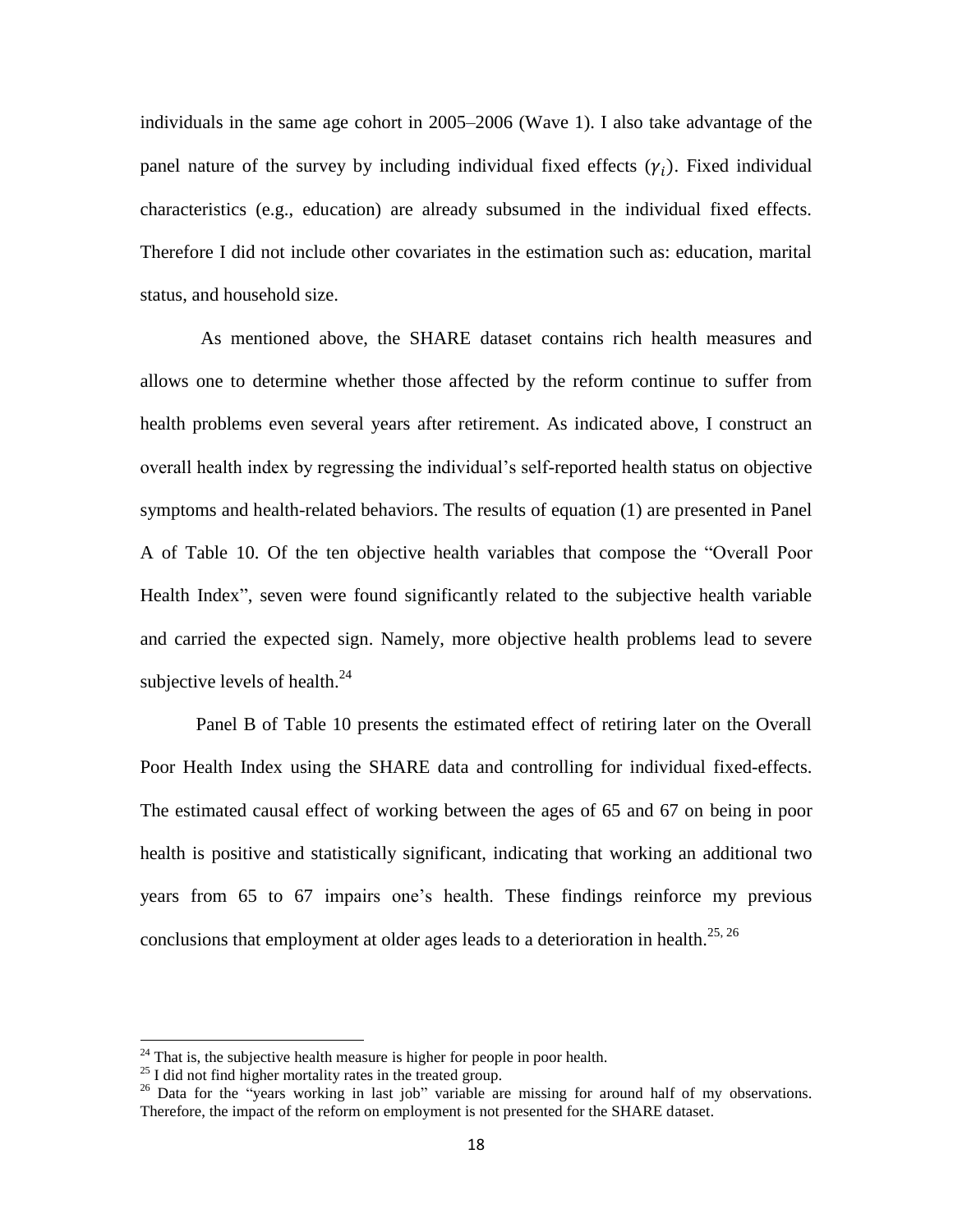## **6. Pre-Existing Trends**

 $\overline{\phantom{a}}$ 

Up to now, my analysis controlled for aggregate changes over time in health, habits, and expenditures, by using age cohorts that were not affected by the reform as control groups. However, if the trend for the affected cohort was significantly different relative to other age groups at the time the reform was enacted, my results would yield spurious results. To see whether my findings are consistent with differential time trends in health for the affected cohort, I use the 1996 and 2000 Health Surveys to test whether persons aged 65–69 experienced an increase in morbidity in the pre-reform years. Since the reform took place only in 2004, I would not expect a similar pattern in those years if my previous results are causal.

Due to slight differences between the 1996 and 2000 Health Surveys, I constructed a "Physician Visits Index" by counting whether individuals visited physicians for one or more of the following: hypertension, heart attack, diabetes, strokes, asthma, or cancer.<sup>27</sup> The index receives the value of 6 if individuals suffered from all six health problems, 1 if they had only one disease, etc. The difference in employment rates for ages 65–69 between 1996–2000 and 2000–2009 is presented in Panel A of Table 11. The employment rates of those aged 65–69 clearly did not increase between 1996 and 2000, but climbed significantly between 2000 and 2009 (during the period when the reform was enacted). Panel B of Table 11 shows that visits to the doctor by members of the treated group (ages 65–69) increased significantly between 2000 and 2009 after an insignificant

 $27$  These variables are comparable among all health surveys. For further details, see the Data Appendix.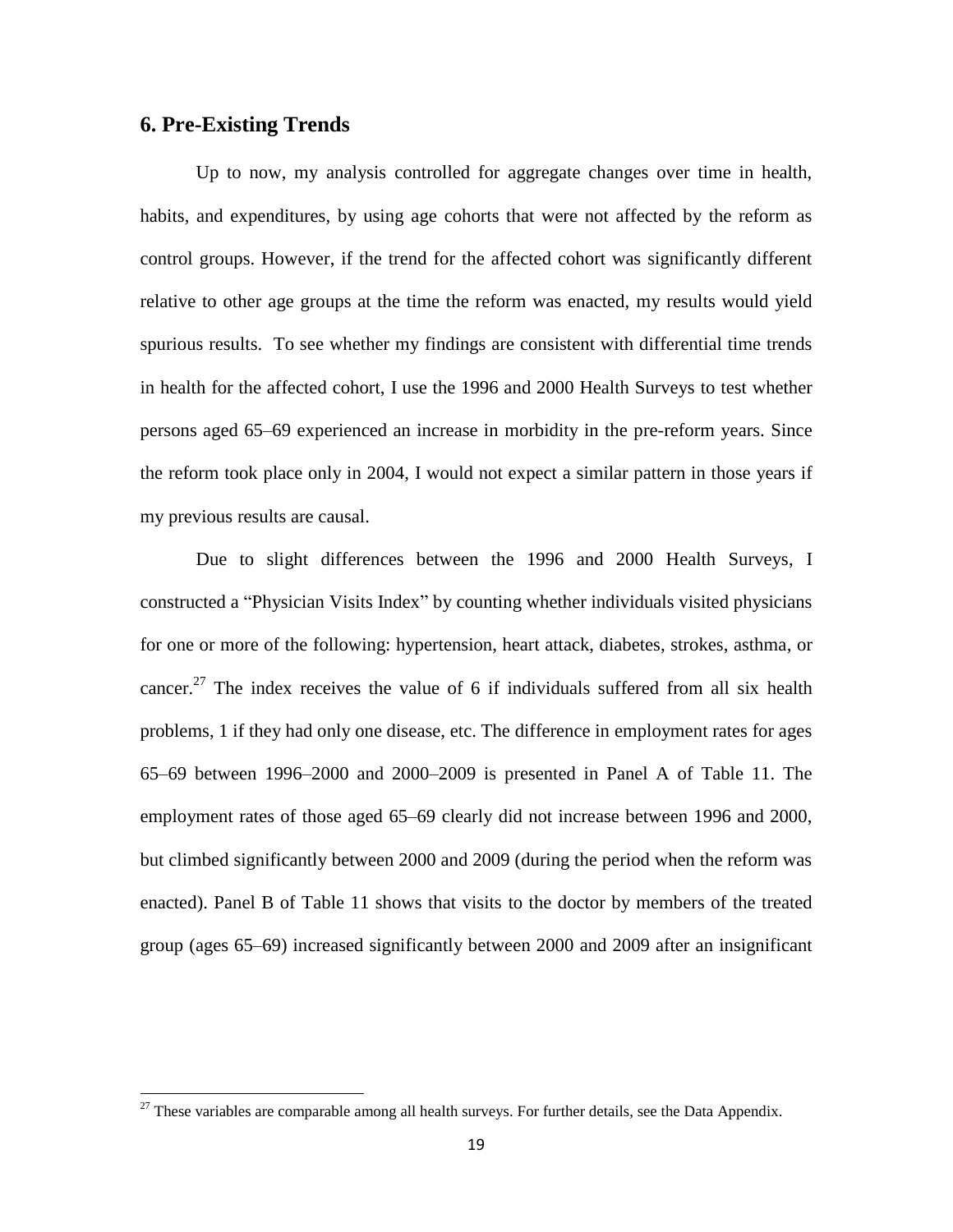increase during 1996–2000. Among the control group, neither employment rates nor physician visits changed significantly over the years.<sup>28</sup>

These findings demonstrate the absence of pre-treatment trends in morbidity and in employment for individuals acutely affected by the retirement age reform. These patterns provide further support for the causal interpretation of the results showing a deterioration in health for the affected cohort right after the reform was enacted.

## **7. Conclusions**

 $\overline{\phantom{a}}$ 

This paper analyzes the causal effect of retirement versus employment on the health status of men in their sixties. In previous studies, this question ran into simultaneity problems (i.e., health affects employment decisions). Some studies attempt to deal with this issue by using variations in policies across countries. A cross-country analysis, however, may suffer from differences in health that have nothing to do with official retirement ages. Other studies use reforms that allowed certain workers to retire earlier or retirement windows offered by employers. However, these strategies shed light on only a particularly sector of the labor force, and workers affected by these policies may not be comparable to the untreated population.

This paper exploits a new policy enacted in 2004 in Israel that incentivizes men in all sectors to work for two more years, from age sixty-five to sixty-seven. The increase in the retirement age was an exogenous decision of the Israeli government, totally unrelated to the health status of any individual. I showed that the employment rate of men affected by the reform increased significantly and that no pre-existing trends in the employment rate for the affected group were found.

 $28$  Visiting the doctor is an indicator of more severe problems. (The questions in the 2000 and 2009 Health Surveys first asked for a general description of state of health. If individual the answered in the affirmative, he was asked whether he had also visited a doctor in regard to the health condition in question.)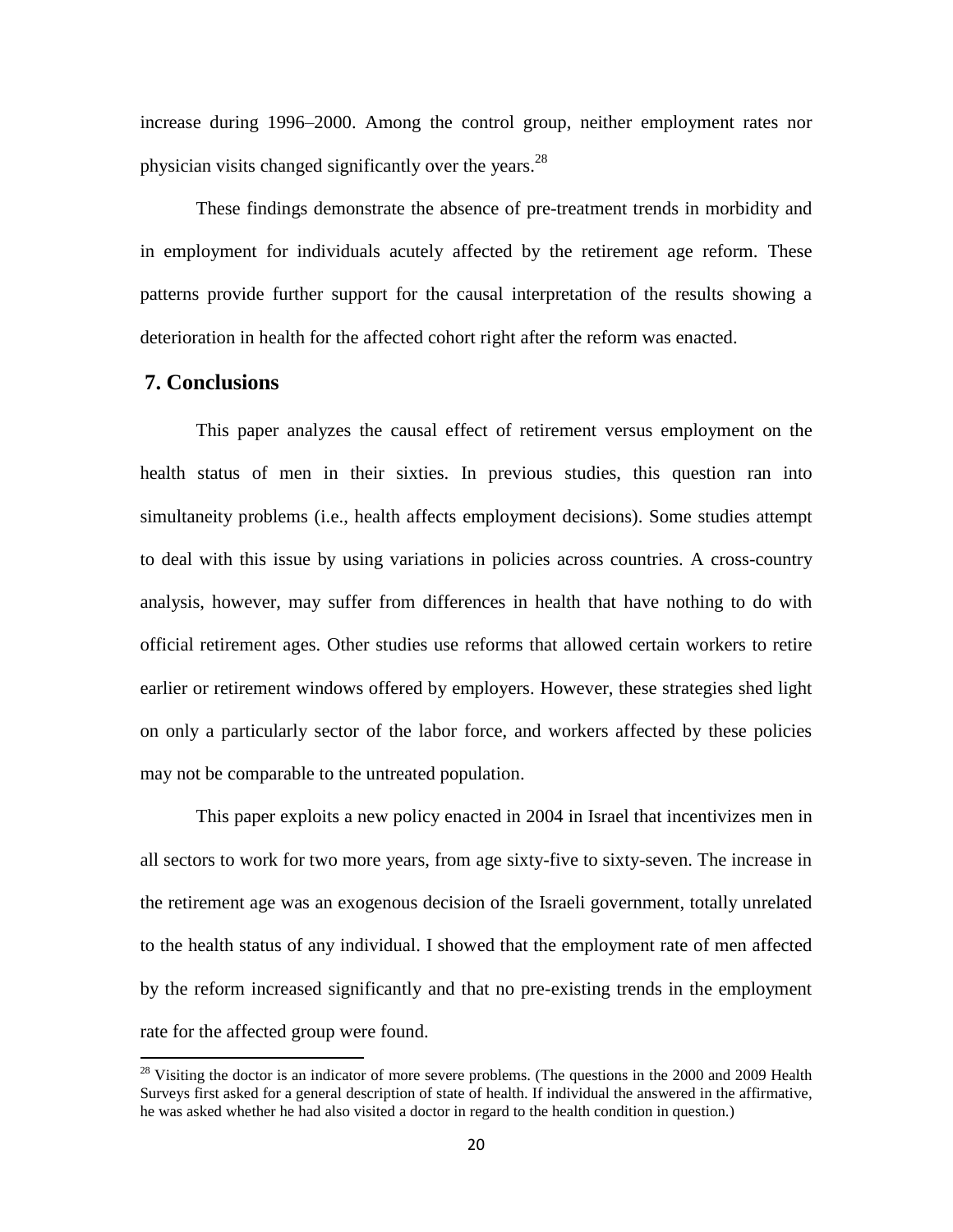Using several measures of health status from three different datasets, I found that employment at older ages – beyond 64 – due to the increased retirement age is associated with a deterioration in health status. The results were more pronounced among lesseducated workers, suggesting that employment in physically demanding occupations is more detrimental to health. In addition, I found that those who were affected by the reform continue to suffer from poor health even a few years after retirement.

A causal interpretation of these findings is supported by several placebo analyses using different variables as: dental care expenditures, clothing expenditures and dentist physician visits. These variables are unlikely to be affected by work-related health issues, and therefore, the lack of any effect on these measures supports the idea that the deterioration in health of the treated group resulted from their increased employment, rather than a spurious trend in overall health care habits and expenditures.

Given that the findings in the literature on this subject are quite varied, my study provides new causal evidence that working during these ages adversely affects health, particularly among less-educated men.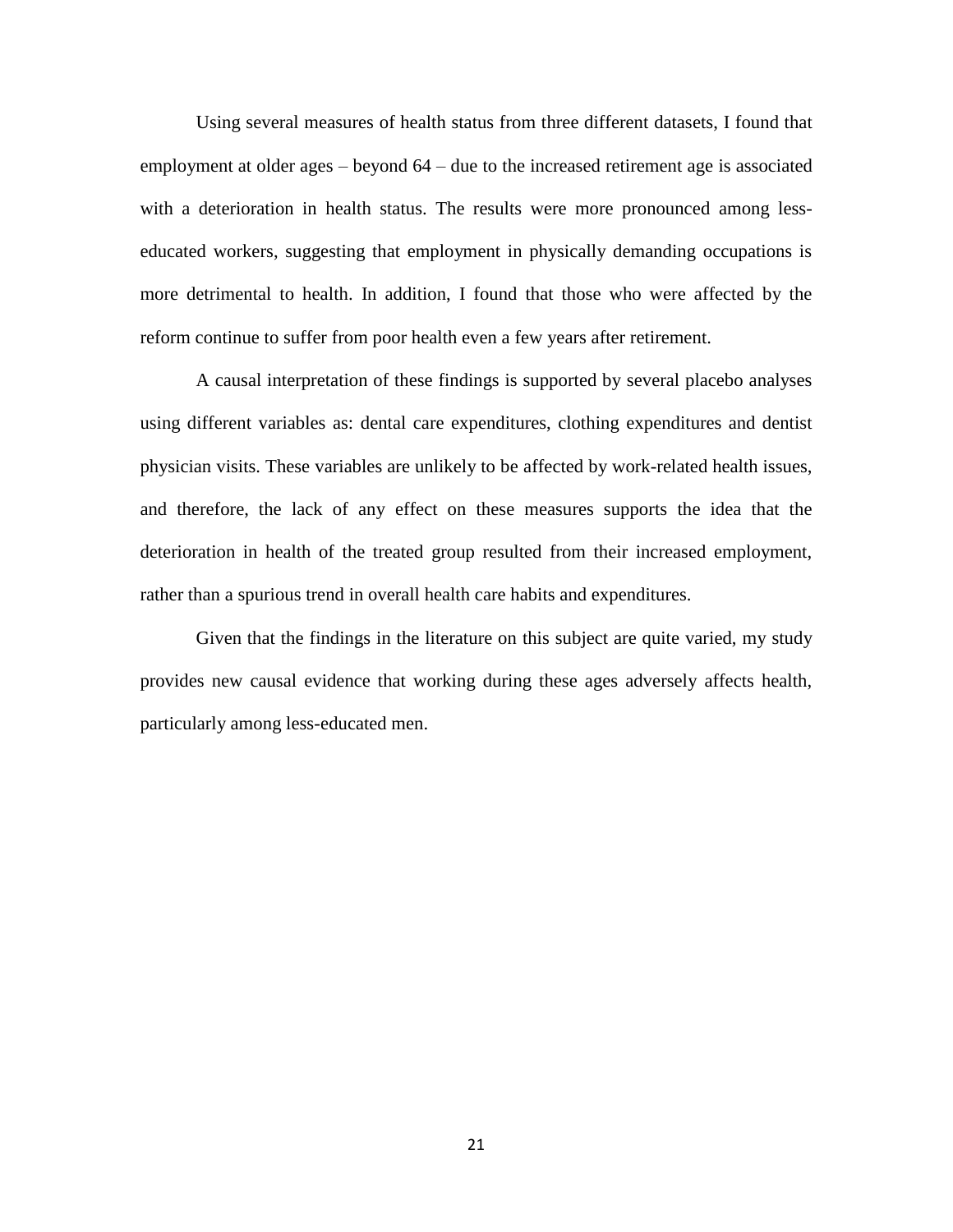## **References**

- 1. **Behncke, S.,** (2012), Does Retirement Trigger Ill Health, Health Economics, 21, 282-300
- 2. **Blake, H. & Garrouste, C.,** (2012), Collateral effects of a pension reform in France, Health, Econometrics and Data Group, working paper 12/16.
- 3. **Bloemen, H., Hochguertel S., & Zweerink J.,** (2013), The causal Effect of Retirement on Mortality: Evidence from Targeted Incentives to Retire Early, IZA discussion paper No. 7570
- 4. **Börsch-Supan, A., A. Brugiavini, H. Jürges, J. Mackenbach, J. Siegrist & G. Weber.** (2005), [Health, ageing and retirement in Europe –](http://www.share-project.org/uploads/tx_sharepublications/SHARE_FirstResultsBookWave1.pdf) First results from the Survey [of Health, Ageing and Retirement in Europe.](http://www.share-project.org/uploads/tx_sharepublications/SHARE_FirstResultsBookWave1.pdf) Mannheim: Mannheim Research Institute for the Economics of Aging (MEA).
- 5. **Börsch-Supan, A. & H. Jürges (Eds.).** (2005), [The Survey of Health, Ageing and](http://www.share-project.org/uploads/tx_sharepublications/SHARE_BOOK_METHODOLOGY_Wave1.pdf)  [Retirement in Europe –](http://www.share-project.org/uploads/tx_sharepublications/SHARE_BOOK_METHODOLOGY_Wave1.pdf) Methodology. Mannheim: Mannheim Research Institute for the Economics of Aging (MEA).
- 6. **Börsch-Supan, A., A. Brugiavini, H. Jürges, A. Kapteyn, J. Mackenbach, J. Siegrist & G. Weber**. (2008), [First results from the Survey of Health, Ageing and Retirement in](http://www.share-project.org/fileadmin/pdf_documentation/FRB2/FRB2_all_chapters.pdf)  [Europe \(2004-2007\). Starting the longitudinal dimension.](http://www.share-project.org/fileadmin/pdf_documentation/FRB2/FRB2_all_chapters.pdf) Mannheim: Mannheim Research Institute for the Economics of Aging (MEA).
- 7. **Börsch-Supan, A., Brandt, M., Hunkler, C., Kneip, T., Korbmacher, J., Malter, F., Schaan, B., Stuck, S., & Zuber, S**. (2013), [Data Resource Profile: The Survey of](http://ije.oxfordjournals.org/cgi/content/abstract/dyt088?ijkey=fW5IAlkIG8vZRzd&keytype=ref)  [Health, Ageing and Retirement in Europe \(SHARE\).](http://ije.oxfordjournals.org/cgi/content/abstract/dyt088?ijkey=fW5IAlkIG8vZRzd&keytype=ref) International Journal of Epidemiology DOI: 10.1093/ije/dyt088.
- 8. **Coe, B. N., & Lindeboom, M.,** (2008), Does Retirement Kill You? Evidence from Early Retirement Windows, IZA Discussion Paper No. 3817.
- 9. **Coe, B. N., & Zamarro, G.,** (2011), Retirement Effects on Health in Europe, Journal of Health Economics, Vol. 30, pp. 77-86.
- 10. **Dave, D., Rashad, I., & Spasojevic**, J., (2008), The effects of Retirement on Physical and Mental Health Outcomes, Southern Economic Journal , Vol. 75, No. 2 pp.497-523.
- 11. **Dwyer, D. S. & Mitchell, O. S.,** (1999), Health Problems as Determinants of Retirement: Are Self-Rated Measures Endogenous? , Journal of Health Economics, Vol. 18, pp. 173- 193.
- 12. **Ekerdt, D., Baden, L., Bosse, R., & Dibbis, E.,** (1983), The effect of Retirement on Physical Health, American Journal of Public Health, Vol. 73 No.7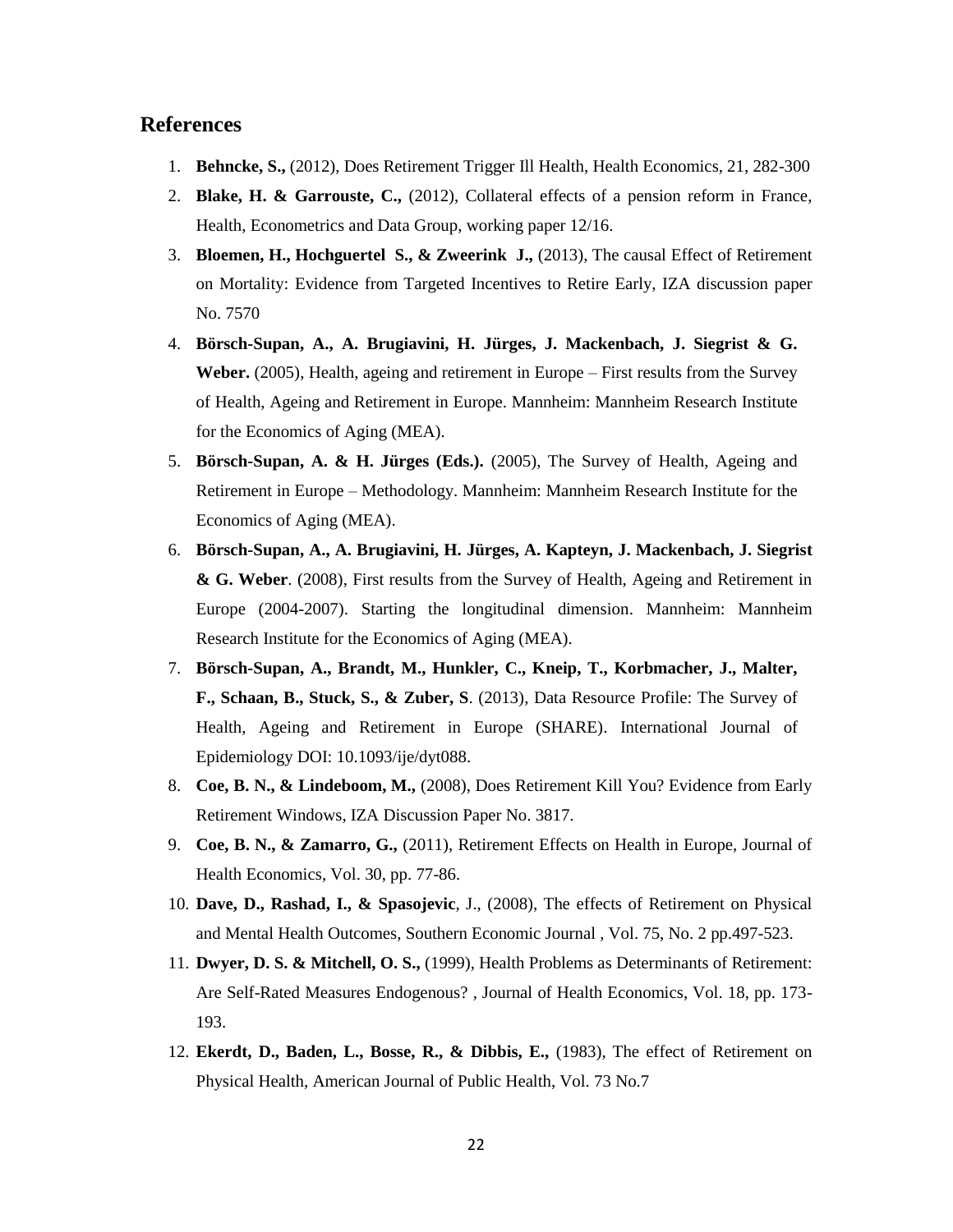- 13. **Kuhn, A., Wuellrich, J. P. & Zweimuller, J.,** (2010) Fatal Attraction? Access to Early Retirement and Mortality, IZA Discussion Paper No. 5160.
- 14. **Mein, G., Martikainen, P., Hemingway, H., Stansfeld, S. & Marmot, M**., (2003), Journal of Epidemiology Community Health, 57 pp. 46-49.
- 15. **Rohwedder, S. & Willis, R.,** (2010), Mental Retirement, Journal of Economic Perspective, Vol. 24, No. 1 pp. 119-138.
- 16. **Staiger, D. & Stock, J. H.,** (1997), Instrumental Variables Regression with week instrument, Econometrica, Vol.65, No. 3, pp.557-587.

## **Internet Sites**

- 1. The Israeli ministry of Industry, Trade and Labor [www.moit.gov.il](http://www.moit.gov.il/)
- 2. The Israeli Central Bureau of Statistics [www.cbs.gov.il](http://www.cbs.gov.il/)
- 3. The SHARE Project [www.share-project.org](http://www.share-project.org/)
- 4. Wikipedia he.wikipedia.org
- 5. OECD

www.oecd.org

- 6. Israeli Social Security office [www.btl.gov.il](http://www.btl.gov.il/)
- 7. Israel Social Science Data Center <http://isdc.huji.ac.il/>
- 8. The Israeli Ministry of Health www.health.gov.il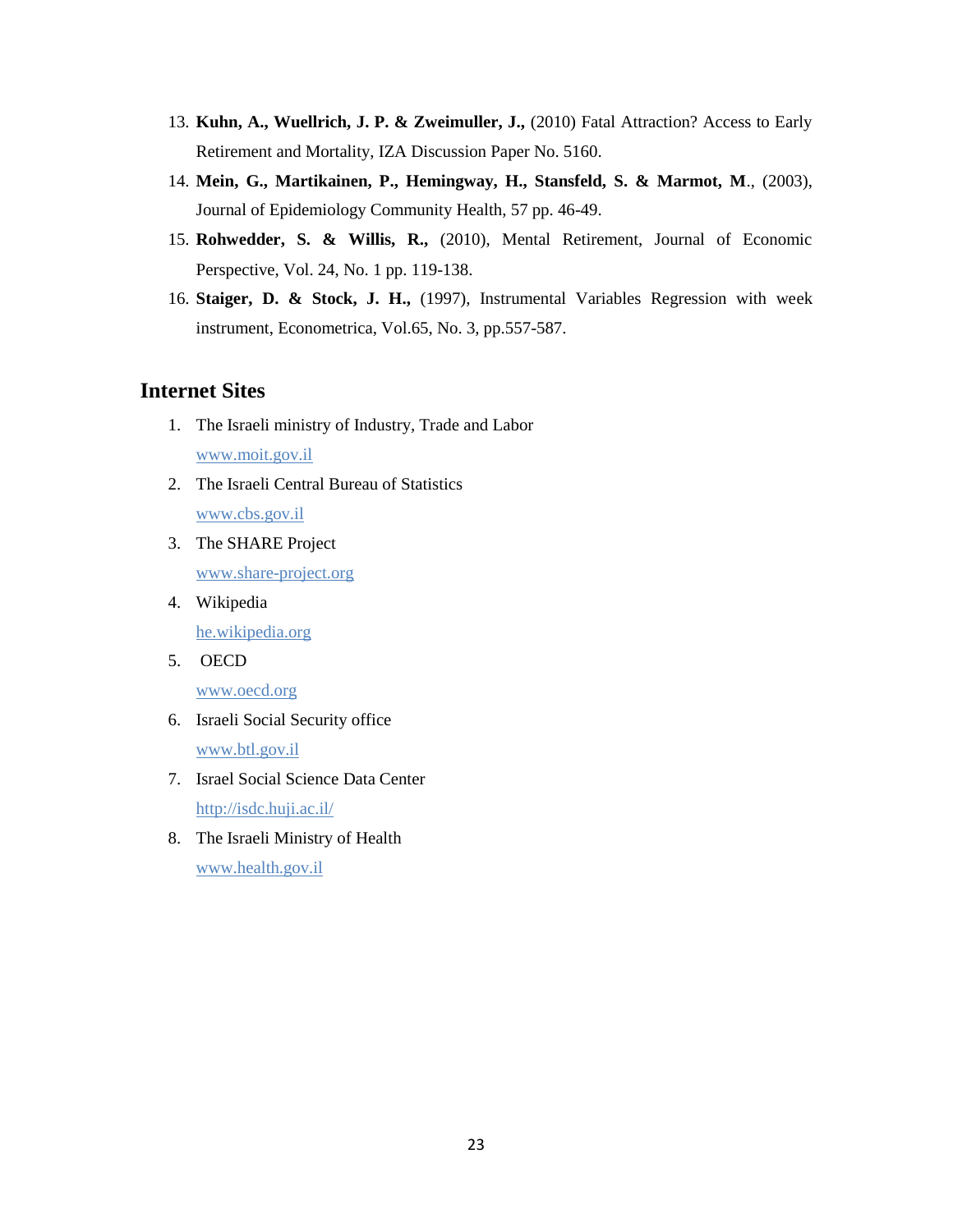## **Figures**



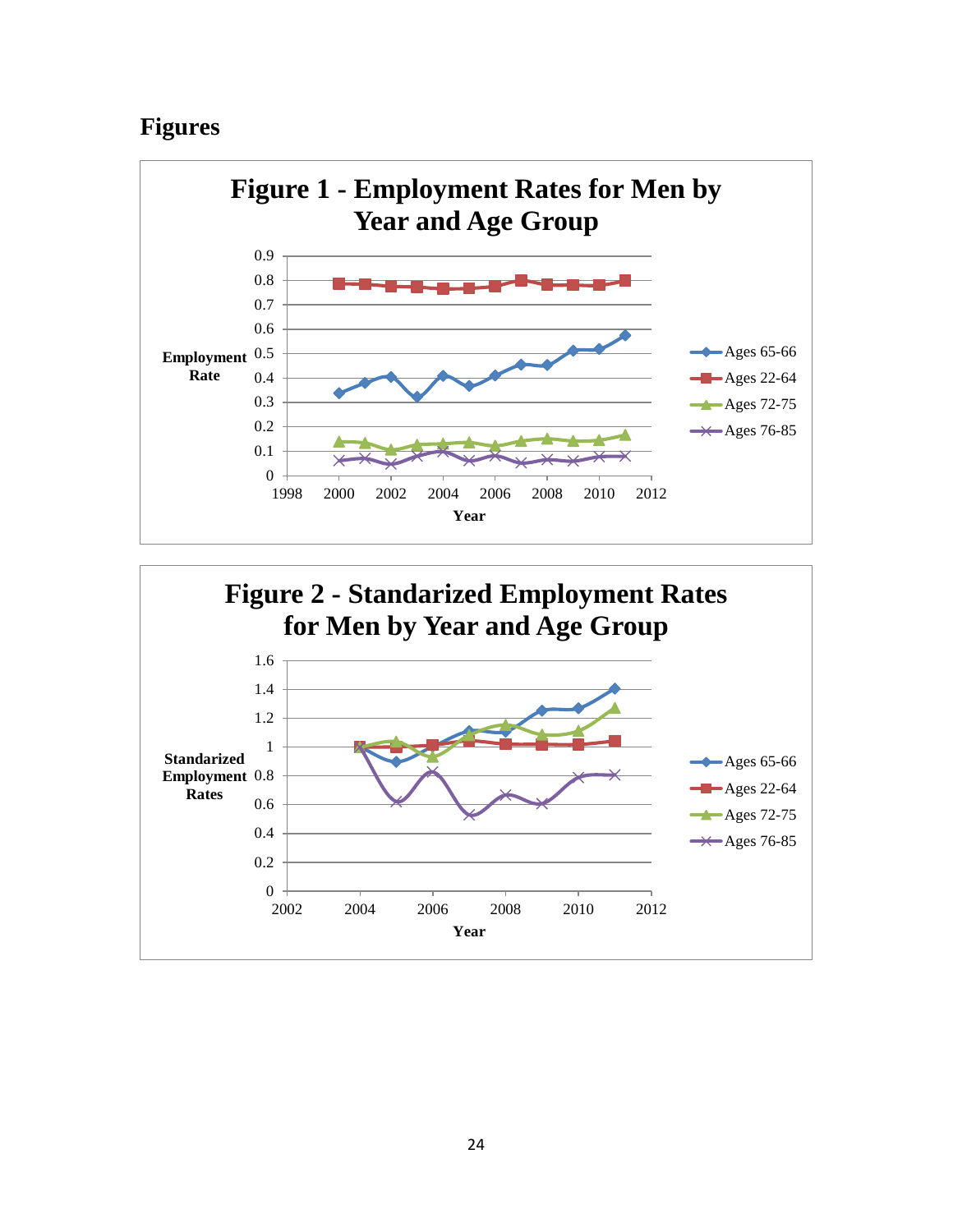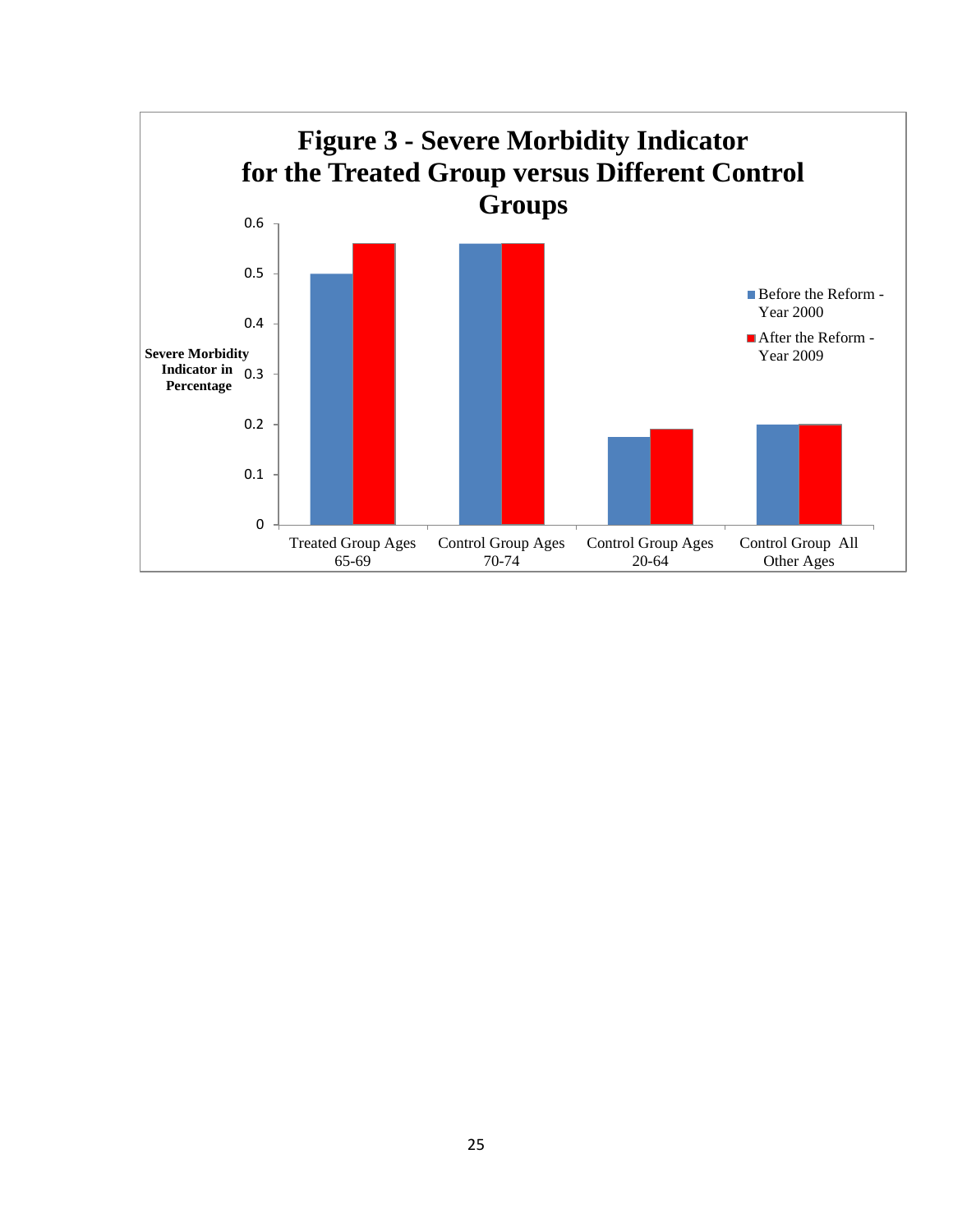|                                 | Table 1 – Full Retirement Age for Men by Year and Month of Birth |                                     |                                    |  |  |  |  |  |
|---------------------------------|------------------------------------------------------------------|-------------------------------------|------------------------------------|--|--|--|--|--|
| Month and Year                  | <b>Full Retirement</b>                                           | Retirement Age<br>Before the Reform | Retirement Age<br>After the Reform |  |  |  |  |  |
| of Birth                        | Age in Years                                                     |                                     |                                    |  |  |  |  |  |
| Until March 1939                | 65 years old                                                     | 65                                  | 65                                 |  |  |  |  |  |
| April 1939 until August 1939    | 65 years and 4 months                                            | 65                                  | 65.4                               |  |  |  |  |  |
| September 1939 until April 1940 | 65 years and 8 months                                            | 65                                  | 65.8                               |  |  |  |  |  |
| May 1940 until December 1940    | 66 years                                                         | 65                                  | 66                                 |  |  |  |  |  |
| January 1941 until August 1941  | 66 years and 4 months                                            | 65                                  | 66.4                               |  |  |  |  |  |
| September 1941 until April 1942 | 66 years and 8 months                                            | 65                                  | 66.8                               |  |  |  |  |  |
| After April 1942                | 67 years                                                         | 65                                  | 67                                 |  |  |  |  |  |

Notes: The first two columns were taken from the Israeli ministry of Industry, Trade and Labor Internet site: http://www.moit.gov.il/NR/exeres/DAE44655-250A-4229-ABA0-BE33D154046D.htm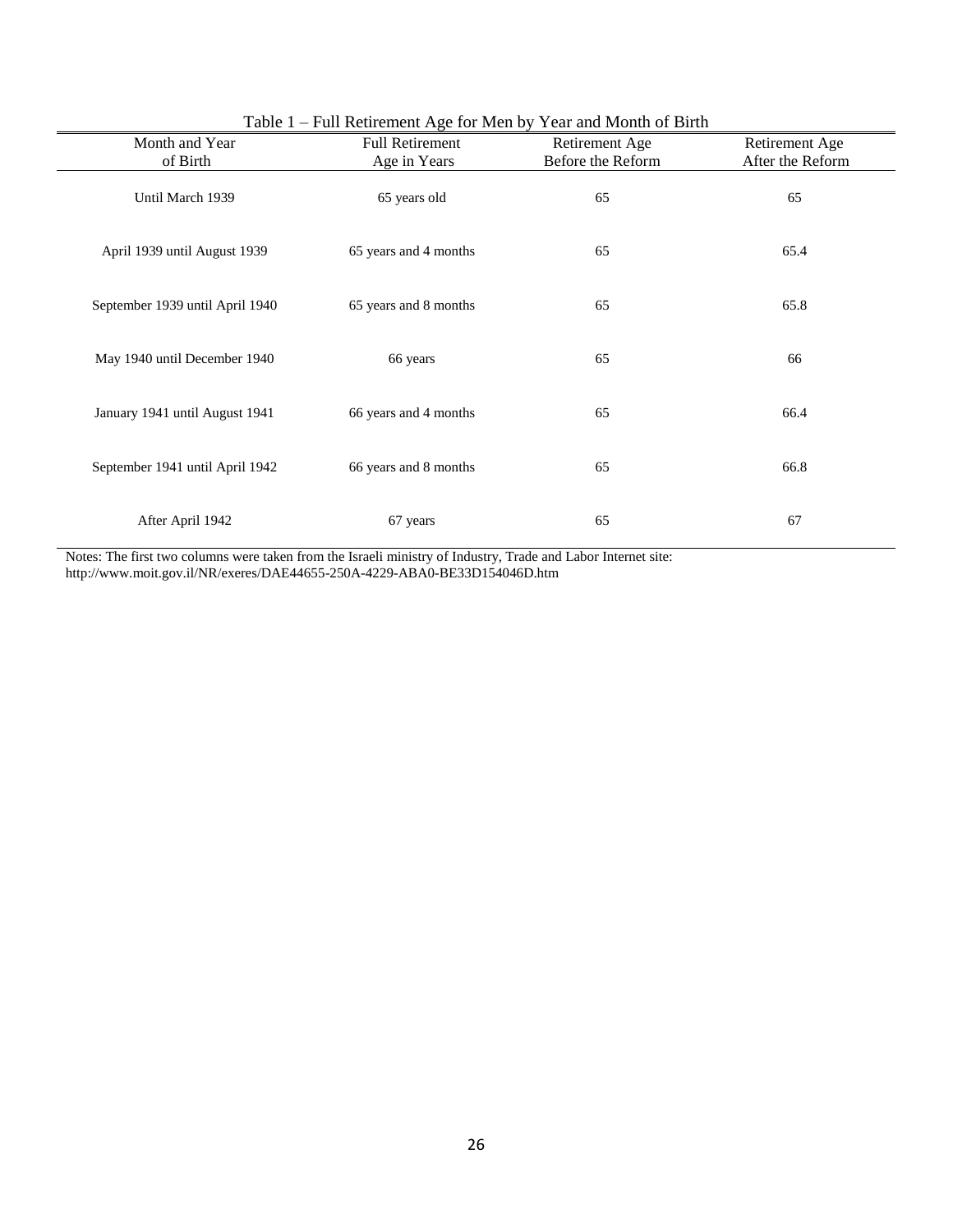|                                                 | <b>Employment Rate</b>           |                                 |                       | Poor Health index                |                                 |                      | Physician Visits                 |                                 |                     |
|-------------------------------------------------|----------------------------------|---------------------------------|-----------------------|----------------------------------|---------------------------------|----------------------|----------------------------------|---------------------------------|---------------------|
|                                                 | Before<br>Reform<br>Year<br>2000 | After<br>Reform<br>Year<br>2009 | Difference            | Before<br>Reform<br>Year<br>2000 | After<br>Reform<br>Year<br>2009 | Difference           | Before<br>Reform<br>Year<br>2000 | After<br>Reform<br>Year<br>2009 | Difference          |
|                                                 | Panel A. Health Survey           |                                 |                       |                                  |                                 |                      |                                  |                                 |                     |
| (1)<br>Treated<br>Group<br>Ages<br>65-69        | 0.27<br>(0.02)<br>$[447]$        | 0.41<br>(0.02)<br>[411]         | $0.14***$<br>(0.03)   | 1.01<br>(0.04)<br>$[447]$        | 1.22<br>(0.05)<br>[411]         | $0.21***$<br>(0.07)  | 0.32<br>(0.02)<br>[447]          | 0.39<br>(0.02)<br>[411]         | $0.07*$<br>(0.03)   |
| (2)<br>Control<br>Group<br>All<br>Other<br>Ages | 0.45<br>(0.004)<br>[13, 501]     | 0.44<br>(0.004)<br>[13, 752]    | $-0.005$<br>(0.006)   | 0.24<br>(0.005)<br>[13, 501]     | 0.3<br>(0.006)<br>[13, 752]     | $0.05***$<br>(0.008) | 0.17<br>(0.003)<br>[13,501]      | 0.16<br>(0.003)<br>[13, 752]    | $-0.006$<br>(0.004) |
| (3)<br>Labor<br>Market<br>Ages<br>20-64         | 0.79<br>(0.004)<br>[7, 170]      | 0.77<br>(0.004)<br>[7, 493]     | $-0.02***$<br>(0.006) | 0.25<br>(0.006)<br>[7, 170]      | 0.32<br>(0.008)<br>[7,493]      | $0.07***$<br>(0.01)  | 0.14<br>(0.004)<br>[7, 170]      | 0.14<br>(0.004)<br>[7,493]      | 0.002<br>(0.006)    |
| (4)<br>Ages<br>70-74                            | 0.15<br>(0.01)<br>[374]          | 0.16<br>(0.01)<br>$[358]$       | 0.009<br>(0.02)       | 1.18<br>(0.05)<br>[374]          | 1.23<br>(0.06)<br>$[358]$       | 0.04<br>(0.08)       | 0.42<br>(0.03)<br>[374]          | 0.42<br>(0.03)<br>[358]         | 0.002<br>(0.04)     |

Table 2 – Employment and Health Measures Before and After the Reform across Treated and Control Groups

Panel B. Expenditures Surveys

|                                              |                               | <b>Healthcare Expenditures</b> |                       | <b>Dental Care Expenditures</b> |                              |                      |  |
|----------------------------------------------|-------------------------------|--------------------------------|-----------------------|---------------------------------|------------------------------|----------------------|--|
| years                                        | 1997-2003                     | 2007-2011                      | Diff                  | 1997-2003                       | 2007-2011                    | Diff                 |  |
| (5)<br>Treated<br>Group<br>Ages<br>65-66     | 229.41<br>(18.59)<br>$[623]$  | 331.54<br>(16.21)<br>[585]     | 102.127***<br>(24.67) | 128.68<br>(19.53)<br>[623]      | 97.68<br>(19.48)<br>[585]    | $-31$<br>(27.59)     |  |
| (6)<br>Control<br>Group<br>Ages<br>$25 - 64$ | 105.04<br>(1.42)<br>[20, 495] | 167.01<br>(2.21)<br>[18, 821]  | $61.97***$<br>(2.63)  | 63.66<br>(1.49)<br>[20, 495]    | 56.93<br>(1.79)<br>[18, 821] | $-6.72***$<br>(2.33) |  |
| (7)<br>Control<br>Group<br>Ages<br>72-75     | 308.24<br>(20.51)<br>[923]    | 398.50<br>(17.17)<br>$[920]$   | 90.25***<br>(26.75)   | 93.04<br>(9.89)<br>[923]        | 98.8<br>(14.92)<br>[920]     | 5.76<br>(17.91)      |  |

Notes: This table presents t – test for differences between means. The Healthcare and Dental care Expenditures are in 2011 terms according to the following formula: prices in 2011 terms = prices in current year  $\cdot \frac{C}{CD}$  $\frac{CFT in 2011}{CPI in current year}$ . Standard errors are in parenthesis. Numbers of observations are in brackets. \* indicates significance at the 10% level. \*\* indicates significance at the 5% level. \*\*\* indicates significance at the 1% level.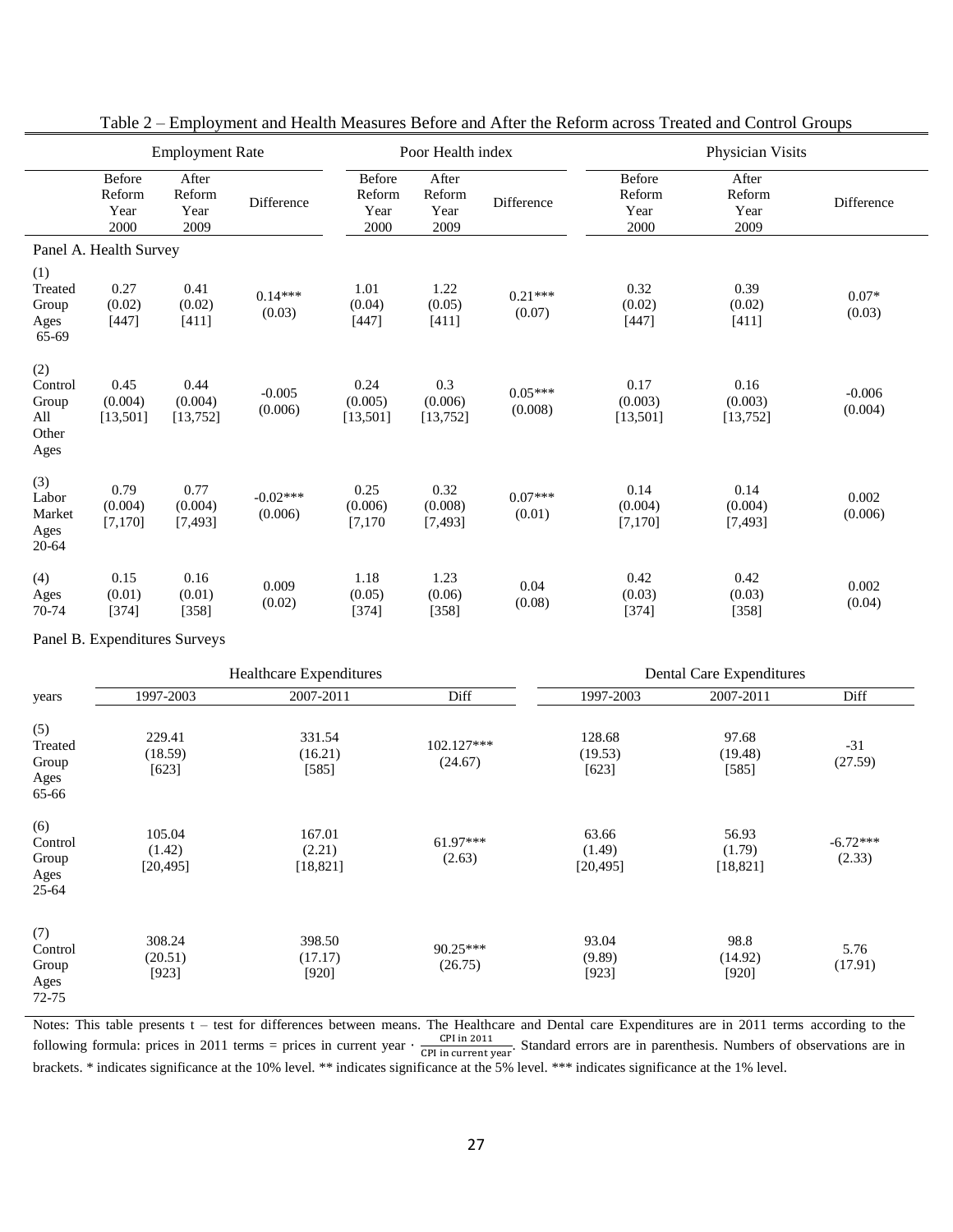| Treated Group Ages 65-69                    |                                   |                                  | Control Group All Other Ages |                                          |                                            |                        |  |
|---------------------------------------------|-----------------------------------|----------------------------------|------------------------------|------------------------------------------|--------------------------------------------|------------------------|--|
|                                             | Before Reform<br><b>Year 2000</b> | After Reform<br><b>Year 2009</b> | Difference                   | <b>Before Reform</b><br><b>Year 2000</b> | After Reform<br><b>Year 2009</b>           | Difference             |  |
| (1)<br>Insured<br>through<br>Health<br>Fund | 0.98<br>(0.005)<br>[447]          | 0.98<br>(0.006)<br>[411]         | $-0.001$<br>(0.008)          | 0.98<br>(0.0009)<br>[13, 501]            | 0.98<br>(0.001)<br>[13, 752]               | $-0.004***$<br>(0.001) |  |
| (2)<br>Married                              | 0.86<br>(0.01)<br>[447]           | 0.88<br>(0.01)<br>[411]          | $-0.01$<br>(0.02)            | 0.42<br>(0.004)<br>[13, 501]             | 0.41<br>(0.004)<br>[13, 752]               | $-0.01**$<br>(0.005)   |  |
| (3)<br>High<br>Education                    | 0.34<br>(0.02)<br>[442]           | 0.47<br>(0.02)<br>[410]          | $0.12***$<br>(0.03)          | 0.4<br>(0.004)<br>[13, 446]              | 0.49<br>(0.004)<br>[13,676]                | $0.08***$<br>(0.006)   |  |
|                                             | Panel B. Expenditures Surveys     | Treated Group Ages 65-66         |                              |                                          | Control Group Ages 25-75 (excluding 65-71) |                        |  |
| (4)<br>Employed                             | 0.29<br>(0.01)<br>[848]           | 0.52<br>(0.02)<br>[594]          | $0.22***$<br>(0.02)          | 0.76<br>(0.002)<br>[31, 929]             | 0.76<br>(0.002)<br>[22, 781]               | 0.003<br>(0.003)       |  |
| (5)<br>Immigration                          | 0.77<br>(0.01)<br>[848]           | 0.63<br>(0.01)<br>[594]          | $-0.13***$<br>(0.02)         | 0.41<br>(0.002)<br>[31, 929]             | 0.33<br>(0.003)<br>[22, 781]               | $-0.07***$<br>(0.004)  |  |
| (6)<br>B.A<br>Holders                       | 0.25<br>(0.01)<br>[848]           | 0.29<br>(0.01)<br>[594]          | $0.04*$<br>(0.02)            | 0.28<br>(0.002)<br>[31, 929]             | 0.31<br>(0.003)<br>[22, 781]               | $0.03***$<br>(0.003)   |  |
| (7)<br>Married                              | 0.89<br>(0.01)<br>$[848]$         | 0.87<br>(0.01)<br>[594]          | $-0.02$<br>(0.01)            | 0.8<br>(0.002)<br>[31, 929]              | 0.77<br>(0.002)<br>[22, 781]               | $-0.03***$<br>(0.003)  |  |
| (8)<br>Age                                  | 65.44<br>(0.01)<br>$[848]$        | 65.49<br>(0.02)<br>[594]         | $0.04*$<br>(0.02)            | 43.17<br>(0.06)<br>[31, 929]             | 44.3<br>(0.08)<br>[22, 781]                | $1.12***$<br>(0.1)     |  |

## Table 3 – Descriptive Statistics

Panel A. Health Surveys

Notes: This table presents t – test for differences between means. In panel B ages 67-71 were excluded. Standard errors are in parenthesis. Numbers of observations are in brackets. \* indicates significance at the 10% level. \*\* indicates significance at the 5% level. \*\*\* indicates significance at the 1% level.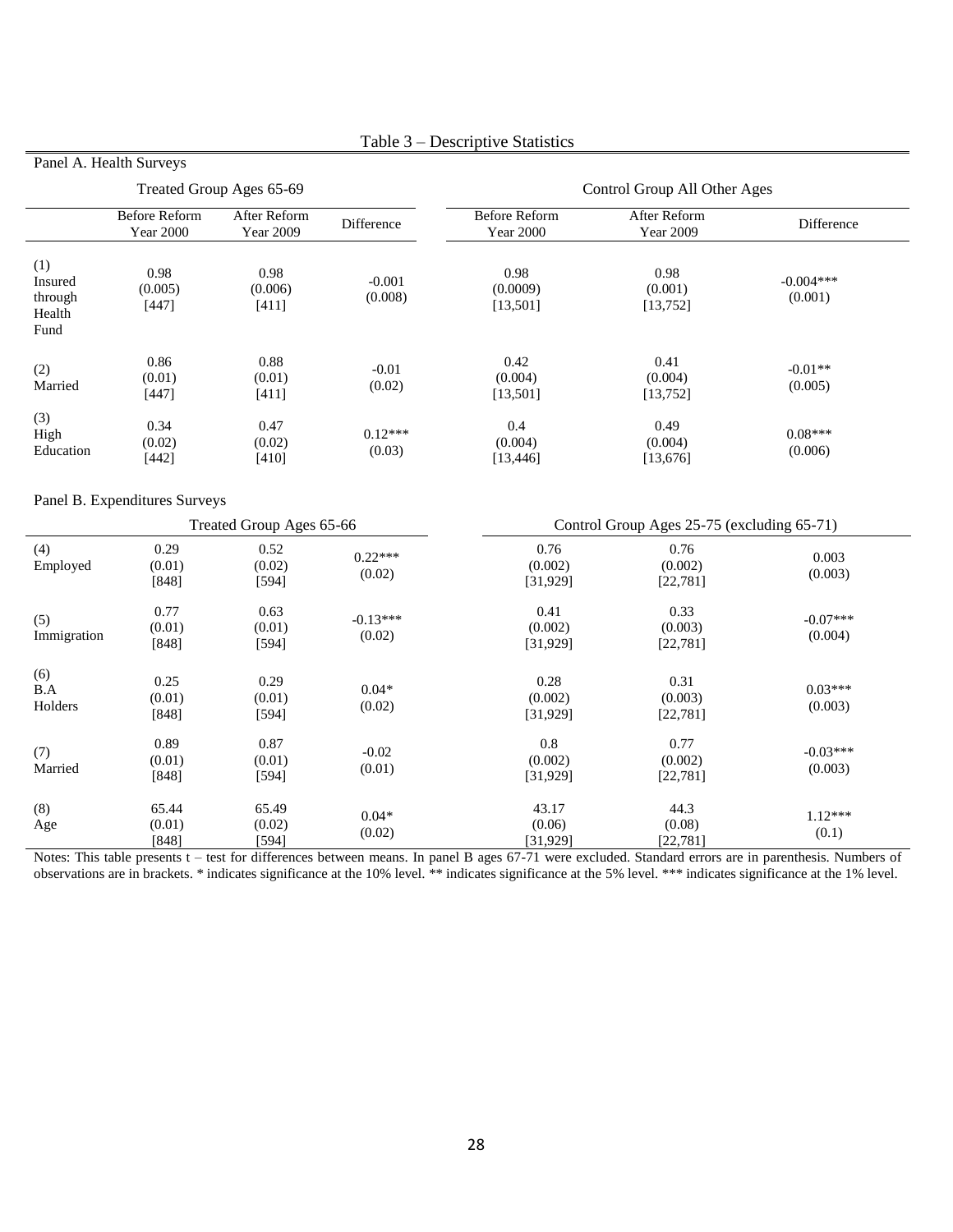|                                            | Panel A: SHARE Treated and Control Groups* |                                                                                          |                                                        |
|--------------------------------------------|--------------------------------------------|------------------------------------------------------------------------------------------|--------------------------------------------------------|
| Group/Year                                 | Age                                        | Wave 1<br>Years<br>2005-2006<br>"Before"                                                 | Wave 2<br>Years<br>$2009 - 2010$<br>"After"            |
| Treated Group <sup>a</sup>                 | 66-71                                      | Work fewer years than same age<br>individuals at Wave 2                                  | Work more years than same age<br>individuals at Wave 1 |
| Control Group <sup>b</sup><br>Older Ages   | 72 and older                               | Worked until 65                                                                          | Worked until 65                                        |
| Control Group <sup>c</sup><br>Younger Ages | 65 and younger                             | Work in Both Waves                                                                       | Work in Both Waves                                     |
|                                            |                                            | Panel B: Health and Expenditure Surveys' Instrumental Variable Identification Strategy** |                                                        |
| Row                                        | Sample                                     | Before the Reform<br>(Before 2004)                                                       | After the Reform<br>(After 2004)                       |
| 1                                          | Treated Group - Ages 65-66                 | <i>Instrument</i> $z = 0$                                                                | <i>Instrument</i> $z = 1$                              |
| 2                                          | Control Group - Other Ages                 | <i>Instrument</i> $z = 0$                                                                | <i>Instrument</i> $z = 0$                              |

#### Table 4 - SHARE Treated and Control Groups and Instrumental Variable Identification Strategy

Notes: \*Panel A presents SHARE's treated and control groups. <sup>a</sup> Individuals who were born before April 1939 were not affected by the reform, therefore were excluded from the treated group. Ages 66 in wave one (years 2005-2006) were born until 1941, therefore worked until the age of 66. Ages 66 in wave two (years  $2009 - 2010$ ) are required to work until the age of 67. Therefore ages 66 were included in the treated group. Ages 67 in wave one, were born until 1940 therefore worked until the age of 65 and 8 months. Ages 67 in wave two, were required to work at least up to the age of 66 and 8 months. Therefore ages 67 were included in the treated group. Ages 68-69 in wave 2 were affected by the reform, while ages  $68-69$  in wave 1 were not. Ages 70-71 in wave 1, were not affected by the reform, while ages 70-71 in wave 2, who were born after March 1939 were affected by the reform, therefore were included in the treated group.

 $<sup>b</sup>$  – Ages 72 and older were required to work until the age of 65 in both waves.</sup>

 $c$  – Ages 65 and younger were required to work in both waves.

\*\* Panel B presents the Instrumental Variable identification strategy in the Health and Expenditures Surveys.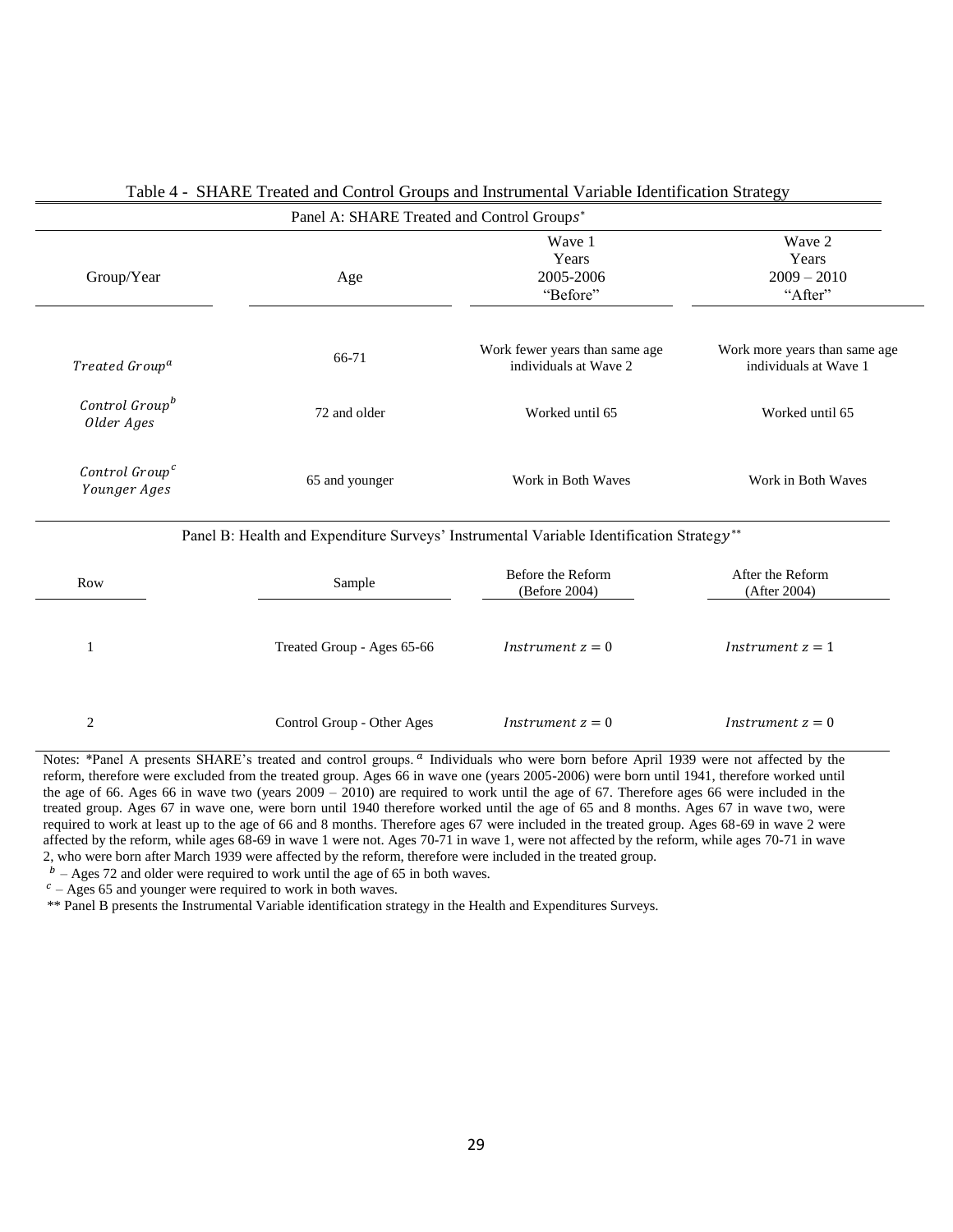| Dependent<br>Variable | Labor Force Participation                              |                                     |                      |                      |  |  |  |  |
|-----------------------|--------------------------------------------------------|-------------------------------------|----------------------|----------------------|--|--|--|--|
| Sample                | (1)<br>All Ages<br>Without<br><b>Control Variables</b> | (2)<br>All Ages<br>With<br>Controls | (3)<br>Ages<br>20-69 | (4)<br>Ages<br>65-74 |  |  |  |  |
| Instrument            | $0.15***$<br>(0.03)                                    | $0.15***$<br>(0.03)                 | $0.16***$<br>(0.03)  | $0.13***$<br>(0.04)  |  |  |  |  |
| Control<br>Variables  | No                                                     | Yes                                 | Yes                  | Yes                  |  |  |  |  |
| Observations          | 28,110                                                 | 27,953                              | 15,467               | 1,576                |  |  |  |  |
| R-squared             | 0.56                                                   | 0.57                                | 0.15                 | 0.11                 |  |  |  |  |
| F-test                | 23.75                                                  | 23.57                               | 23.87                | 11.33                |  |  |  |  |

Table 5 - First Stage Regressions Health Surveys 2000 and 2009

Notes: This table presents the "First Stage" regression using OLS. The dependent variable takes the value 1 if individual *i* work and zero otherwise. All the regressions include age and year dummies. The covariates: religion, marital status, number of persons dwelling in household, district of living, health fund and education were included in columns 2-4. Robust Standard errors are in brackets. \* indicates significance at the 10% level, \*\* indicates significance at the 5% level, \*\*\* indicates significance at the 1% level.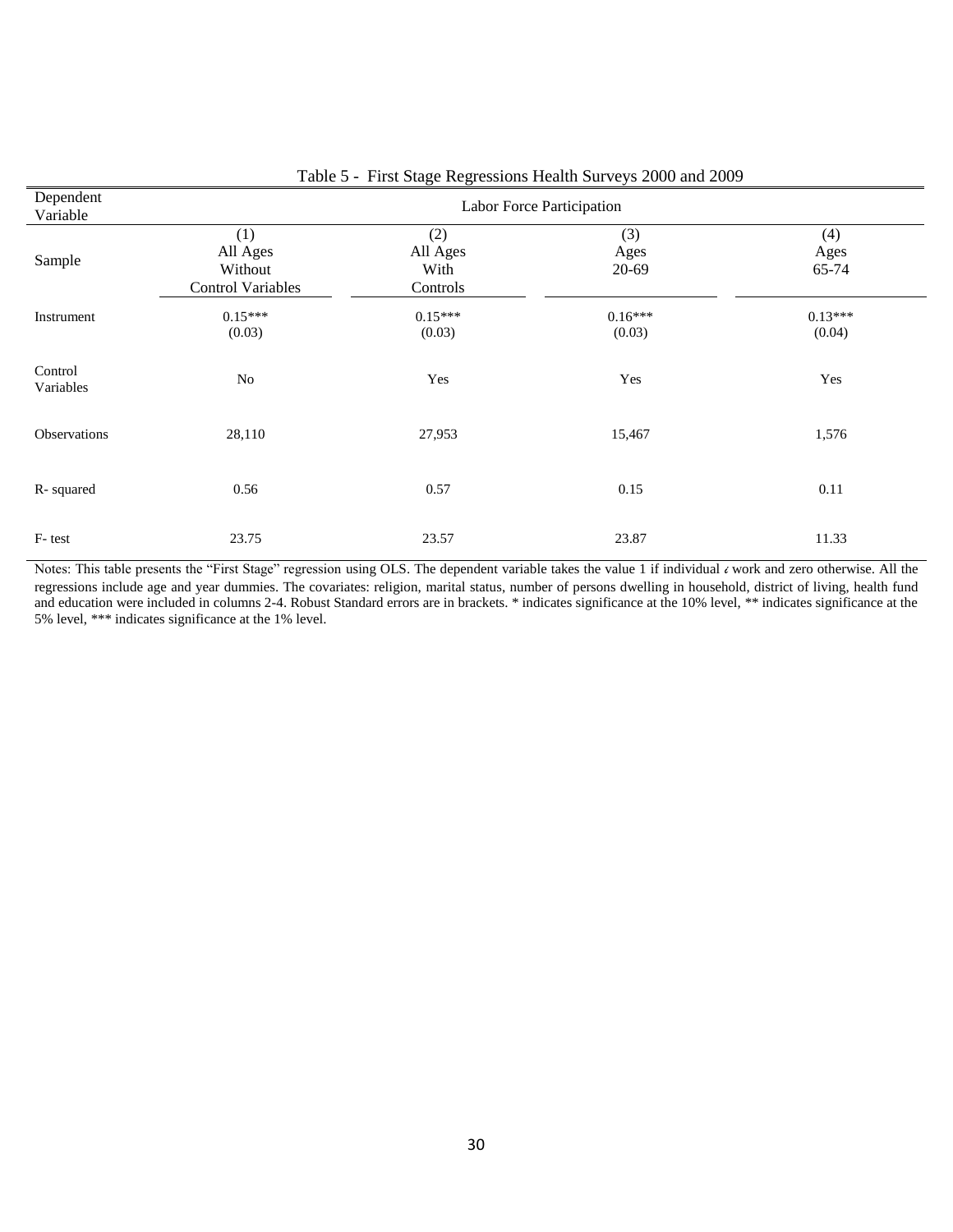|                          |                       |                   |                        |                       |                   | Table 6 - OLS vs. 2SLS Results in Health Surveys 2000 and 2009 |                      |                   |                        |
|--------------------------|-----------------------|-------------------|------------------------|-----------------------|-------------------|----------------------------------------------------------------|----------------------|-------------------|------------------------|
|                          | All Ages              |                   |                        | Ages 20-69            |                   |                                                                | Ages 65-74           |                   |                        |
| Column                   | (1)<br><b>OLS</b>     | (2)<br>2SLS       | (3)<br>Reduced<br>Form | (4)<br><b>OLS</b>     | (5)<br>2SLS       | (6)<br>Reduced<br>Form                                         | (7)<br><b>OLS</b>    | (8)<br>2SLS       | (9)<br>Reduced<br>Form |
| Panel A. Health Outcome: |                       |                   |                        |                       |                   |                                                                |                      |                   |                        |
| Poor Health Index        | $-0.16***$<br>(0.01)  | $1.09*$<br>(0.56) | $0.17**$<br>(0.07)     | $-0.18***$<br>(0.01)  | 1.009*<br>(0.55)  | $0.16**$<br>(0.07)                                             | $-0.34***$<br>(0.06) | 1.32<br>(0.96)    | 0.18<br>(0.11)         |
| Observations             | 27,953                | 27,953            | 27,953                 | 15,467                | 15,467            | 15,467                                                         | 1,576                | 1,576             | 1,576                  |
| Panel B. Health Outcome: |                       |                   |                        |                       |                   |                                                                |                      |                   |                        |
| Physician Visits         | $-0.04***$<br>(0.007) | $0.5*$<br>(0.27)  | $0.07**$<br>(0.03)     | $-0.04***$<br>(0.008) | $0.45*$<br>(0.26) | $0.07*$<br>(0.03)                                              | $-0.15***$<br>(0.03) | 0.49<br>(0.45)    | 0.06<br>(0.05)         |
| Observations             | 27,953                | 27,953            | 27,953                 | 15,476                | 15,467            | 15,476                                                         | 1,576                | 1,576             | 1,576                  |
| Panel C. Health Outcome: |                       |                   |                        |                       |                   |                                                                |                      |                   |                        |
| Dentist Physician        | 0.007<br>(0.004)      | $-0.13$<br>(0.12) | $-0.02$<br>(0.01)      | 0.007<br>(0.004)      | $-0.1$<br>(0.12)  | $-0.01$<br>(0.01)                                              | 0.006<br>(0.01)      | $-0.32$<br>(0.21) | $-0.04$<br>(0.02)      |
| Observations             | 27,953                | 27,953            | 27,953                 | 15,567                | 15,467            | 15,467                                                         | 1,576                | 1,576             | 1,576                  |

Notes: This table presents OLS, 2SLS and Reduced Form results for each sample. The explanatory variable in the OLS and 2SLS columns is LFP and the explanatory variable in the Reduced Form regressions is the instrument's coefficient. All the regressions include age and year dummies and control variables. The control variables are: religion, district, marital status, health fund, number of persons dwelling in house and education. Robust standard errors are in parenthesis. \*indicates significance at the 10% level, \*\* indicates significance at the 5% level, \*\*\* indicates significance at the 1% level.

31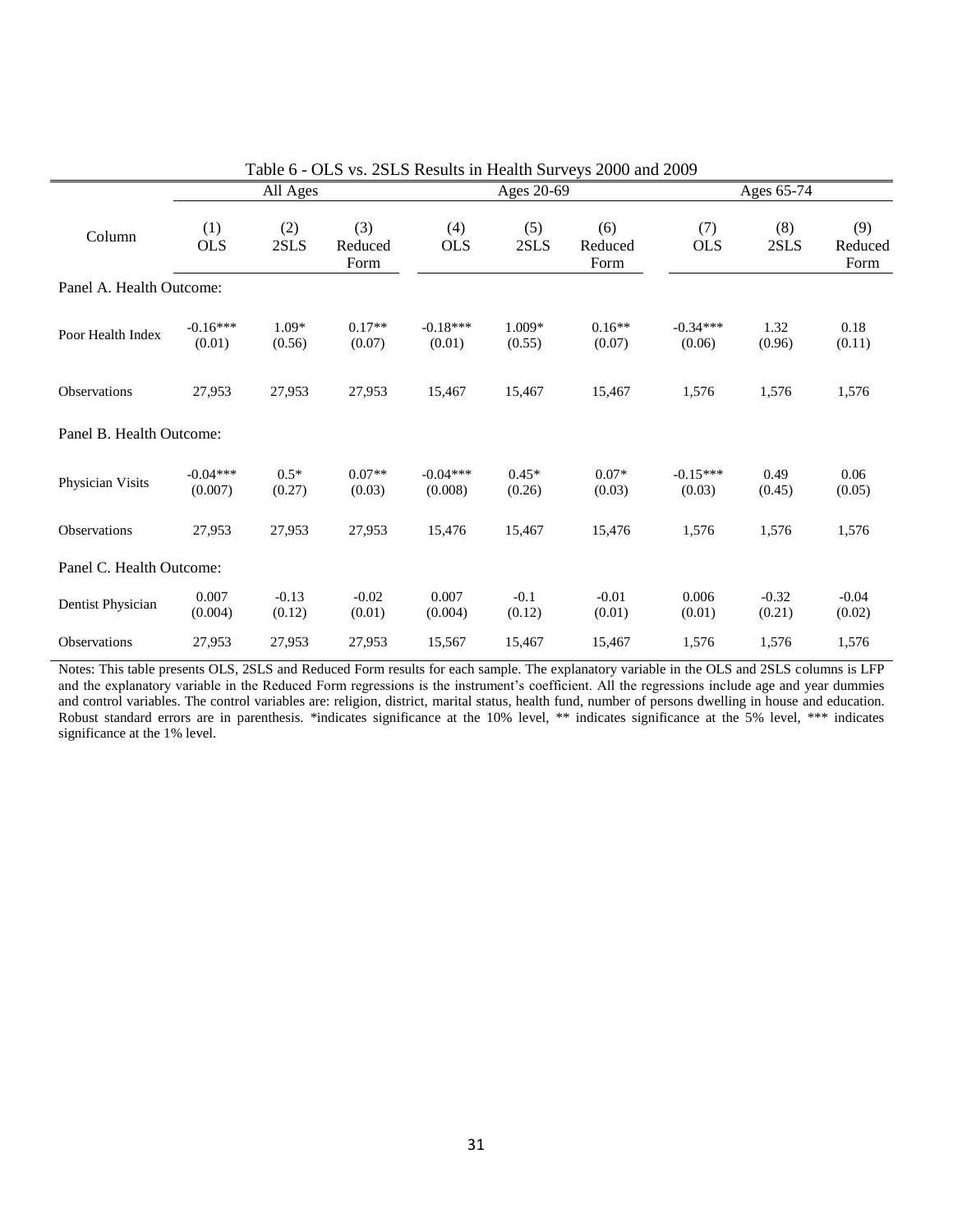| Sample                   | All Ages – Without Controls |                  |                        |                       | All Ages – With Controls |                        |  |
|--------------------------|-----------------------------|------------------|------------------------|-----------------------|--------------------------|------------------------|--|
|                          | (1)<br><b>OLS</b>           | (2)<br>2SLS      | (3)<br>Reduced<br>Form | (1)<br><b>OLS</b>     | (2)<br>2SLS              | (3)<br>Reduced<br>Form |  |
| Panel A- Health outcome: |                             |                  |                        |                       |                          |                        |  |
| Severe Morbidity Index   | $-0.05***$<br>(0.007)       | $0.4*$<br>(0.24) | $0.06*$<br>(0.03)      | $-0.06***$<br>(0.007) | $0.42*$<br>(0.24)        | $0.06*$<br>(0.03)      |  |
| <b>Observations</b>      | 28,110                      | 28,110           | 28,110                 | 27,953                | 27,953                   | 27,953                 |  |

## Table 7 – Severe Health Conditions – Health Survey

Notes: This table presents OLS, 2SLS and Reduced Form results. The explanatory variable in the OLS and 2SLS columns is LFP and the explanatory variable in the Reduced Form regressions is the instrument's coefficient. All the regressions include age and year dummies. The control variables are: religion, district, marital status, health fund, education and number of persons dwelling in house. Robust standard errors are in parenthesis. \*indicates significance at the 10% level, \*\* indicates significance at the 5% level, \*\*\* indicates significance at the 1% level.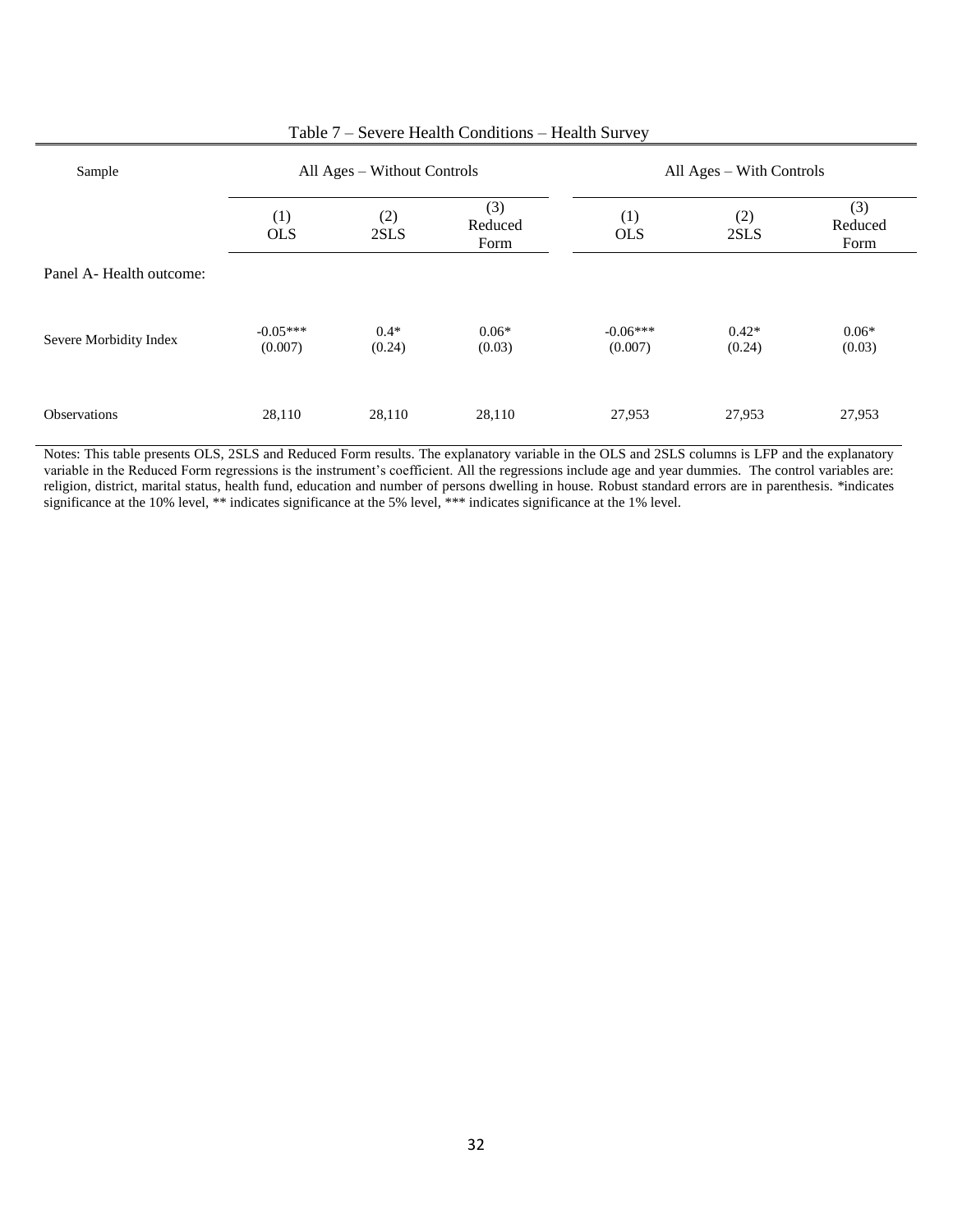|                          |                       | Less Than Twelve Years of Schooling |                     | More Than Twelve Years of Schooling |                   |                        |
|--------------------------|-----------------------|-------------------------------------|---------------------|-------------------------------------|-------------------|------------------------|
| Column                   | (1)<br><b>OLS</b>     | (2)<br>2SLS                         | (3)<br>Reduced form | (4)<br><b>OLS</b>                   | (5)<br>2SLS       | (6)<br>Reduced<br>Form |
| Panel A. Health outcome: |                       |                                     |                     |                                     |                   |                        |
| Poor Health Index        | $-0.18***$<br>(0.01)  | $1.91*$<br>(1.15)                   | $0.23**$<br>(0.1)   | $-0.09***$<br>(0.01)                | 0.44<br>(0.7)     | 0.07<br>(0.11)         |
| <b>Observations</b>      | 15,397                | 15,397                              | 15,397              | 12,577                              | 12,577            | 12,577                 |
| Panel B. Health Outcome: |                       |                                     |                     |                                     |                   |                        |
| Physician Visits         | $-0.04***$<br>(0.009) | $1.13*$<br>(0.6)                    | $0.13***$<br>(0.05) | $-0.01**$<br>(0.01)                 | $-0.05$<br>(0.34) | $-0.008$<br>(0.05)     |
| <b>Observations</b>      | 15,397                | 15,397                              | 15,397              | 12,577                              | 12,577            | 12,577                 |

Table 8 – Health Outcomes by Education – Health Surveys

Notes: This table presents OLS, 2SLS and Reduced Form results. The explanatory variable in the OLS and 2SLS columns is LFP and the explanatory variable in the Reduced Form regressions is the instrument's coefficient. All the regressions include age and year dummies. Robust standard errors are in parenthesis.\*indicates significance at the 10% level, \*\* indicates significance at the 5% level, \*\*\* indicates significance at the 1% level.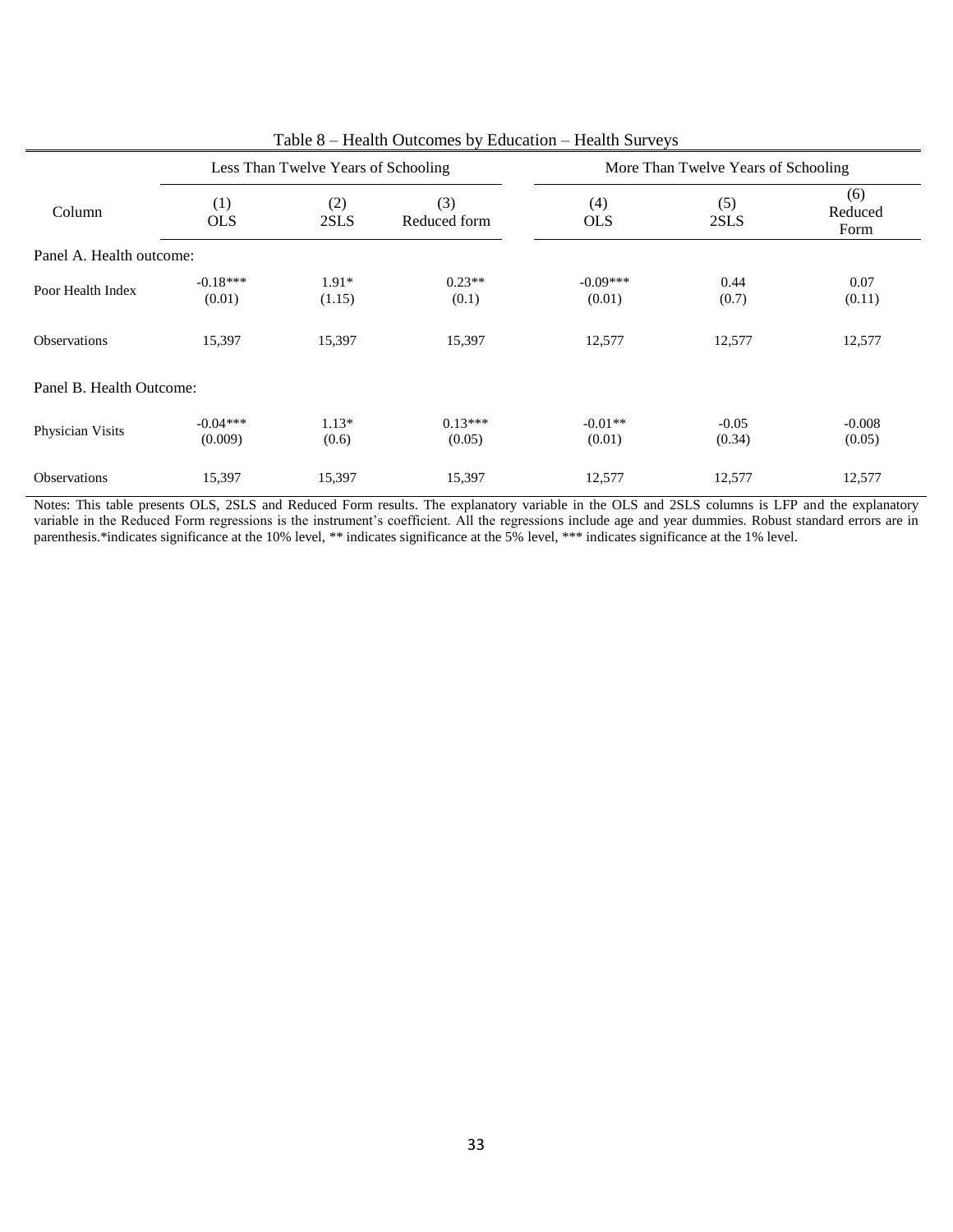|                               | (1)<br><b>OLS</b>   |                      |                       | (2)<br>2SLS           |                     | (3)<br>Reduced Form |  |
|-------------------------------|---------------------|----------------------|-----------------------|-----------------------|---------------------|---------------------|--|
|                               | Without<br>Controls | With<br>Controls     | Without<br>Controls   | With<br>Controls      | Without<br>Controls | With<br>Controls    |  |
| Health Outcome:               |                     |                      |                       |                       |                     |                     |  |
| Healthcare Expenditures Index | 59.62***<br>(3.57)  | 48.11***<br>(3.47)   | 211.29*<br>(118.43)   | 209.09*<br>(118.53)   | 45.34*<br>(25.22)   | $44.6*$<br>(25.02)  |  |
| <b>Observations</b>           | 42,367              | 42,367               | 42,367                | 42,367                | 42,367              | 42,367              |  |
| Panel C. Health Outcome:      |                     |                      |                       |                       |                     |                     |  |
| Dental care Expenditures      | 17.94***<br>(3.42)  | $17.05***$<br>(3.34) | $-103.94$<br>(134.71) | $-104.83$<br>(135.32) | $-22.3$<br>(28.72)  | $-22.36$<br>(28.69) |  |
| Observations                  | 42,367              | 42,367               | 42,367                | 42,367                | 42,367              | 42,367              |  |
| Panel D. Outcome:             |                     |                      |                       |                       |                     |                     |  |
| <b>Clothes Expenditures</b>   | $52.5***$<br>(2.71) | 45.92***<br>(2.71)   | 69.91<br>(75.93)      | 65.14<br>(75.73)      | 14.49<br>(15.85)    | 13.49<br>(15.78)    |  |
| <b>Observations</b>           | 44,349              | 44,349               | 44,349                | 44,349                | 44,349              | 44,349              |  |

| Table 9 - OLS vs. 2SLS Results in Expenditures Surveys 1997-2011 |
|------------------------------------------------------------------|
|------------------------------------------------------------------|

Notes: This table presents OLS, 2SLS and Reduced Form results. The Healthcare, Clothes and Dental Care Expenditures are in 2011 terms according to the following formula: prices in 2011 terms = prices in current year  $\cdot \frac{C}{CD}$  $\frac{CFT_{1}}{CPI_{1}}$  in current year. The explanatory variable in the OLS and 2SLS columns is LFP and the

explanatory variable in the Reduced Form regressions is the instrument's coefficient. All the regressions include age and year dummies. The controls are: marital status, immigration and education. Robust standard errors are in parenthesis. Ages that were included are 25-75 (excluding ages 67-71) in all estimations.\* indicates significance at the 10% level, \*\* indicates significance at the 5% level, \*\*\* indicates significance in the 1% level.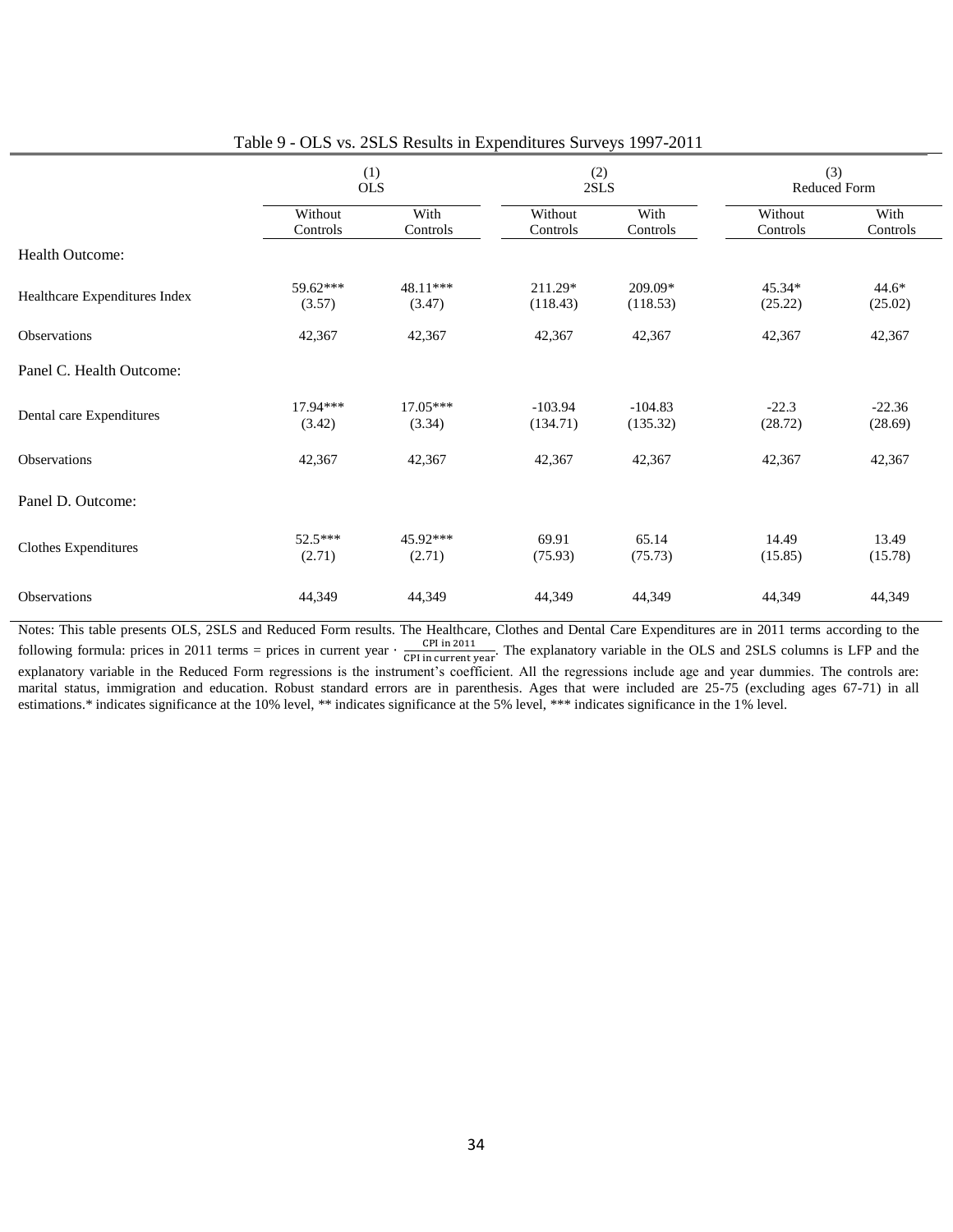|  | Panel A: Estimating the Subjective Health Index |
|--|-------------------------------------------------|
|--|-------------------------------------------------|

|                                                          | Dependent variable: Subjective Health Status  |
|----------------------------------------------------------|-----------------------------------------------|
| Number of Chronic Problems                               | $0.18***$<br>(0.02)                           |
|                                                          |                                               |
| Number of Symptoms                                       | $0.05**$<br>(0.02)                            |
|                                                          |                                               |
| <b>Mobility Limitations</b>                              | $0.04*$                                       |
|                                                          | (0.02)                                        |
| Limitations with activities of daily living              | $-0.08$                                       |
|                                                          | (0.05)                                        |
|                                                          | 0.03                                          |
| Limitations with instrumental activities of daily living | (0.04)                                        |
| Limitations with activity                                | $0.56***$                                     |
|                                                          | (0.07)                                        |
| Physical inactivity                                      | $0.37***$<br>(0.08)                           |
|                                                          |                                               |
| In hospital in last 12 months                            | 0.1<br>(0.08)                                 |
|                                                          | $-0.008***$                                   |
| Max. of grip strength measure                            | (0.003)                                       |
|                                                          | $0.05***$                                     |
| Depression scale – high is depressed                     | (0.01)                                        |
| Observations                                             | 995                                           |
|                                                          |                                               |
| R-Squared                                                | 0.39                                          |
| Panel B:                                                 | Dependent variable: Overall Poor Health Index |
|                                                          |                                               |
| Interaction <sup>a</sup>                                 | $0.43*$                                       |
|                                                          | (0.22)                                        |
| <b>Age Dummies</b>                                       | Yes                                           |
|                                                          |                                               |
| <b>Year Dummies</b>                                      | Yes                                           |
| <b>Individual Dummies</b>                                | Yes                                           |
| Observations                                             | 998                                           |

Notes: Panel A presents equation (1) in the text using OLS. The subjective health status is a categorical variable that was defined on the following ascending scale: excellent, very good, good fair or poor. Panel B presents equation (4) in the text. Robust standard errors are in brackets. \*indicates significance at the 10% level \*\* indicates significance at the 5% level, \*\*\* indicates significance at the 1% level.  $a$ -The interaction indicates the  $\mu_4$  coefficient in equation (4) in the text.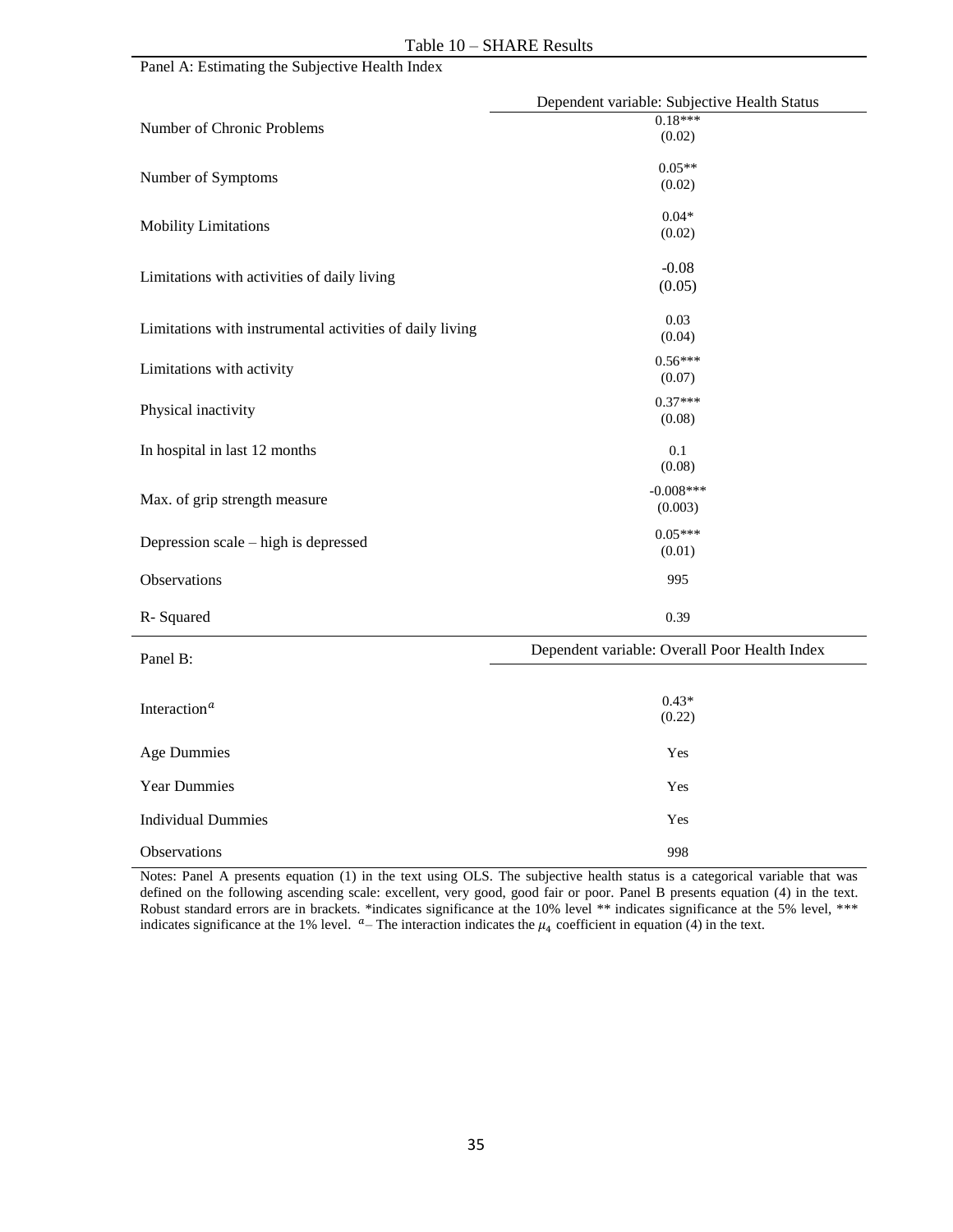|                                            |                             |                              | $\mathbf{u}$<br>and ricature included co  |                              |                              |                                           |
|--------------------------------------------|-----------------------------|------------------------------|-------------------------------------------|------------------------------|------------------------------|-------------------------------------------|
| <b>Health Surveys</b>                      |                             |                              |                                           |                              |                              |                                           |
|                                            | (1)<br>Year<br>1996         | (2)<br>Year<br>2000          | (3)<br>Difference Between<br>1996 to 2000 | (4)<br>Year<br>2000          | (5)<br>Year<br>2009          | (6)<br>Difference Between<br>2000 to 2009 |
| Panel A. Employment Rate                   |                             |                              |                                           |                              |                              |                                           |
| (1)<br>Placebo Treated Group Ages<br>65-69 | 0.28<br>(0.02)<br>[467]     | 0.27<br>(0.02)<br>[447]      | $-0.01$<br>(0.02)                         | 0.27<br>(0.02)<br>[447]      | 0.41<br>(0.02)<br>[411]      | $0.14***$<br>(0.03)                       |
| (2)<br>Control Group<br>All Other Ages     | 0.47<br>(0.004)<br>[14,027] | 0.45<br>(0.004)<br>[13,501]  | $-0.01***$<br>(0.006)                     | 0.45<br>(0.004)<br>[13,501]  | 0.44<br>(0.004)<br>[13, 752] | $-0.005$<br>(0.006)                       |
| Panel B. Physician Visits                  |                             |                              |                                           |                              |                              |                                           |
| (3)<br>Placebo Treated Group Ages<br>65-69 | 0.62<br>(0.03)<br>[467]     | 0.68<br>(0.03)<br>[446]      | 0.05<br>(0.05)                            | 0.68<br>(0.03)<br>[446]      | 0.8<br>(0.04)<br>[410]       | $0.12***$<br>(0.05)                       |
| (4)<br>Control Group<br>All Other Ages     | 0.13<br>(0.003)<br>[14,024] | 0.14<br>(0.003)<br>[13, 493] | 0.002<br>(0.005)                          | 0.14<br>(0.003)<br>[13, 493] | 0.17<br>(0.004)<br>[13, 744] | $0.03***$<br>(0.005)                      |

Notes: This table presents t- test for differences between means. In panels C and D ages 67-71 were excluded. Standard errors are in parenthesis. Numbers of observations are in brackets. \* indicates significance at the 10% level. \*\* indicates significance at the 5% level. \*\*\* indicates significance at the 1% level.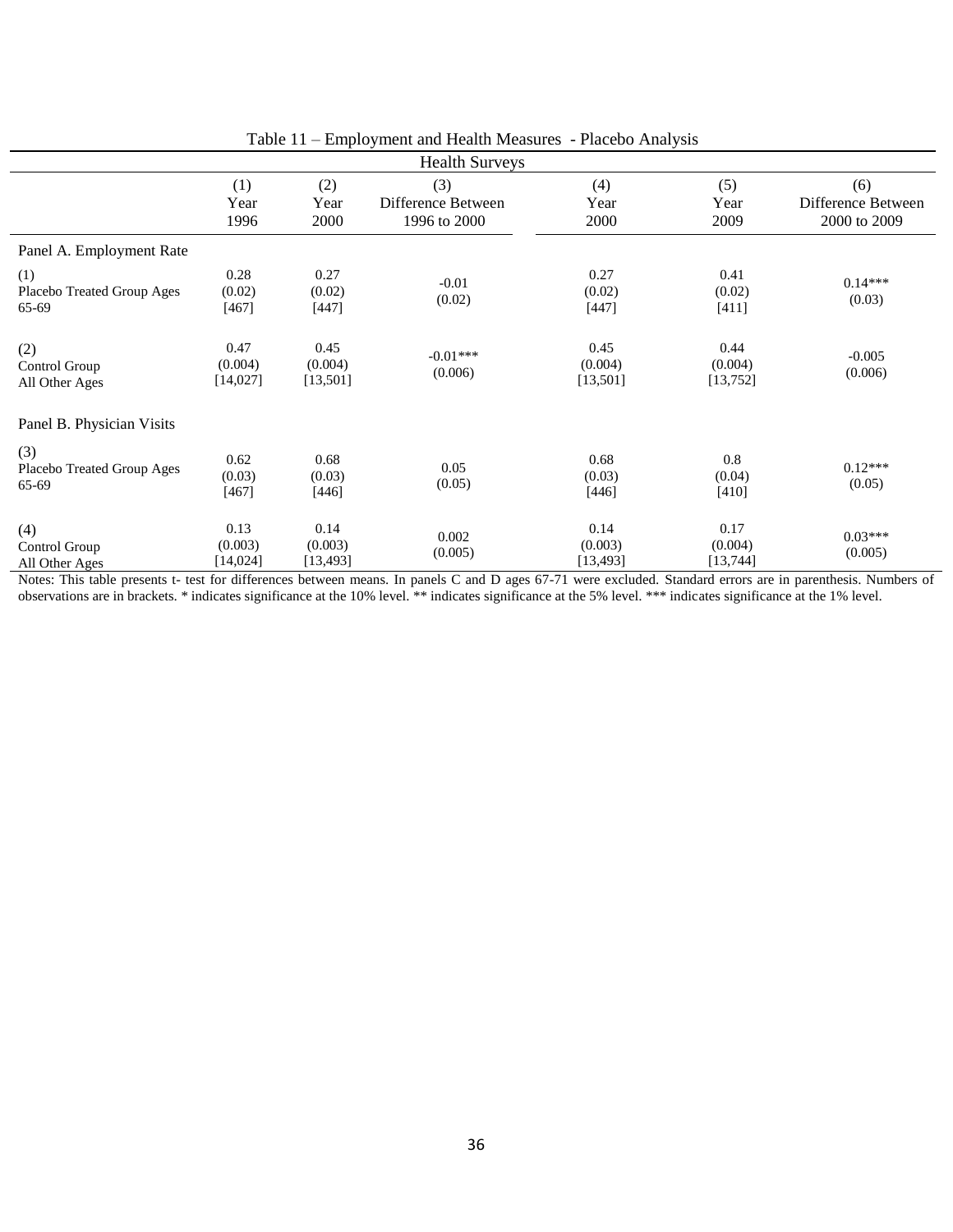# **Supplemental Materials Data Appendix**

## **A. Health Surveys**

In this study I used three Health Surveys covering the years 1996, 1999–2000, and 2009; these are repeated cross-sections that contain around 28,000 men and women per survey. The core questions examine trends and developments in morbidity in Israel. The surveys contain individual specific health, employment, and sociodemographic measures.<sup>29</sup> In the 2009 survey, the questions were: "Has a doctor ever diagnosed a member of your households with any of the following illnesses: hypertension, myocardial infarction, other cardiac disease (including cardiac rhythm disorder), stroke, diabetes, asthma, chronic lung disease, chronic digestive problem, [or] malignant disease (cancer)?"<sup>30</sup> For the physician visit index, were asked, "In the past two weeks, has anyone in your household visited a doctor or consulted with a doctor over the phone (including house calls; not including dentists and telephone consultations for prescriptions)?"<sup>31</sup>

The other covariates in the 2000 and 2009 surveys were:

*Health Fund* – an indicator variable that receives the value of 1 for being insured with a health fund, and 0 if uninsured or unknown.

*Married* – an indicator variable that receives the value of 1 for being married and 0 otherwise.

 $29$  More information on the Health Surveys can be found at:

http://www.cbs.gov.il/reader/?MIval=cw\_usr\_view\_SHTML&ID=598

 $30\text{ In the } 2000 \text{ survey, the question was: "Has a doctor ever diagnosed a member of your family with any of }$ the following illnesses: hypertension, myocardial infarction, other cardiac disease (including cardiac rhythm disorder), stroke, diabetes, asthma, lung disease, digestive system ulcer, [or] malignant disease (cancer)?"

 $31$  For the 2000 survey, I asked, "In the past two weeks, has anyone in your household visited a doctor (not including a dentist or an orthodontist)?"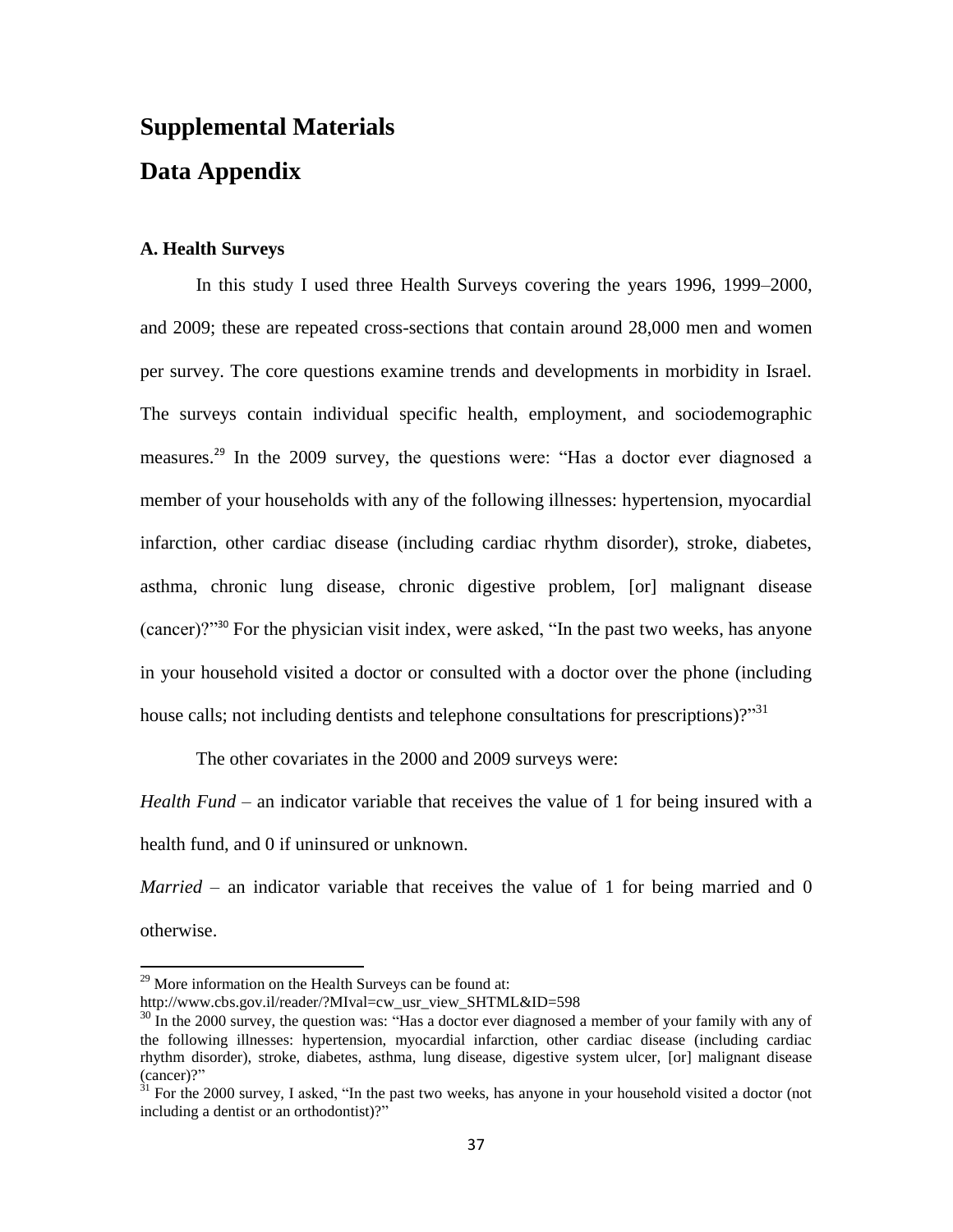*Number of persons in household* – a categorical variable that indicates the number of persons in the household. $32$ 

*District* – a categorical variable that indicates the district of residence.

*Religion* – a categorical variable that indicates individuals' religion.

*Education -* was defined as an indicator variable that receives the value one if years of schooling are over twelve years. The less educated were defined as those who reported on zero to twelve (including) years of schooling.

The 1996 survey, instead of asking "Has a doctor ever diagnosed a member of your household with any of the following illnesses?" as in the 2009 survey, asks: "[Are you] visiting a doctor for specific health conditions?"<sup>33</sup> To compare the 1996–2000 period with 2000–2009, I used the 2000 and 2009 questions about visiting a doctor for a specific health condition.<sup>34</sup> Therefore, I defined an indicator variable that receives the value of 1 for those who reported having visited a physician for hypertension, heart attack, diabetes, stroke, asthma or cancer, and 0 if the individual did not visit a physician (irrelevant or missing). In this manner I constructed the Physician Visits Index in Section 6 – Placebo Analysis.

For the treatment variable – *employment* – I used "status at work" as an indicator variable in all Health Surveys. The indicator variable receives the value of 1 if status at work is salaried worker/employee, employer with 1–2 or 3+ workers, self-employed,

 $32$  Since households with more than seven persons were defined in one category (+7) in the 2000 survey, I followed this practice for the 2009 survey as well.

<sup>&</sup>lt;sup>33</sup> As can be seen at the Israel Social Sciences Data Center (ISDC) site:

http://geobase.huji.ac.il:8080/catalog/?dataset=0738

<sup>&</sup>lt;sup>34</sup> For the 2009 survey, I asked, "In the past two weeks, has anyone in your household visited a doctor or consulted with a doctor over the phone (including house calls; not including dentists and telephone consultations for prescriptions)?" and for the 2000 survey I asked, "In the past two weeks, has anyone in your household visited a doctor (not including visits to dentists or orthodontists)?"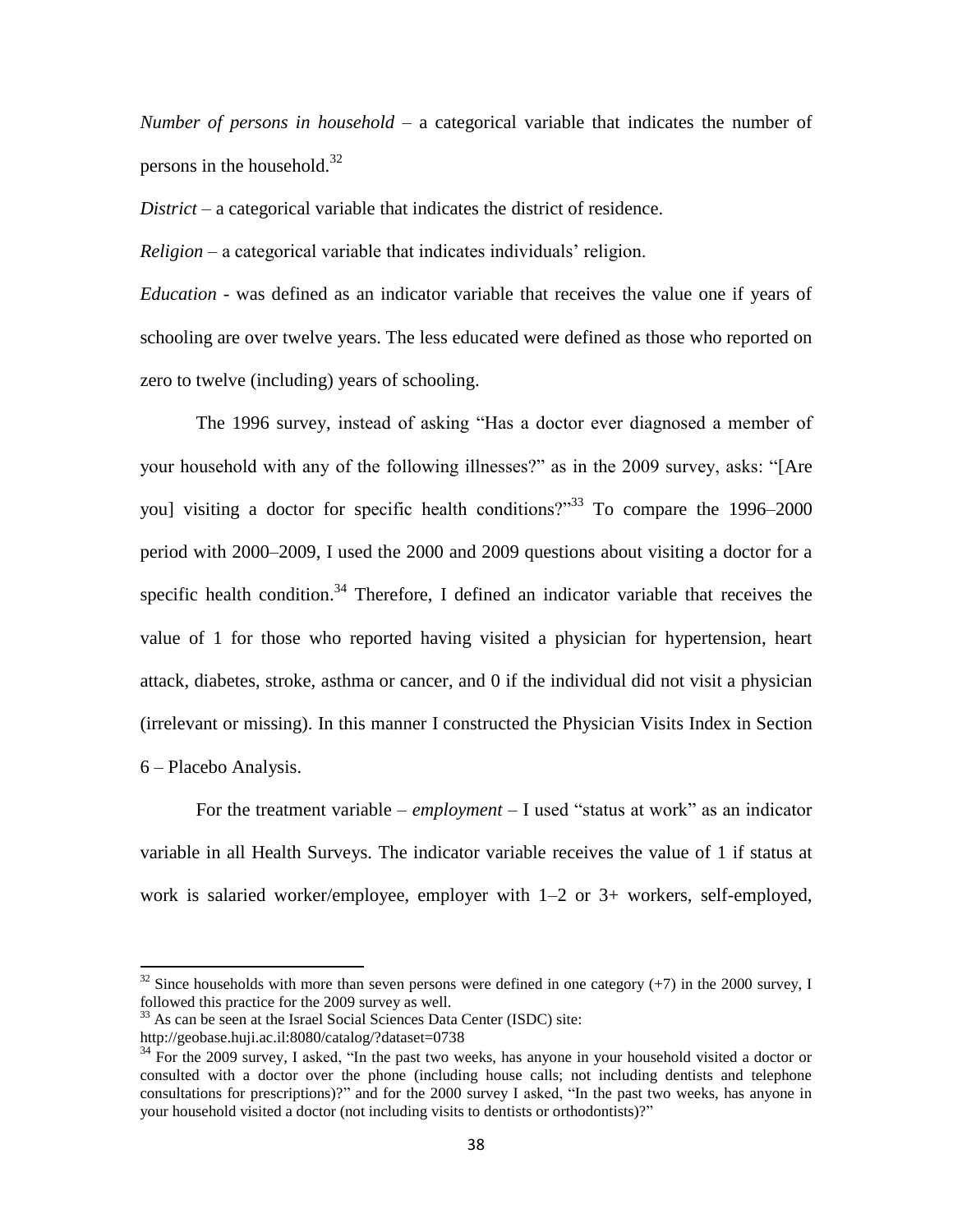member of cooperative, member of kibbutz (collective), or unpaid family member, and 0 otherwise.

#### **B. Healthcare Expenditure**

In addition, I use the Household Expenditure Surveys for the years 1997–2011. I used responses to the question "How much did you spend on various health problems?" as another proxy for morbidity. Since the Household Expenditure Surveys express expenditure in household terms and not individual ones, I merged each individual with his household's expenditure.<sup>35</sup> Afterwards, I divided household expenditure by the number of members in the household<sup>36</sup> to obtain "average expenditure per member of household" (i.e., the same mean value for each member of the household). I kept only individuals who were defined as heads of household or spouses. (Since I excluded women, I obtained only one "owner" per household.) I defined 1997–2003 as the prereform years and 2007–2011 as post-reform. Ages 65–66 were defined as the treated group, and ages 25–75 (excluding 67–71) as the control group. I dropped the year 2000 from this part of the analysis because I could not merge it with each individual due to technical issues. Healthcare expenditure was aggregated by the following four items: health insurance (including all kinds of health insurance that an individual may hold), dental care, expenditure on healthcare services, and other health-related expenditure. Therefore, the Healthcare Expenditure Index that I constructed excluded dental care from the calculations. Thus, the Healthcare Expenditure Index is composed of health insurance, expenditure on healthcare, and other health-related expenditure. Since

 $35$  It was done by using the variable: "household number."

 $36$  It was done by using the variable: "number of individuals."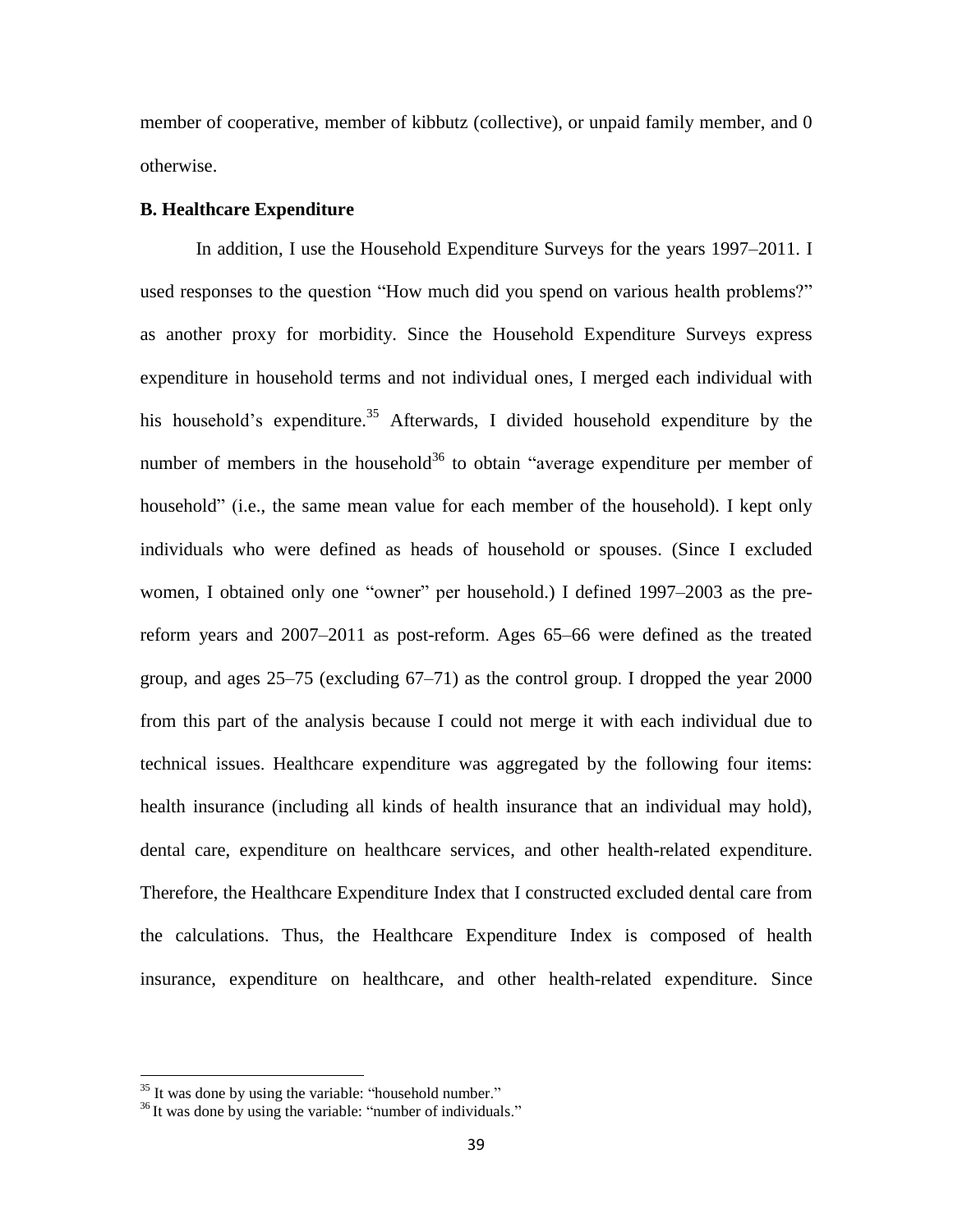expenditure is reported in nominal prices, I deflated it by the ICBS Consumer Price Index into  $2011$  terms.<sup>37</sup>

I controlled for the following variables by means of estimations:

*Marital status* – an indicator variable that received the value of 1 for being married and 0 for bachelor, divorced, widowed, living separately, or unknown.

*Bachelor's degree holders* – an indicator variable that received the value of 1 if "Type of last school" was an academic institute, and 0 otherwise.

*Israeli natives* – an indicator variable that received the value of 1 if individual did not report a year of immigration and 0 otherwise.

For the treatment variable, employment, I used the variable of "status at work". The indicator variable received the value of 1 if status at work was salaried worker or self-employed and 0 otherwise.

#### **C. SHARE**

l

The last dataset I used is that of the Survey of Health, Ageing and Retirement in Europe (SHARE), a longitudinal dataset produced in two "waves" (Wave 1: 2005–2006, Wave 2: 2009–2010). Wave 1 contains 2,598 individuals, Wave 2 includes 2,464. SHARE presents a wide range of detailed individual-level information on health, socioeconomic status, and various life habits. I used the panel dimension of the SHARE data and included individuals who appeared in both waves. Individuals who reported different years and months of birth in the two waves were excluded from the analysis.

<sup>&</sup>lt;sup>37</sup> According to the following formula: prices in 2011 terms = prices in current year  $\cdot \frac{C}{C}$ C The average CPI index for 2010 was defined as the baseline. My calculations were based on the average CPI found at: http://www.cbs.gov.il/reader/prices\_db/PricesDB.html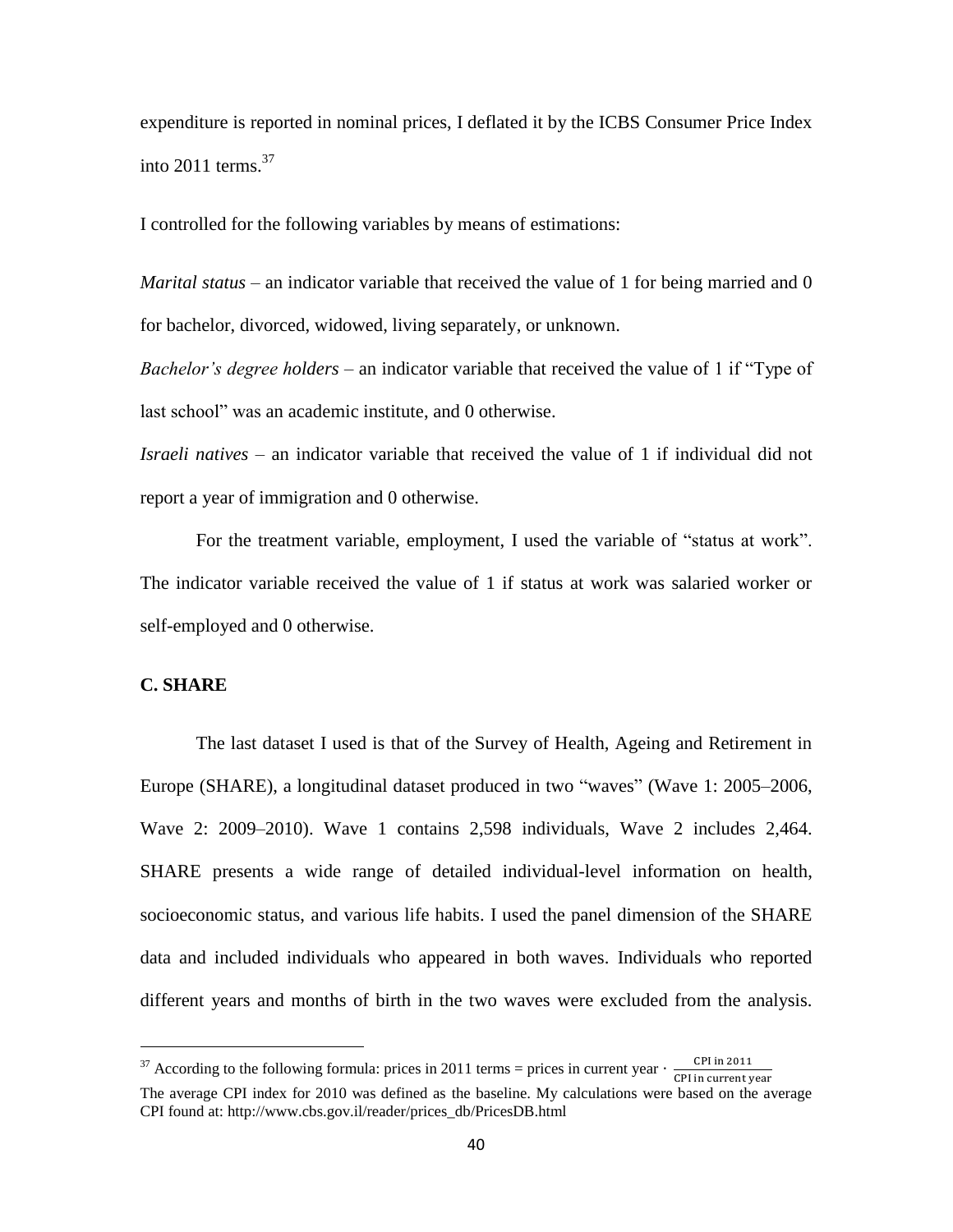Furthermore, according to those who conducted the Israel-SHARE project, former Soviet Union immigrants did not answer properly the general questions on state of health. To maximize accuracy, I dropped those interviewed by a Russian-speaking enumerator. Therefore, my final dataset contained 582 men in each wave.

In this analysis, I used the following health variables:

*Chronic problems*: This variable counts the following diseases that were diagnosed by a doctor: A heart attack including myocardial infarction or coronary thrombosis or any other heart problem including congestive heart failure; high blood pressure or hypertension; high blood cholesterol; stroke or cerebral vascular disease; diabetes or high blood sugar; chronic lung disease such as chronic bronchitis or emphysema; asthma; Arthritis including osteoarthritis or rheumatism; osteoporosis; cancer or malignant tumour, including leukaemia or lymphoma, (but excluding minor skin cancers); stomach or duodenal ulcer, peptic ulcer; Parkinson's disease; Cataracts; and hip fracture or femoral fracture. Since additional variables – other fractures, Alzheimer's disease, and benign tumor – were added to the list of chronic problems in the second wave, I presented the results only when the same diseases were compared in both waves. However, similar results were obtained when the chronic variable was used as-is.

*Limitation with activities*: This variable is divided into two categories: limited or not limited.

*Symptoms*: This variable counts the symptoms of problems that bothered each individual in the past six months: pain in back, knees, hip, or other joint; heart trouble or angina, chest pain during exercise; breathlessness (difficulty breathing); persistent cough; swollen legs; sleeping problems; falling down; fear of falling down; dizziness, fainting,

41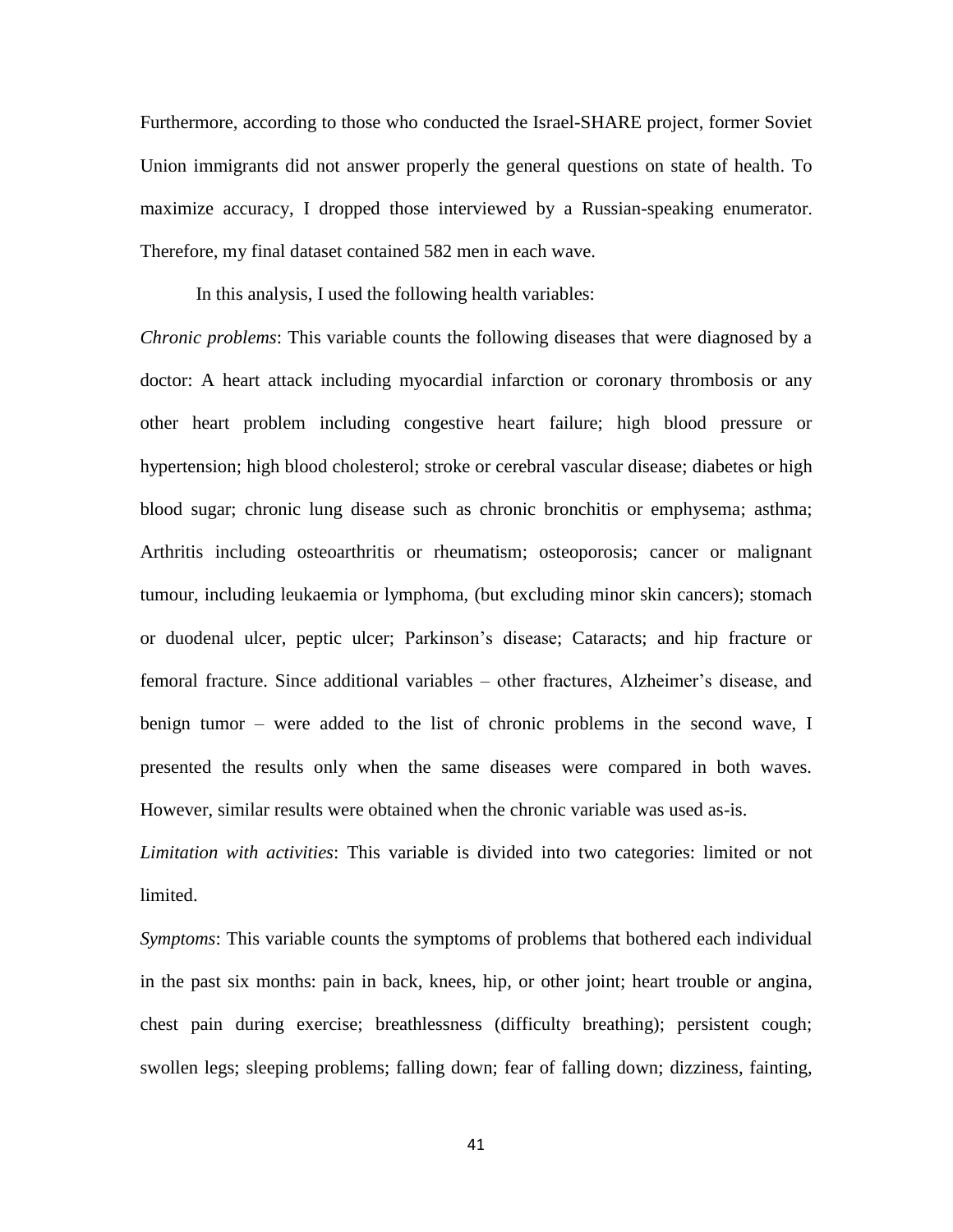or blackouts; Stomach or intestine problems, including constipation, air, Diarrhea; and incontinence or involuntary loss of urine. Since fatigue was added as a symptom in Wave 2, I presented the results when only the same diseases were compared in both waves. However, similar results were obtained when the symptom variable was used as-is. *Number of limitation with activities of daily living*: This variable includes the following daily activities- dressing, including putting on shoes and socks; walking across a room; bathing or showering; eating such as cutting up food; getting in and out of bed; and using the toilet including getting up or down.

*Number of limitations with instrumental activities of daily living*: Using a map to figure out how to get around in a strange place; preparing a hot meal; shopping for groceries; making telephone calls; taking medications; doing work around the house or garden; and managing money such as paying bills and keeping track of expenses.

*Hospitalization*: whether an individual was hospitalized overnight in the past year.

*Physical inactivity*: never or almost never engaging in either moderate or vigorous physical activity.

*Mobility problems*: the number of limitations with mobility, arm function and fine motor function due to health problems which includes the following: walking 100 meters; sitting for about two hours; getting up from a chair after sitting for long periods; climbing several flights of stairs without resting; climbing one flight of stairs without resting; stooping, kneeling, or crouching; reaching or extending your arms above shoulder level; pulling or pushing large objects like a living room chair; lifting or carrying weights over 10 pounds/5 kilos like a heavy bag of groceries; and picking up a small coin from a table.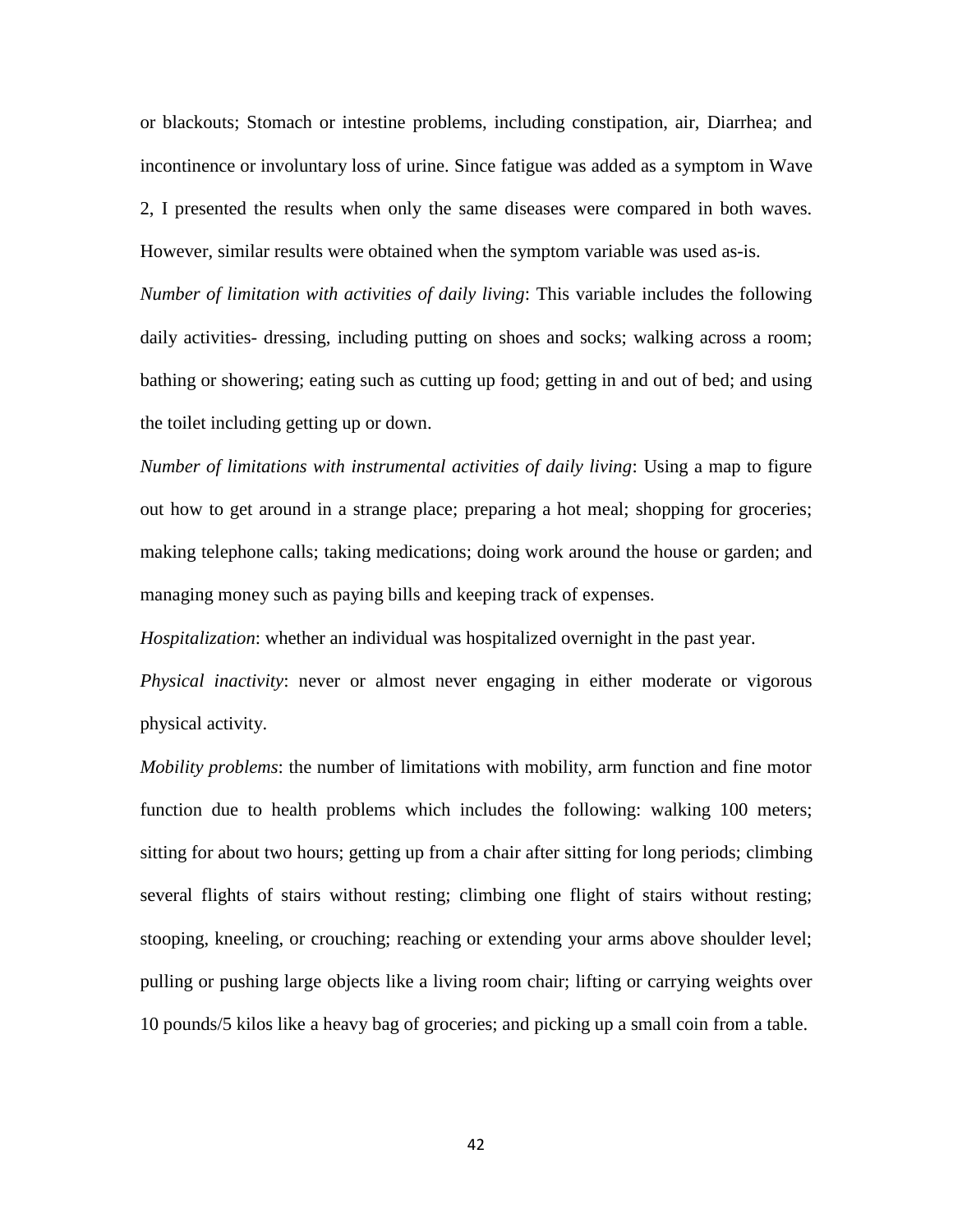*Grip strength*: Two grip strength measurements on each hand were recorded with a dynamometer during the interview.

*Depression index*: This index was constructed by using the Euro-D scale, which counts the following mental problems: depression; pessimism; suicidality; guilt; sleep; interest; irritability; appetite; fatigue; concentration; enjoyment; and tearfulness.

*Age*: This variable was constructed by subtracting the year of birth from the year of survey.

In all the constructed variables, answers in the "refused" or "do not know" categories were ignored. Namely, each of the aforementioned state of health variables received the value of 0 if the individual did not suffer from the health problem and a positive number if the individual suffered from one or more health problems.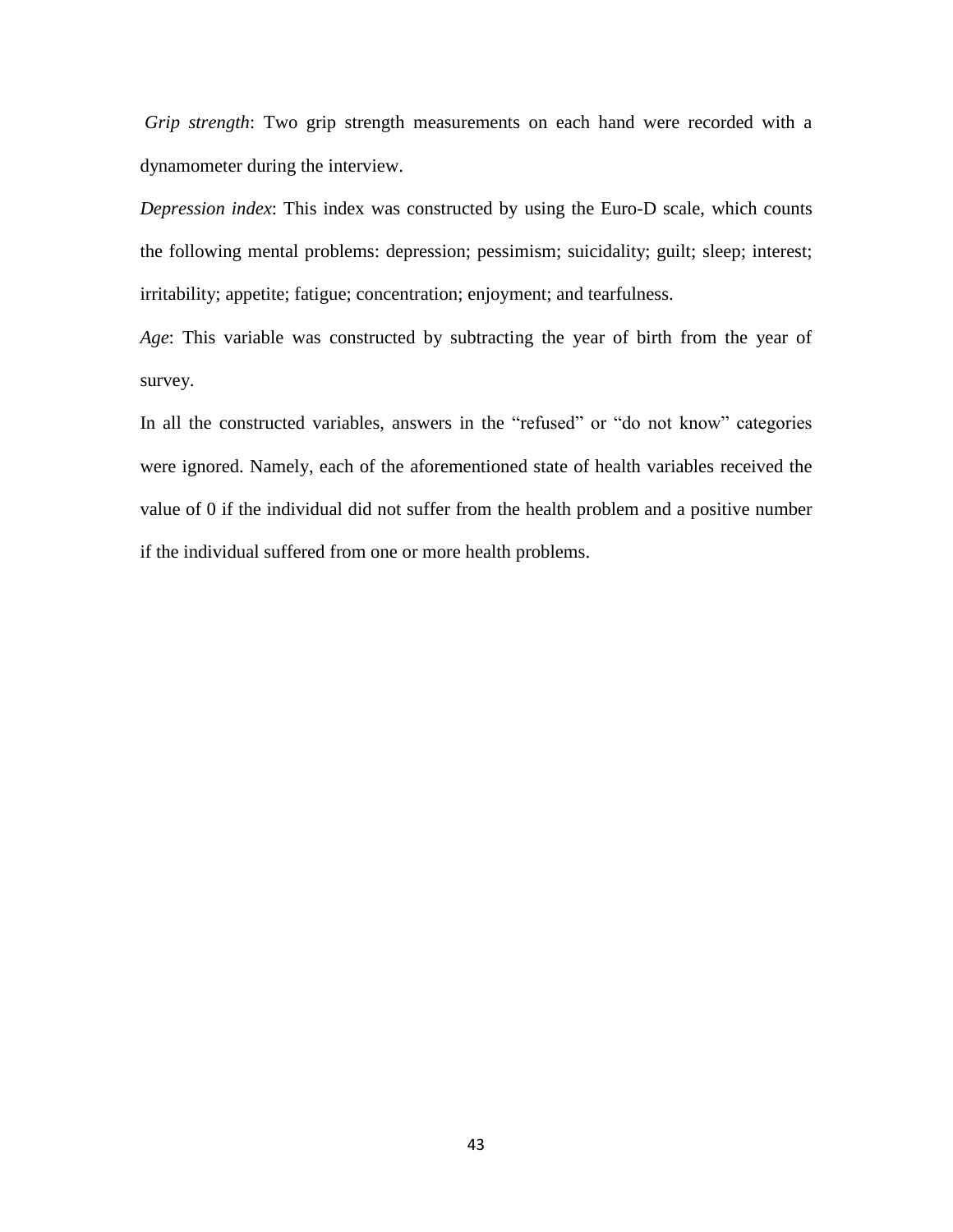## **Appendix Tables**

| Appendix Table 1                    |                       |                   |                     |  |  |
|-------------------------------------|-----------------------|-------------------|---------------------|--|--|
| <b>Estimations Without Controls</b> |                       |                   |                     |  |  |
| Panel A. Health Outcome:            | <b>OLS</b>            | 2SLS              | <b>Reduced From</b> |  |  |
| Poor Health Index                   | $-0.15***$<br>(0.01)  | $1.05*$<br>(0.56) | $0.16**$<br>(0.07)  |  |  |
| Sample                              | All Ages              | All Ages          | All Ages            |  |  |
| <b>Observations</b>                 | 28,110                | 28,110            | 28,110              |  |  |
| Panel B. Health Outcome:            |                       |                   |                     |  |  |
| Physician Visits                    | $-0.03***$<br>(0.007) | $0.49*$<br>(0.27) | $0.07**$<br>(0.03)  |  |  |
| Sample                              | All Ages              | All Ages          | All Ages            |  |  |
| <b>Observations</b>                 | 28,110                | 28,110            | 28,110              |  |  |

## Panel C. Expenditures Surveys

|            | <b>Health Expenditures</b>       |                               |                       | Dental Expenditures       |                              |                     |
|------------|----------------------------------|-------------------------------|-----------------------|---------------------------|------------------------------|---------------------|
|            | <b>Before</b><br>Years 1997-2003 | After<br>Years 2007-2011      | Diff                  | Before<br>Years 1997-2003 | After<br>Years 2007-2011     | Diff                |
| Ages 67-68 | 217.437<br>(13.30)<br>[541]      | 359.045<br>(25.48)<br>$[526]$ | $141.6***$<br>(28.74) | 125.4<br>(18.20)<br>[541] | 109.34<br>(15.47)<br>$[526]$ | $-16.05$<br>(23.88) |
| Ages 72-75 | 308.24<br>(20.51)<br>[923]       | 398.50<br>(17.17)<br>[920]    | $90.25***$<br>(26.75) | 93.04<br>(9.89)<br>[923]  | 98.8<br>(14.92)<br>[920]     | 5.76<br>(17.91)     |

Notes: Panels A and B present 2SLS estimations as presented in the text when not controlling for additional covariates. All the regressions include age and year dummies. Robust standard errors are in parenthesis. Panel C presents t – tests for differences between means. \* indicates significance at the 10% level. \*\* indicates significance at the 5% level. \*\*\* indicates significance at the 1% level.